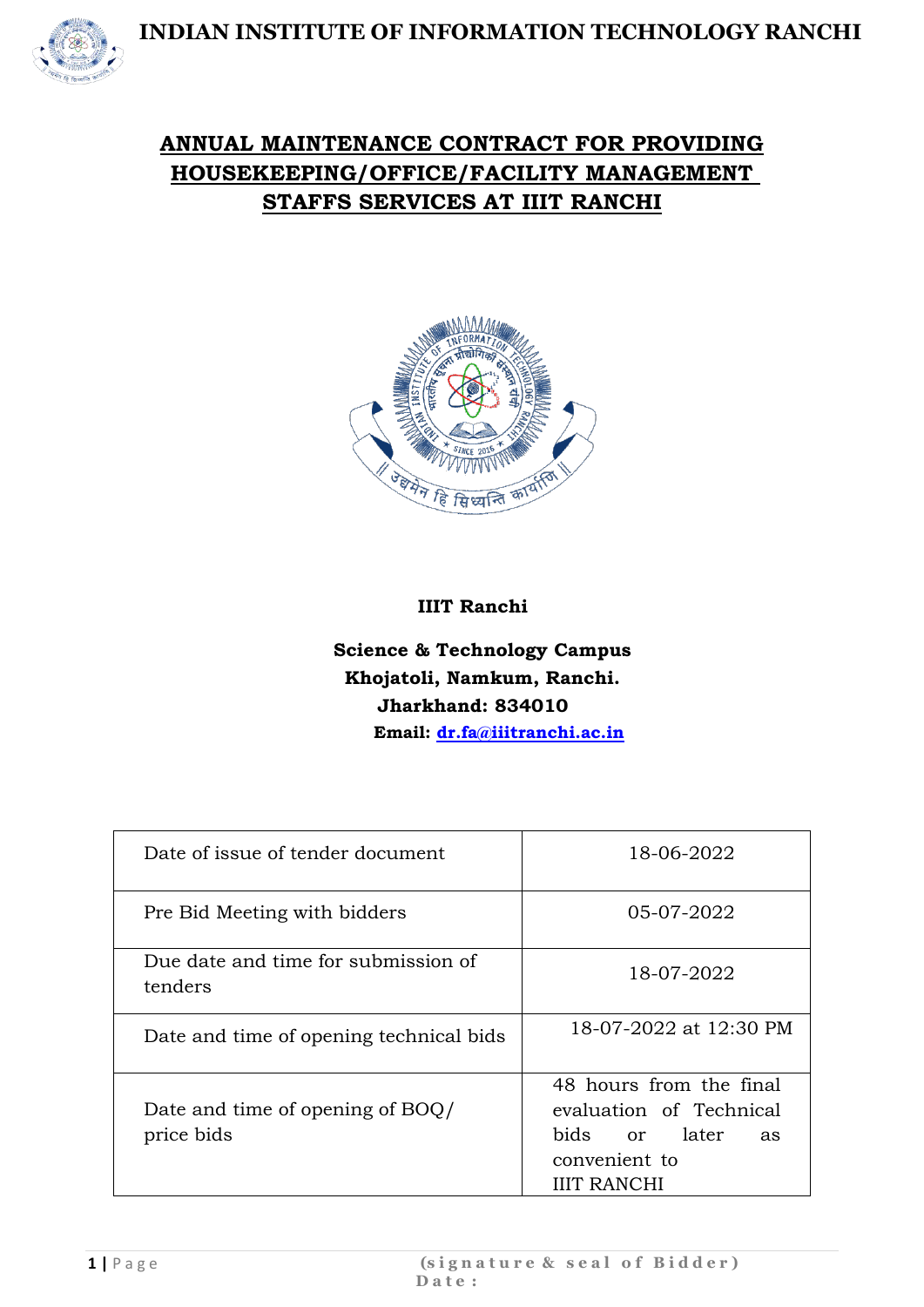

#### **Table of Contents**

| S1.No             | <b>Particulars</b>                                                            | Page No   |
|-------------------|-------------------------------------------------------------------------------|-----------|
| 1.                | Pre Contract Integrity Pact                                                   | 3         |
|                   | PART - I Technical (Qualification) Bid                                        |           |
| $\overline{2}$    | Notice Inviting Tender                                                        | 9         |
| 3.                | Pre-Qualification Criteria                                                    | 12        |
| 4.                | Instructions to bidders                                                       | 21        |
| 5.                | General instructions and General conditions of the<br>Contract                | 24        |
| 6.                | Special Terms & Conditions - Scope of Work                                    | 31        |
| 7.                | Safety Conditions of the Contract                                             | 37        |
| 8.                | Schedule-I - Requirement of<br>Housekeeping/Office/Facility Management Staffs | 38        |
| 9.                | Form of Tender                                                                | 39        |
| 10.               | Draft Articles of Agreement                                                   | 42        |
| 11.               | Annexure I - Specimen of Letter of Authorization                              | 45        |
| 12.               | Annexure II - Letter of Indemnity and Undertaking                             | 46        |
|                   | PART - II (Financial Bid)                                                     |           |
| $\overline{13}$ . | Preamble to Schedule of Quantities                                            | 49        |
| 14.               | Financial Bid- Cost per Shift per Month                                       | $51 - 52$ |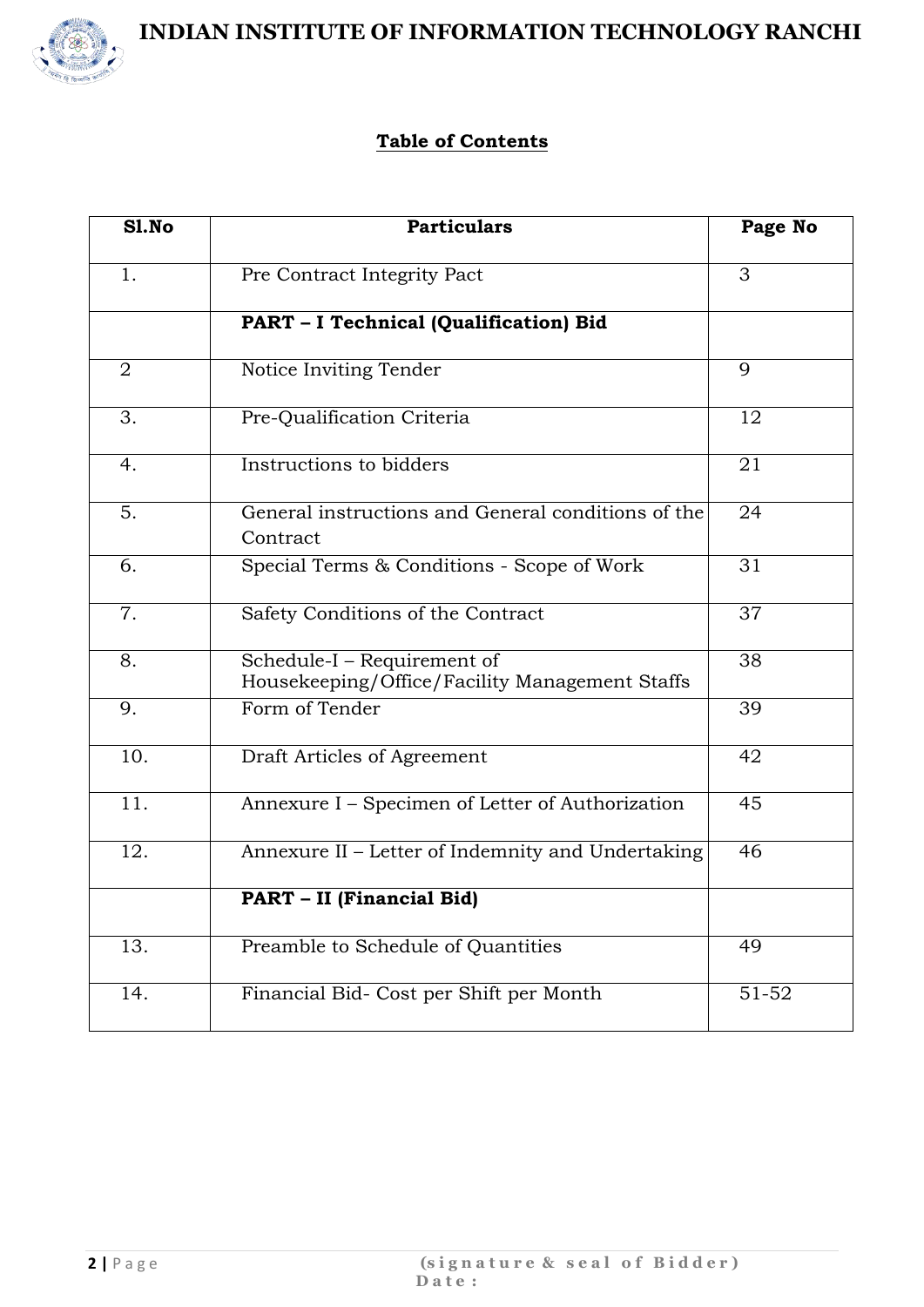

#### **1. Pre-Contract Integrity Pact**

(To be executed on non-judicial stamp paper of Rs. 200)

Between Indian Institute of Information Technology (IIIT RANCHI) hereinafter referred to as "The Registrar" And ' ' hereinafter referred to as "The Bidder/Contractor"

#### **Preamble**

The Registrar intends to award, under laid down organizational procedures, contract/s for **Annual Maintenance Contract for Housekeeping/Office/Facility Management Staffs Services at IIIT Ranchi.** The Registrar values full compliance with all relevant laws of the land, rules, regulation, and economic use of resources and of fairness /transparency in its relations with its Bidder(s) and/or Contractor(s).

In order to achieve these goals, the Registrar will appoint Independent External Monitors (IEMs) who will monitor the tender process and the execution of the contract for compliance with the principles mentioned above.

#### **Section 1 — Commitments of the Registrar**

**(1)** The Registrar commits itself to take all measures necessary to prevent corruption and to observe the following principles:-

a) No employee of the Registrar, personally or through family members, will in connection with the tender for, or the execution of a contract, demand, take a promise for or accept, for self or third person, any material or immaterial benefit which the person is not legally entitled to.

b) The Registrar will, during the tender process treat all Bidder(s) with equity and reason. The Registrar will, in particular, before and during the tender process, provide to all Bidder(s) the same information and will not provide to any Bidder(s) confidential/ additional information through which the Bidder(s) could obtain an advantage in relation to the tender process or the contract execution.

c) The Registrar will exclude from the process all known prejudiced persons.

**(2)** If the Registrar obtains information on the conduct of any of its employees which is a criminal offence under the IPC/PC Act, or if there be a substantive suspicion in this regard, the Registrar will inform the Chief Vigilance Officer and in addition can initiate disciplinary actions.

#### **Section 2 — Commitments of the Bidder(s)/Contractor(s)**

**(1)** The Bidder(s) / Contractor(s) commit themselves to take all measures necessary to prevent corruption. The Bidder(s) / Contractor(s) commit themselves to observe the following principles during participation in the tender process and during the contract execution: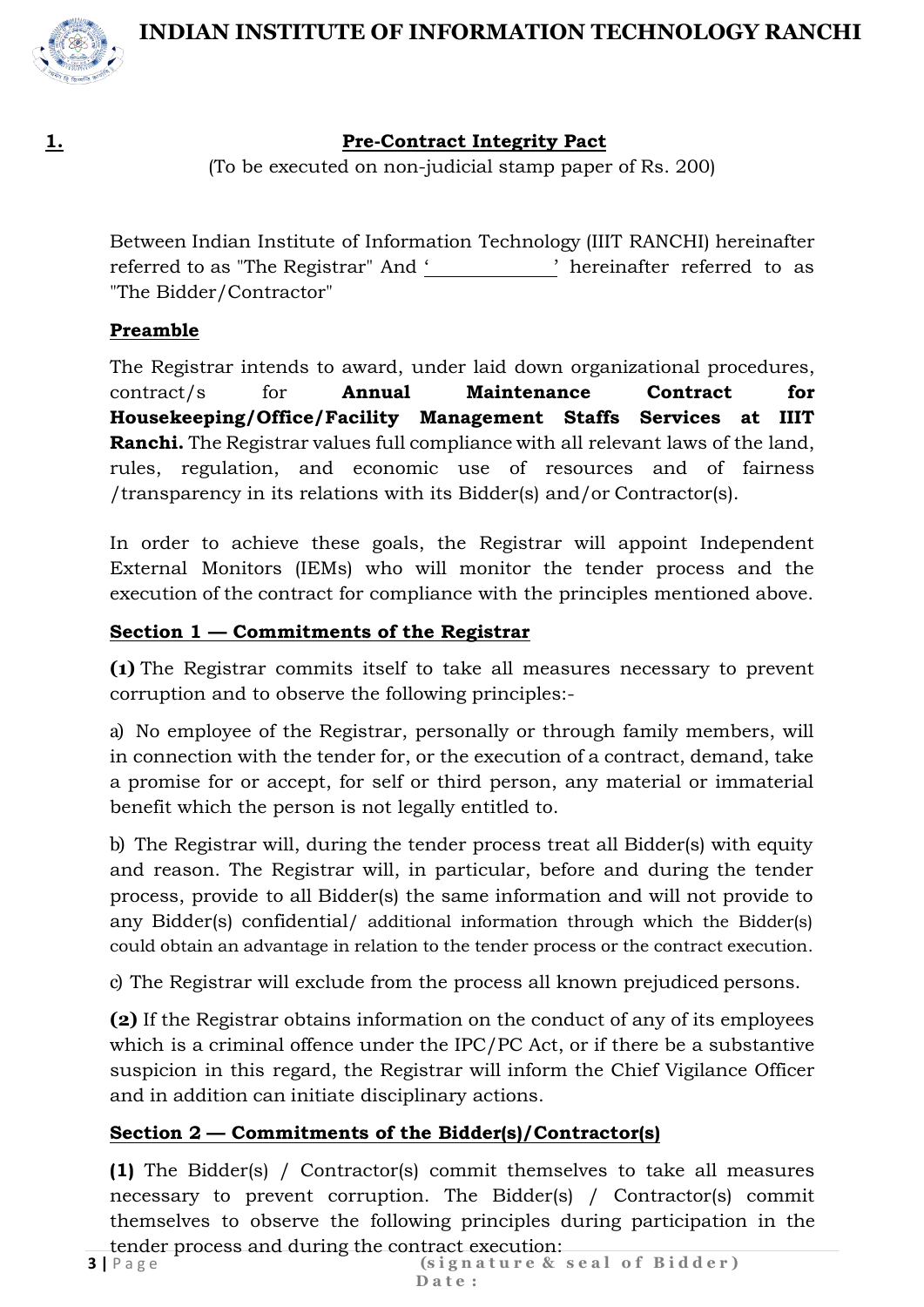

a) The Bidder(s) / Contractor(s) will not, directly or through any other person or firm, offer, promise or give to any of the Registrar's employees involved in the tender process or the execution of the contract or to any third person any material or other benefit which he/she is not legally entitled to, in order to obtain in exchange any advantage of any kind whatsoever during the tender process or during the execution of the contract.

b) The Bidder(s)/Contractor(s) will not enter with other Bidders into any undisclosed agreement or understanding, whether formal or informal. This applies in particular to prices, specifications, certifications, subsidiary contracts, submission or non- submission of bids or any other actions to restrict competitiveness or to introduce cartelization in the bidding process.

c) The Bidder(s)/Contractor(s) will not commit any offence under the relevant IPC/PC Act; further the Bidder(s) / Contractor(s) will not use improperly, for purposes of competition or personal gain, or pass on to others, any information or document provided by the Registrar as part of the business relationship, regarding plans, technical proposals and business details, including information contained or transmitted electronically.

d) The Bidder(s)/Contractor(s) of foreign origin shall disclose the name and address of the Agents/representatives in India, if any. Similarly, the Bidder(s)/Contractors(s) of Indian Nationality shall furnish the name and address of the foreign Registrars, if any.

e) The Bidder(s) /Contractor(s) will, when presenting their bid, disclose any and all payments made, is committed to or intends to make to agents, brokers or any other intermediaries in connection with the award of the contract.

f) Bidder(s) [Contractor(s) who have signed the Integrity Pact shall not approach the Courts while representing the matter to IEMs and shall wait for their decision in the matter. The Bidder(s)/Contractor(s) will not instigate third persons to commit offences outlined above or be an accessory to such offences.

#### **Section 3 — Disqualification from tender process and exclusion from future contracts**

If the Bidder(s) [Contractor(s), before award or during execution has committed a transgression through a violation of Section 2, above or in any other form which put their reliability or credibility in question, the Registrar is entitled to disqualify the Bidder(s) /Contractor(s) from the tender process.

#### **Section 4 — Compensation for Damages**

**(1)** If the Registrar has disqualified the Bidder(s) from the tender process prior to the award according to Section 3, the Registrar is entitled to demand and recover the damages equivalent to Earnest Money Deposit/Bid Security.

(signature & seal of Bidder) **4 |** P a g e **(2)** If the Registrar has terminated the contract according to Section 3, or if the Registrar is entitled to terminate the contract according to Section 3, the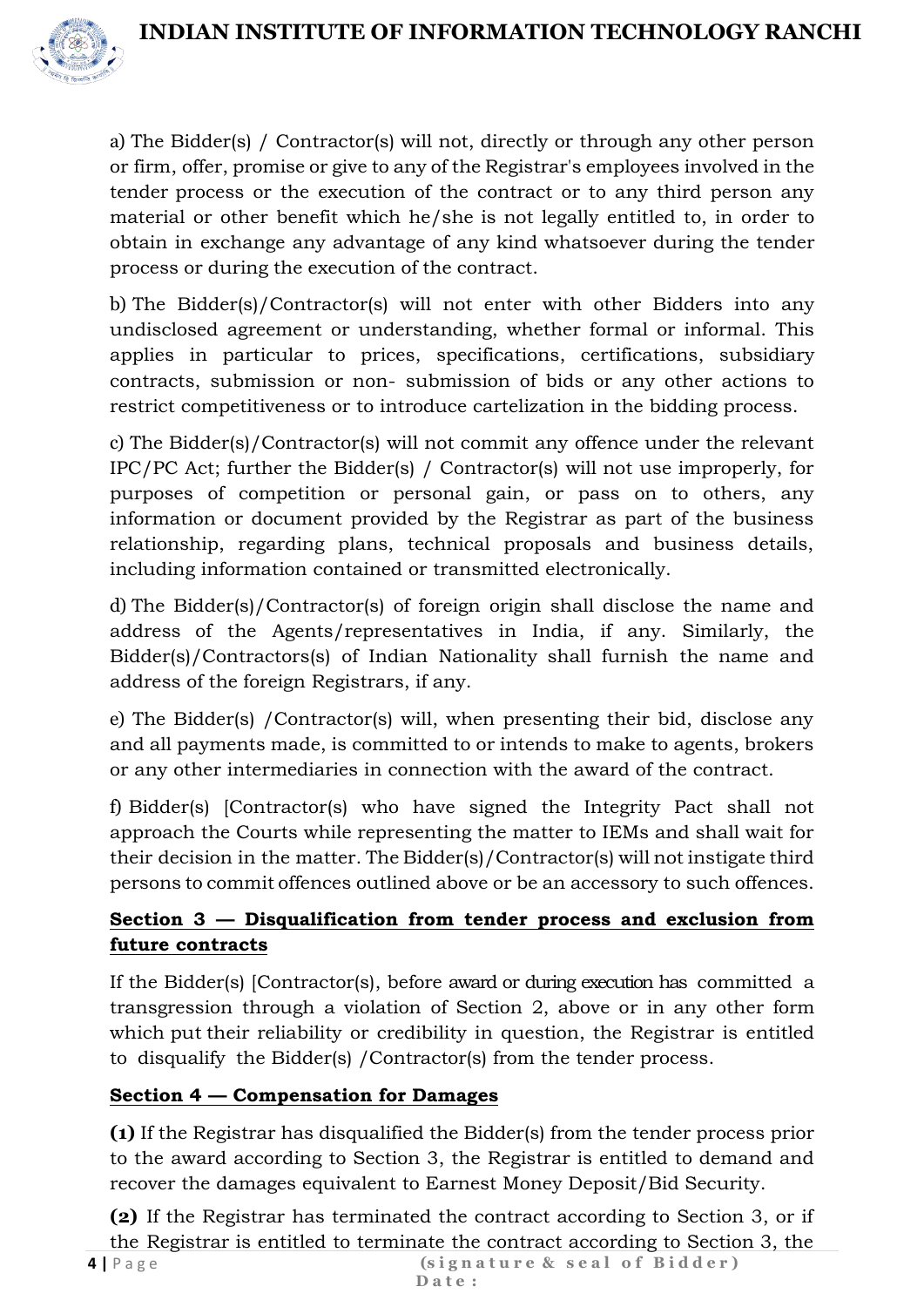

Registrar shall be entitled to demand and recover from the Contractor liquidated damages of the Contract value or the amount equivalent to Performance Institute Guarantee.

#### **Section 5 — Previous transgression**

**(1)** The Bidder declares that no previous transgressions occurred in the last three years with any other Company in any country conforming to the anticorruption approach or with any Public Sector Enterprise in India that could justify his exclusion from the tender process.

**(2)** If the Bidder makes incorrect statement on this subject, he can be disqualified from the tender process.

#### **Section 6 — Equal treatment of all Bidders / Contractors/ Subcontractors**

**(1)** In case of Sub-contracting, the Registrar Contractor shall take the responsibility of the adoption of Integrity Pact by the Sub-contractor.

**(2)** The Registrar will enter into agreements with identical conditions as this one with all Bidders and Contractors

**(3)** The Registrar will disqualify from the tender process all bidders who do not sign the Pact or violate its provisions.

#### **Section 7 — Criminal charges against violating Bidders(s) / Contractor(s)/ Subcontractor(s)**

If the Registrar obtains knowledge of conduct of a Bidder, Contractor or Subcontractor, or of an employee or a representative or an associate of a Bidder, Contractor or Subcontractor which constitutes corruption, or if the Registrar has substantive suspicion in this regard, the Registrar will inform the same to the Chief Vigilance Officer.

#### **Section 8 — Independent External Monitor**

**(1)** The Registrar appoints competent and credible Independent External Monitor for this Pact after approval by the Central Vigilance Commission. The task of the Monitor is to review independently and objectively, whether and to what extent the parties comply with the obligations under this agreement.

**(2)** The Monitor is not subject to instructions by the representatives of the parties and performs his/her functions neutrally and independently. The Monitor would have access to all Contract documents, whenever required. It will be obligatory for him/ her to treat the information and documents of the Bidders /Contractors as confidential. He / She reports to the Director, IIIT RANCHI.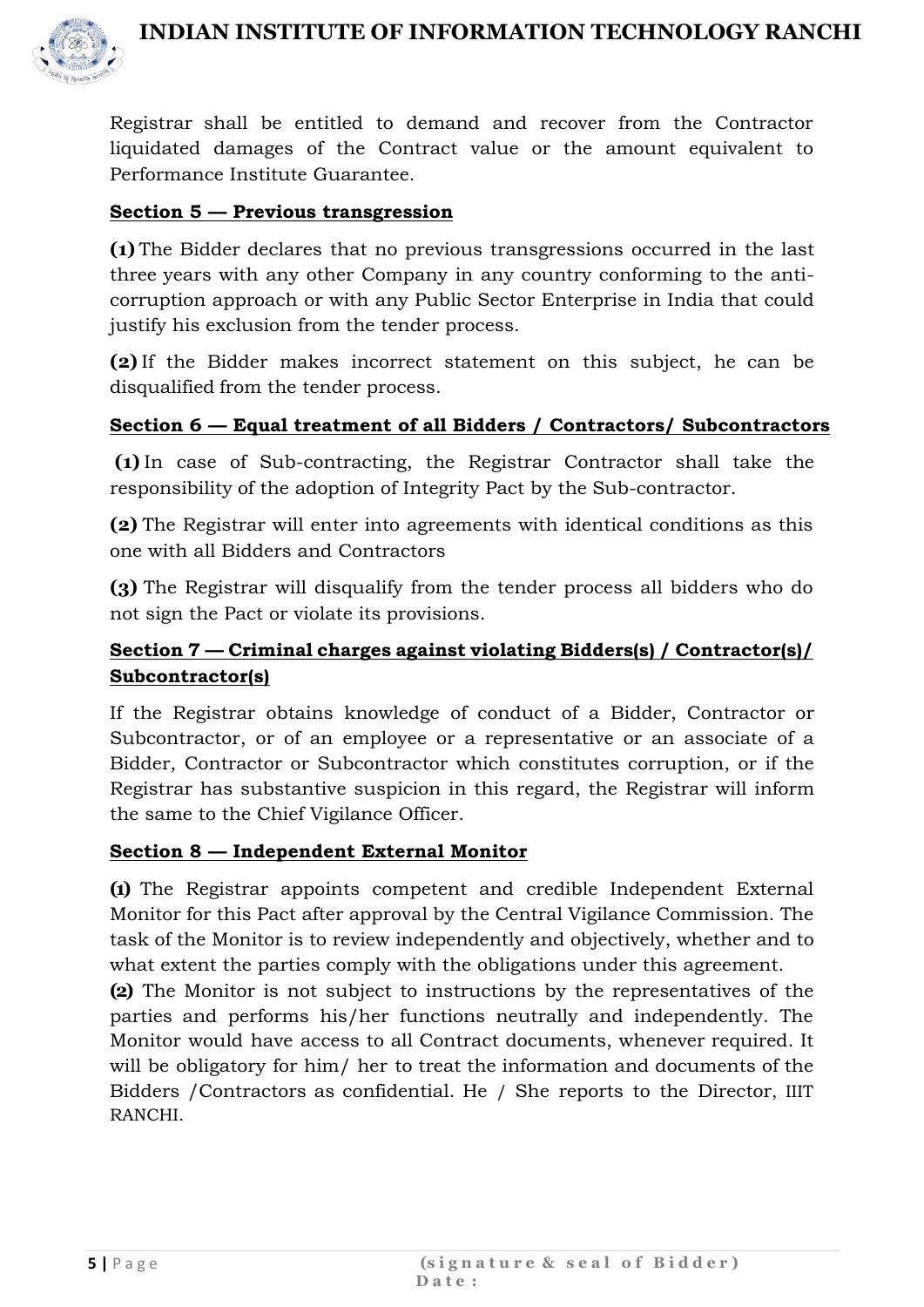

**(3)** The Bidder(s)/Contractor(s) accepts that the Monitor has the right to access without restriction to all Project documentation of the Registrar including that provided by the Contractor. The Contractor will also grant the Monitor, upon his/her request and demonstration of a valid interest, unrestricted and unconditional access to their project documentation. The same is applicable to Sub-contractors.

**(4)** The monitor is under contractual obligation to treat the information and documents of the Bidder(s) /Contractor(s) / Sub-contractor(s) with confidentiality. The Monitor has also signed declarations on 'Non-disclosure of Confidential Information and of 'Absence of Conflict of Interest'. In case of any conflict of interest arising at a later date, the Independent External Monitor shall inform DIRECTOR, IIIT RANCHI and recuse himself/herself from that case.

**(5)** The Registrar will provide to the Monitor sufficient information about all meetings among the parties related to the Project, provided such meetings could have an impact on the contractual relations between the Registrar and the Contractor. The parties offer to the" Monitor the option to participate in such meetings.

**(6)** As soon as the Monitor notices, or believes to notice, a violation of this agreement, he/she will so inform the Management of the Registrar and request the Management to discontinue or take corrective action, or to take other relevant action. The monitor can in this regard submit non- binding recommendations. Beyond this, the Monitor has no right to demand from the parties that they act in a specific manner, refrain from action or tolerate action.

**(7)** The monitor will submit a written report to the Registrar, IIIT RANCHI within 8 to 10 weeks from the date of reference or intimation to him by the Registrar and, should the occasion arise, submit proposal for correcting problematic situations.

**(8)** If the Monitor has reported to the Chairman, IIIT RANCHI, a substantiated suspicion of an offence under the relevant IPC/PC Act, and the Chairman IIIT RANCHI has not, within reasonable time, taken visible action to proceed against such offence or reported it to the Chief Vigilance Officer, the Monitor may also transmit this information directly to the Central Vigilance Commissioner.

**(9)** The word 'Monitor' would include both singular and plural.

#### **Section 9 — Pact Duration**

This Pact begins when both parties have legally signed it. It expires for the Contractor 12 months after the last payment under the contract, and for all other Bidders 6 months after the contract has been awarded. Any violation of the same would entail disqualification of the bidders and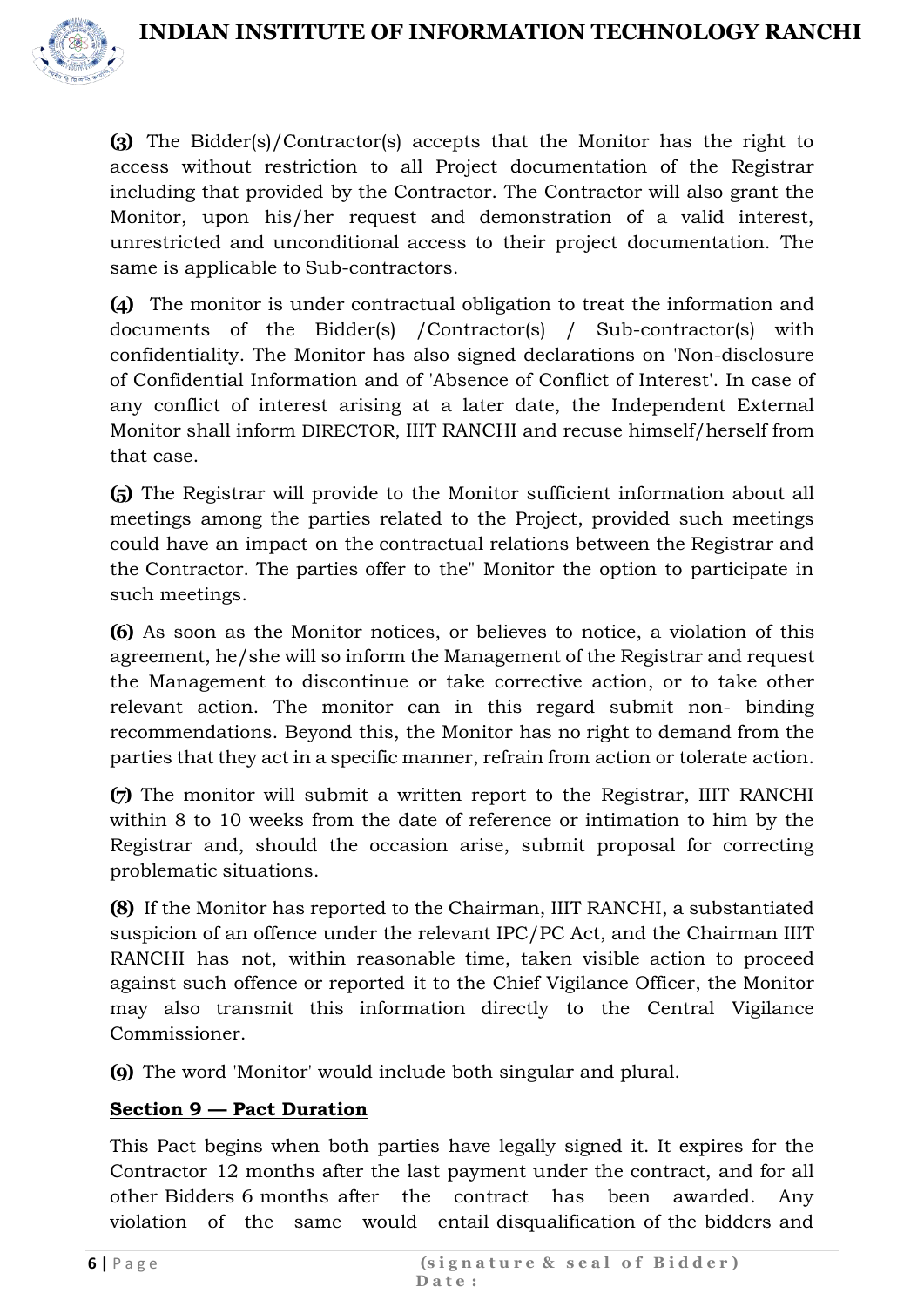

exclusion from future business dealings.

If any claim is made/lodged during this time, the same shall be binding and continue to be valid despite the lapse of this pact as specified above, unless it is discharge/determined by the Chairman of IIIT RANCHI.

#### **Section 10 — Other provisions**

**(1)** This agreement is subject of Indian Law, Place of performance and jurisdiction is the Regional Office of the Registrar, i.e. Ranchi.

**(2)** Changes and supplements as well as termination notices need to be made in writing. Side agreements have not been made.

**(3)** If the Contractor is a partnership or a consortium, this agreement must be signed by all partners or consortium members.

**(4)** Should one or several provisions of this agreement turn out to be invalid, the remainder of this agreement remains valid. In this case, the parties will strive to come to an agreement to their original intentions.

**(5)** Issues like Warranty/Guarantee etc. shall be outside the purview of IEMs.

**(6)** In the event of any contradiction between the Integrity Pact and its Annexure, if any, the Clause in the Integrity Pact will prevail.

(For & on behalf of the Registrar) (For & on behalf of the Bidder/Contractor)

(Office Seal) (Office Seal)

PLACE:

DATE:

Witness 1: Witness 2:

(Name & Address) (Name & Address)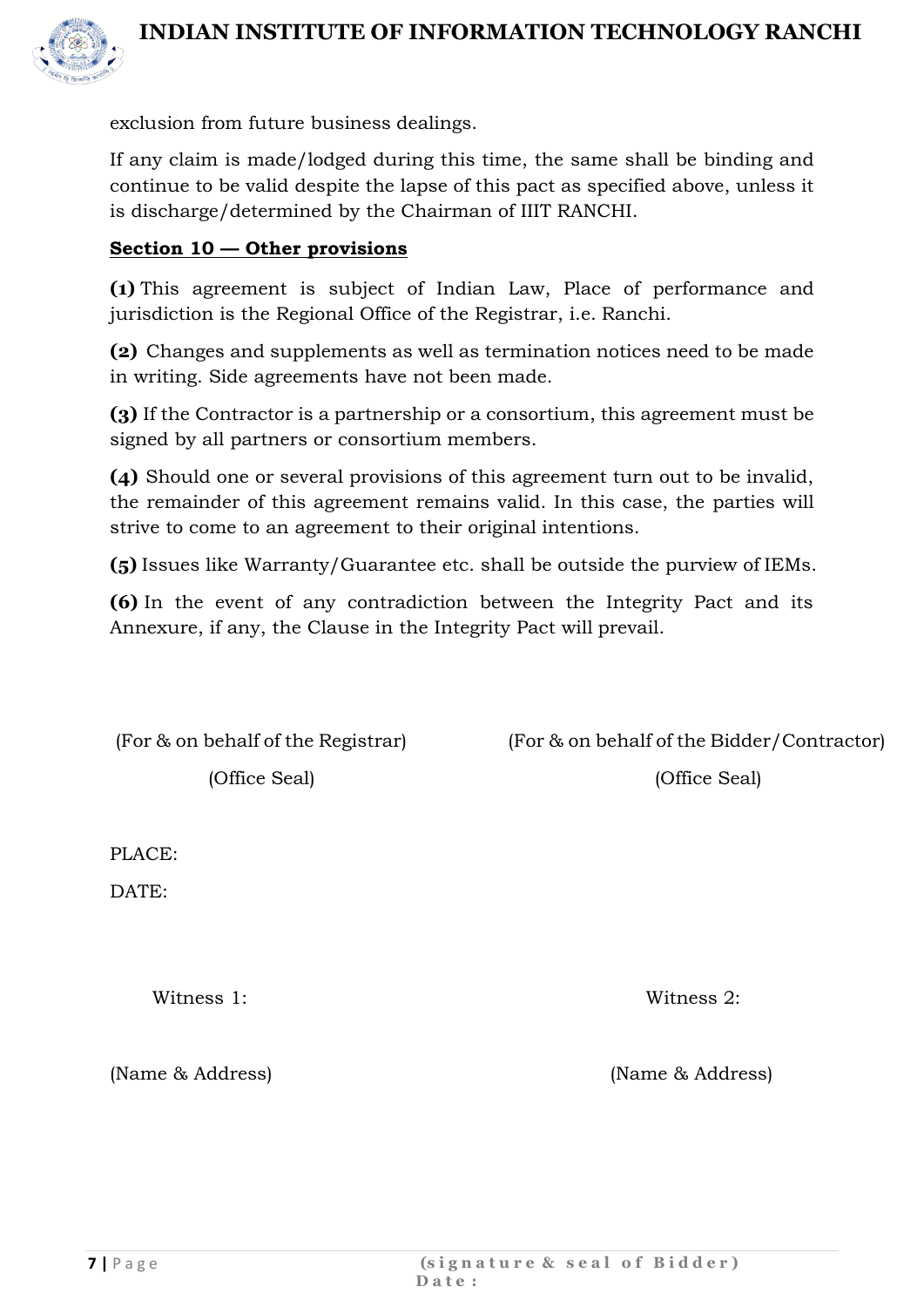

# **PART – 1 Technical Bid**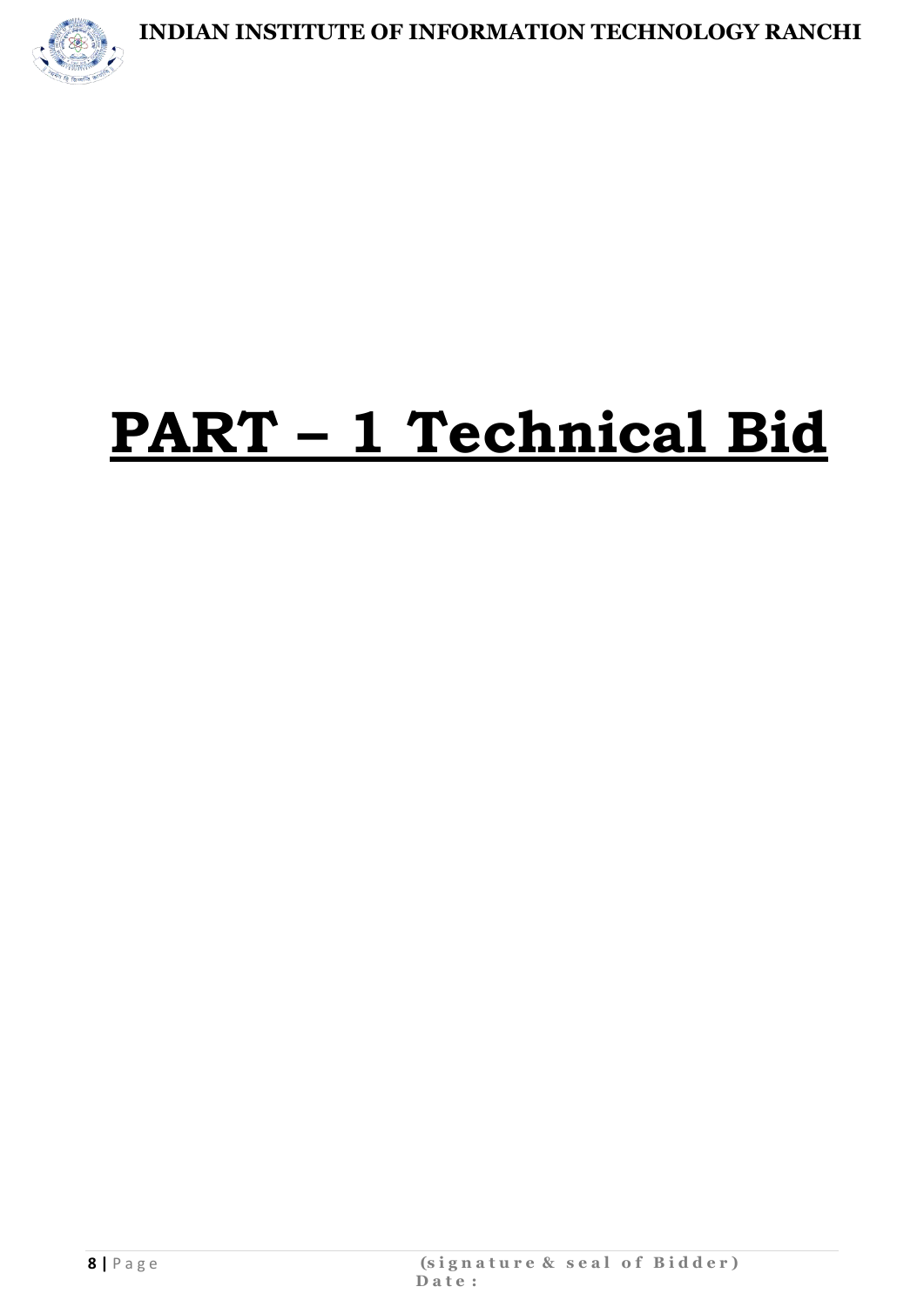

#### **2. NOTICE INVITING TENDER**

#### **Tender for Annual Maintenance Contract for Housekeeping/ Office/ Facility Management Services in the campuses of JUT, Namkum/ JUPMI/ ARTTC-BSNL, of IIIT Ranchi**

INDIAN INSTITUTE OF INFORMATION TECHNOLOGY, NAMKUM, RANCHI, JHARKHAND (IIIT RANCHI) intends to award the **Annual Maintenance Contract for Housekeeping/ Office/ Facility Management Staffs Services at IIIT RANCHI.** For this, a two stage-bidding process under GeM i.e. Technical Qualification with respect to Techno-Commercial aspects and Competitive Rates is being followed Tender documents can also be downloaded from our website <https://iiitranchi.ac.in/> under the tender column. Contractors registered on GeM may only apply.

- 1) INDIAN INSTITUTE OF INFORMATION TECHNOLOGY, Ranchi (IIIT RANCHI) has its campuses at 03 locations in Ranchi at present. The total number of required manpower and the services to be provided are detailed separately in the tender. Bidders are advised to go through the tender documents carefully before quoting the rates. *The tenderers are advised to visit the site, conduct survey of the existing conditions so as to familiarize themselves with the nature and scope of works to be carried out and get all clarifications as necessary from IIIT RANCHI before quoting their rates*.
- 2) Tenders will be applied on GeM only. The PART-I (Technical Qualification Bid) of the tender shall contain Technical Qualification bid (**as per Section I, II, III & IV**), along with proof of having submitted EMD; and terms & conditions in prescribed tender document. **The PART– II of the tenders shall contain only the financial bid in the prescribed format in GeM**. No other terms & conditions should be there in the financial bid. If any terms & Conditions are stipulated in the tender document, the tender shall summarily be rejected.
- 3) The PART–I (Technical Qualification Bid) of the tenders shall be opened first on as per GeM procedure. Based on the Technical Qualification bid / tender, the financial bids (Part-II) for competitive rates of eligible bidders will only be opened / considered.
- 4) IIIT RANCHI reserves the right to accept or reject any tender, in whole or in part and it is not binding on the part of the IIIT RANCHI to accept the lowest (L1) or any tender.
- 5) Tenders, which do not fulfil all or any of the IIIT RANCHI's conditions or are incomplete in any respect and tenders with the tenderer's own conditions other than those specified by IIIT RANCHI, are liable to be rejected.
- 6) Any discrepancies, omissions, ambiguities in the Tender Documents, if any, or any doubt as to their meaning should be reported in writing to the "*The Registrar, INDIAN INSTITUTE OF INFORMATION TECHNOLOGY Ranchi*" who will review the same and information sought if not clearly indicated or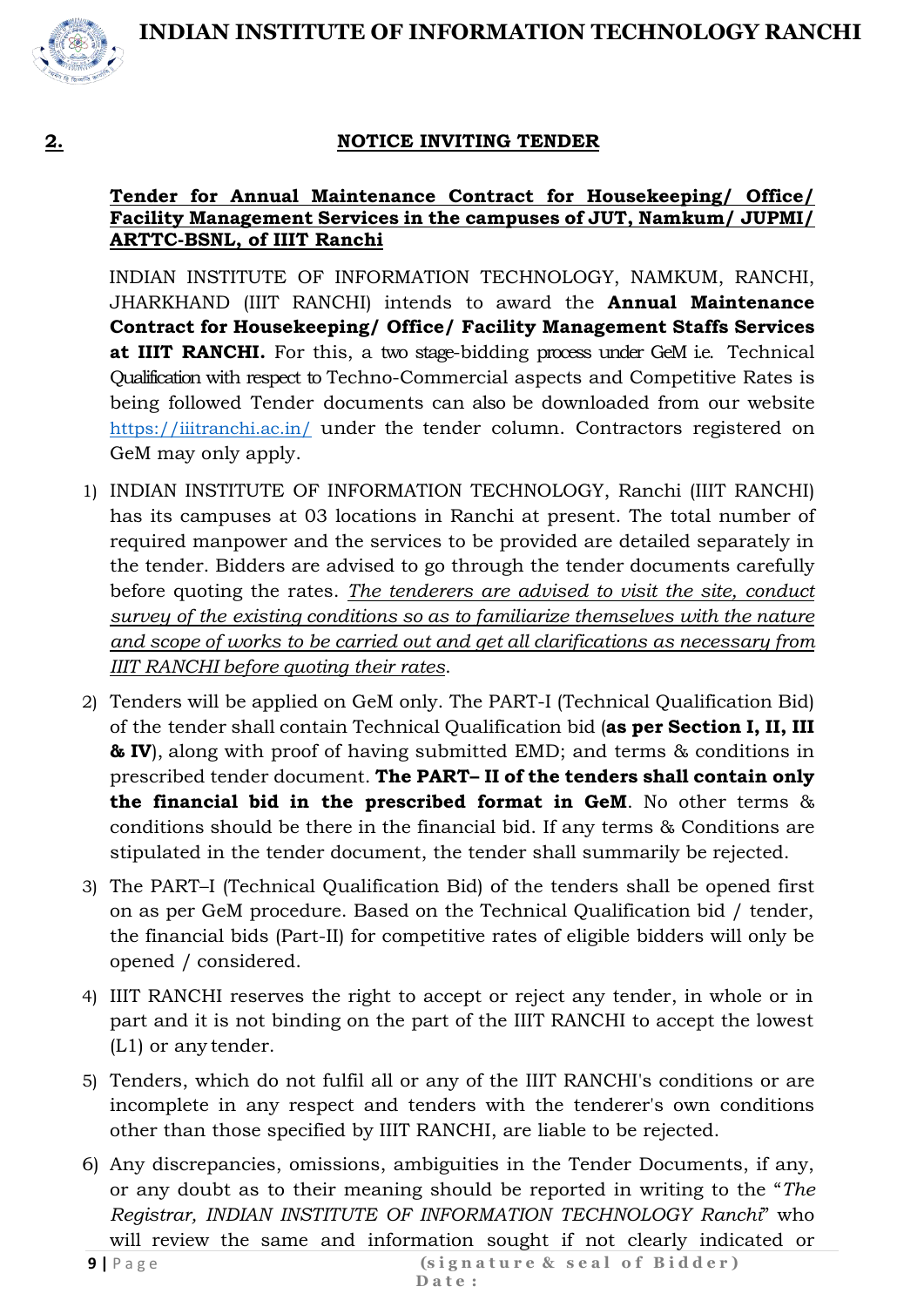

specified, IIIT RANCHI will issue clarifications to all the tenderers which will become part of the Contract Document. IIIT RANCHI will not be responsible if the discrepancies, omissions, ambiguities in the Tender Documents or any doubts as to their meaning are not brought to the notice of IIIT RANCHI before three working days prior to the date of submission of the Tender.

- 7) The tenderer shall deposit Earnest Money Deposit (EMD) amounting to 3,00,000), by directly crediting the amount in our saving account as per the details given below, failing which, the Tender shall be rejected. No interest shall be paid on the EMD submitted by the bidders. EMD of unsuccessful bidders would be refunded after the award of work to the successful bidders. We request you to give us a copy of the acknowledgement crediting our Account along with tender document failing which the tender will not be considered for acceptance. MSME, IIIT RANCHI empaneled vendors and other eligible organizations will be exempt as per prevailing Govt. instructions upon submission of proof.
- 8) The details of account of IIIT RANCHI are furnished below: -

**Name of Account** : IIIT Ranchi **Account Number** : 35551469248 **Institute Name**: IIIT RANCHI **Branch Name** : SBI NAMKUM **IFS Code**: SBIN0009011

- 9) Validity of offer should be 90 days from the date of opening of price bids. However, the rates quoted by the successful bidder would remain firm until the end of the contract period i.e. up to except only if the minimum wages are revised and contract rates are different from the revised minimum wage rates or change in GST / statutory taxes and **subject to other terms & conditions mentioned elsewhere in the tender.**
- 10)The successful tenderer will be required to submit  $\omega$  5% of the accepted value of tender (total value of the contract for one year), as Retention Money Deposit (RMD) within 15 days of award of work, which will be reckoned toward the Security Deposit and shall be refunded after 60 days from the expiry of the satisfactory AMC period and will not bear any interest. The Earnest Money Deposit (EMD) of the successful tenderer shall be adjusted towards the RMD.
- 11) The Security Deposit/RMD will be liable to be forfeited in case the contractor commits any breach of any terms and conditions of the Contract or fails to complete the work/service.
- 12) A Pre-bid Meeting shall be held in the office of IIIT RANCHI Namkum, Ranchi. You are also invited to attend the meeting after visiting the site for clarification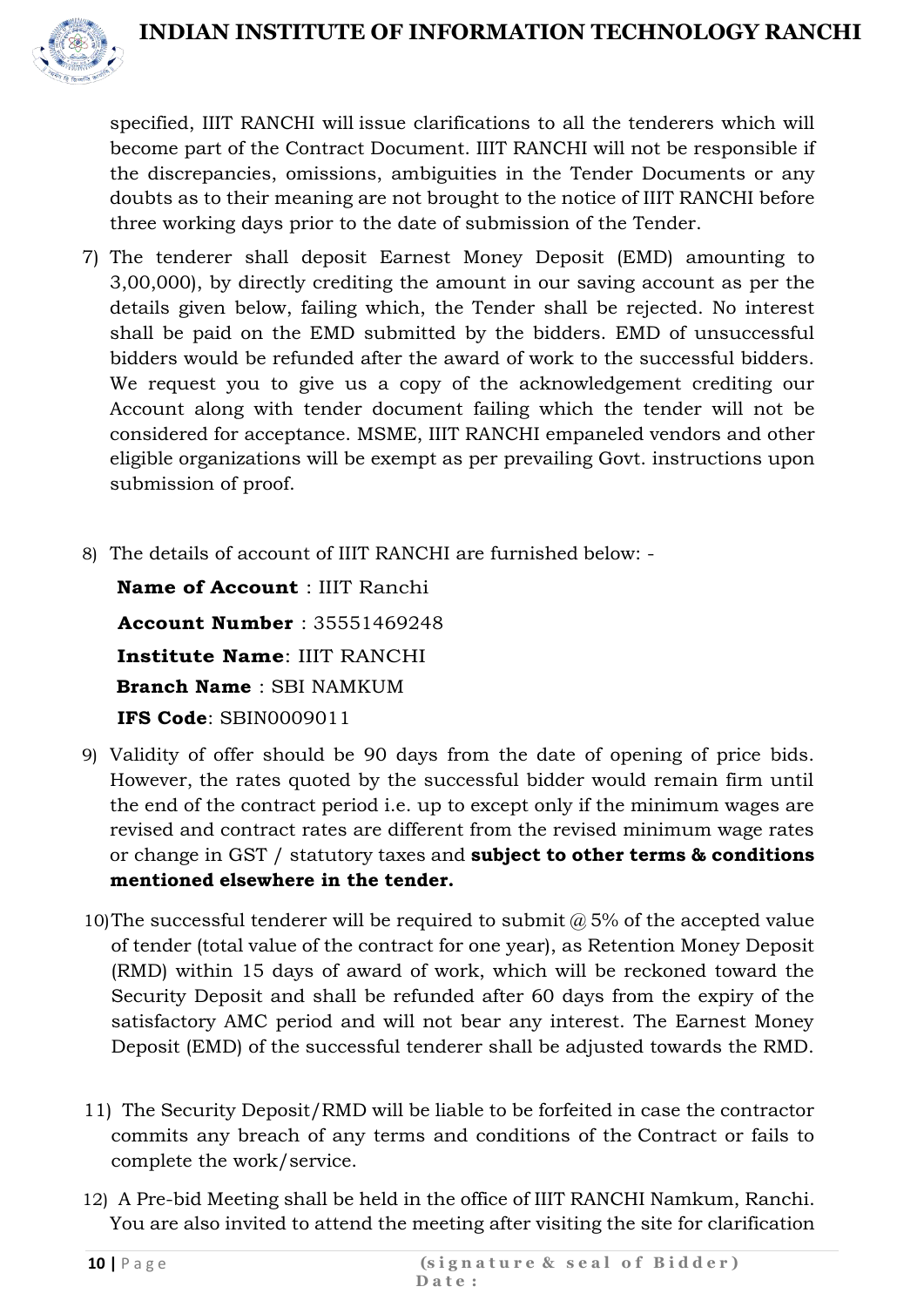

of your doubts / queries, if any. **The owner/representative attending the meeting should carry the Letter of Authorization from their organization as per Annexure-I.**

- 13) **Intending bidders have to arrange for execution of pre-bid precontract Integrity Pact (as per relevant stamp act of the state) failing which the tender will be rejected. All prospective bidders / vendors have to enter into an Integrity Pact with the Institute otherwise, they will not be eligible to participate in the tendering process. The pre-contract Integrity Pact should be submitted in original to "The Registrar, IIIT RANCHI, Science & Technology Campus, Khojatoli, Namkum, Ranchi**, **Jharkhand - 834010" on or before 05th of July,2022.**
- 14) This Notice Inviting Tender (NIT) shall also form part of the Tender Document. In case of contradiction between the rules/ provisions of this tender document and those of GeM portal, preference shall be given to the rules/ provisions given in our tender document.

Yours Faithfully,

Deputy Registrar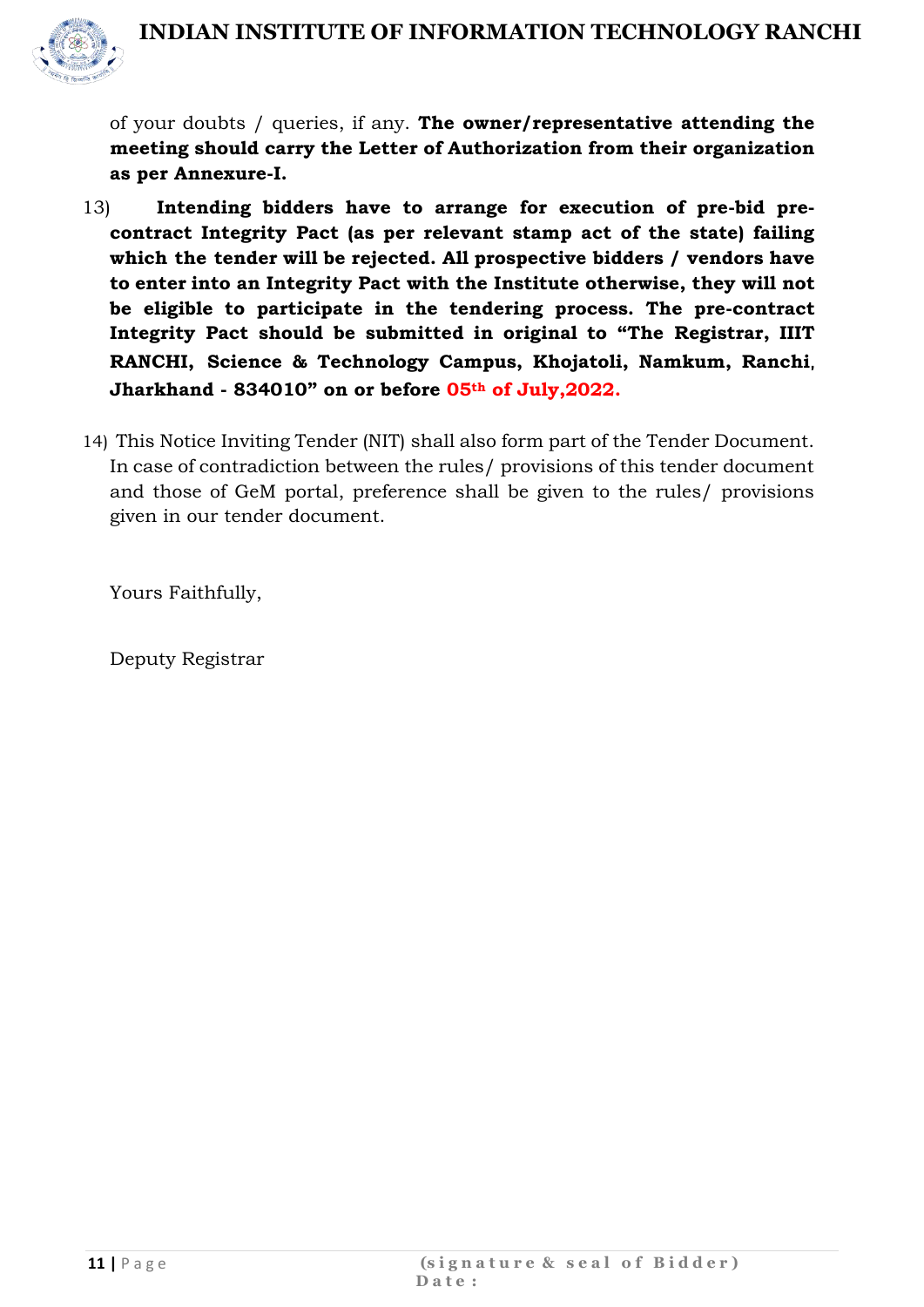

## **3. PRE-QUALIFICATION CRITERIA To be submitted along with EMD of Rs.3,00,000 (Approx. value of tender is Rs. 1,00,00,000 annually)**

#### **INSTRUCTIONS TO THE TENDERERS FOR FURNISHING INFORMATION AS A PART OF PRE-TENDER QUALIFICATIONS ELIGIBILITY CRITERIA**

**Please note that pre-bid pre-contract integrity pact is invariably to be submitted on or before, failing which the tender shall be out-rightly rejected.**

- 1. The work involved is **Annual Maintenance Contract for Housekeeping/Office/Facility Management Services at IIIT RANCHI**. Scope of work and services to be provided are indicated in the "**SPECIAL TERMS AND CONDITIONS – Scope of Work (Part A)" and "Scope of work (Part B) – Illustrative"**  of this tender. *The tenderers are advised to visit all the sites, conduct survey of the existing arrangements to familiarize themselves with the nature of works to be carried out and get all clarifications as necessary from IIIT RANCHI before quoting their rates*.
- 2. The contractors should have experience of similar works during the last 7 years (ending) and who fulfill the following criteria are eligible to tender: -
- Should have carried out **minimum 1 similar work** with Govt/PSUs during last 3 years (ending) with annual contract value (costing individually) not less than **Rs. 80 lacs.**

OR

• Should have carried out **minimum 2 similar works** with Govt/PSUs during last 3 years (ending) with annual contract value (costing individually) not less than **Rs. 50 lacs.**

OR

- Should have carried out **minimum 3 similar works** with Govt/PSUs during last 3 years (ending) with annual contract value (costing individually) not less than **Rs. 40 lacs.**
- The tenderers should have average Annual Turnover of **Rs. 40 lacs** each year during the last three years ending supported by audited balance sheet or a registered Chartered Accountant certified statement of accounts.
- The tenderers should have applicable registrations (PAN, GST, ESI, EPF etc.) supported with documentary evidence and licenses, permissions, approvals issued by appropriate authorities such as Labour enforcement and other statutory authorities, wherever applicable and furnish copies of the same with tender (with the Pre-Qualifying Bid). Agency should have a valid license/registration as per GOI instructions or from any other competent authority to operate a manpower agency in the State of Jharkhand and similarly registration with appropriate competent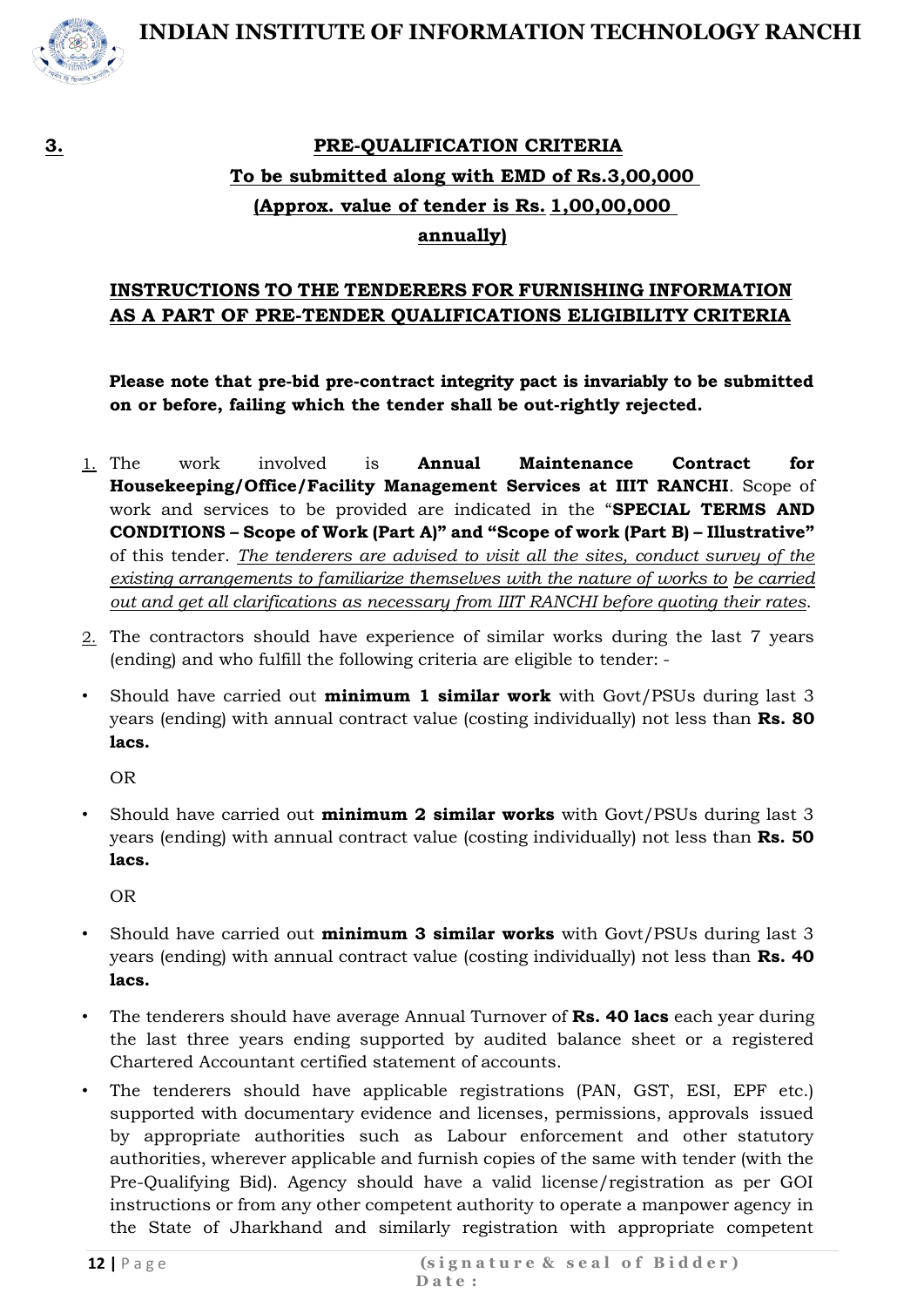

authority. Tenderers to note that copies of licenses and registration are to be submitted with the Pre- Qualifying bid i.e. Part I. Tenders without required documents will be summarily rejected.

- Contractors should be registered under ESI and EPF act and should have a valid PF code number and all the employees of the contractor to be deployed by them should be enrolled as member of EPF and should have a PF number. Documents relating to the same i.e. ESI & EPF should be submitted in the Technical Qualification bid i.e. Part-I of the tender.
- Should have their own office within the city limits of Ranchi. Tenderers are requested to submit the following documents in **PART - I** (Technical bid) for examining their qualification/suitability. Opening of **PART - II** (Financial Bid) will be subject to satisfying the prescribed eligibility criteria: -

**i)** Copies of Work Orders and Satisfactory Service Certificates from clients for executing similar works for Central/ State Government offices/ Public Sector Undertakings/ Public Sector Institutes/ Autonomous Bodies, etc. **during the last three years in Jharkhand state**. "Similar Works" means experience in executing Annual Maintenance Contract **for Housekeeping/Office/Facility Management Staffs services** in similar Government/ PSUs/ Public Sector Institutes/ Autonomous Bodies, etc. **having registered office or such similar setup in Jharkhand.**

ii) IT returns of last three consecutive financial years –2018-19, 2019-20 & 2020-21.

iii) References of clients/ particulars of institutes/ organizations, specifying their names and contact numbers (landline and mobile) and names of the contact executives / officials.

iv) Information in Section-I, II, III & IV as per enclosed proforma.

- 3. Intending tenderers are required to submit their full profile giving details about their organization, experience, personnel in their organization, spare capacity, competence and adequate evidence of their financial standing, etc. in the enclosed statement which will be kept confidential.
- 4. While deciding upon the selection of contractors, emphasis will be laid on the ability and competence of tenderers to undertake quality works within the specified time schedule and in close co-ordination with other agencies, besides the rate structure of the items.
- 5. If required, the Institute will obtain reports on past performance of the tenderer from his clients and institutes/ organizations and evaluate the said reports before opening of the PART–II (Financial Bid) of the tenders. If any tenderer is not found to possess the required eligibility for participating in the tendering process at any point of time and/or his performance reports received from his clients and/or his institutes/ organizations are found not satisfactory, the Institute reserves the right to reject his offer even after qualifying the PART-I (Technical Qualification Bid) of the tender and PART-II of the tender will be rejected. The Institute is not bound to assign any reason for rejecting the tender.

(signature & seal of Bidder) **D a t e : 13 |** P a g e 6. After scrutiny of Part-I (Technical Qualification Bid), if any of the tenderers is found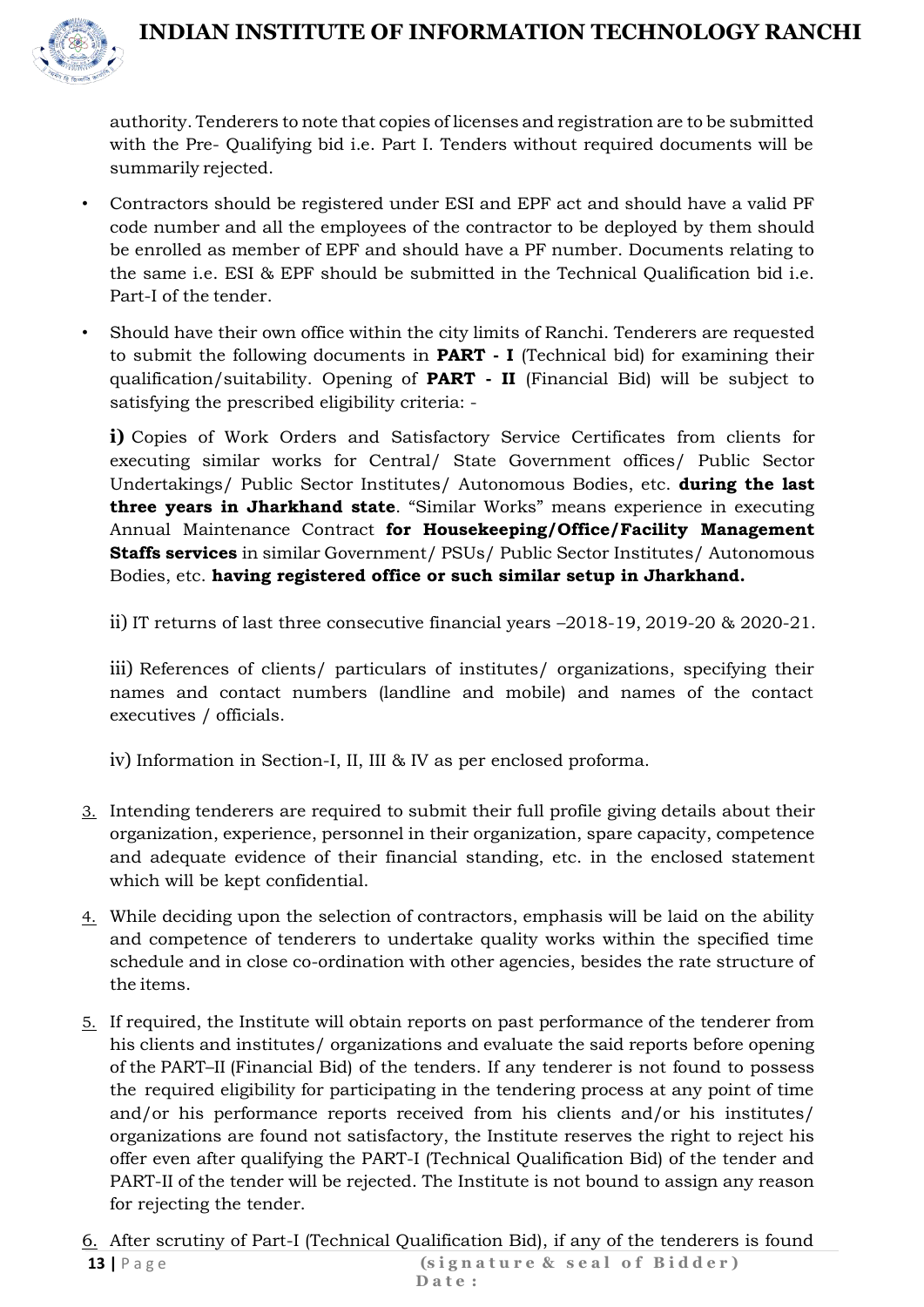

not satisfying the required eligibility criteria, the tender submitted by him will not be processed further and will be rejected.

- 7. Applications containing false and/or inadequate information are liable for rejection.
- 8. While filling up the application with regard to the list of important projects completed or on hand, the applicants shall only include those works which individually cost not less than the specified amount.
- 9. Clarifications, if any required, may be obtained from IIIT Ranchi, Science & Technology Campus, Khojatoli, Namkum, Ranchi, Jharkhand: 834010

#### **10. Intending bidders have to arrange for execution of pre-bid pre-contract Integrity Pact as per the proforma given in the tender document (as per relevant stamp act of the state) failing which the tender will be summarily rejected.**

I/We have read and understood the instructions contained herein above and are acceptable to us.

Date:

Place: Signature of the Tenderer with seal Address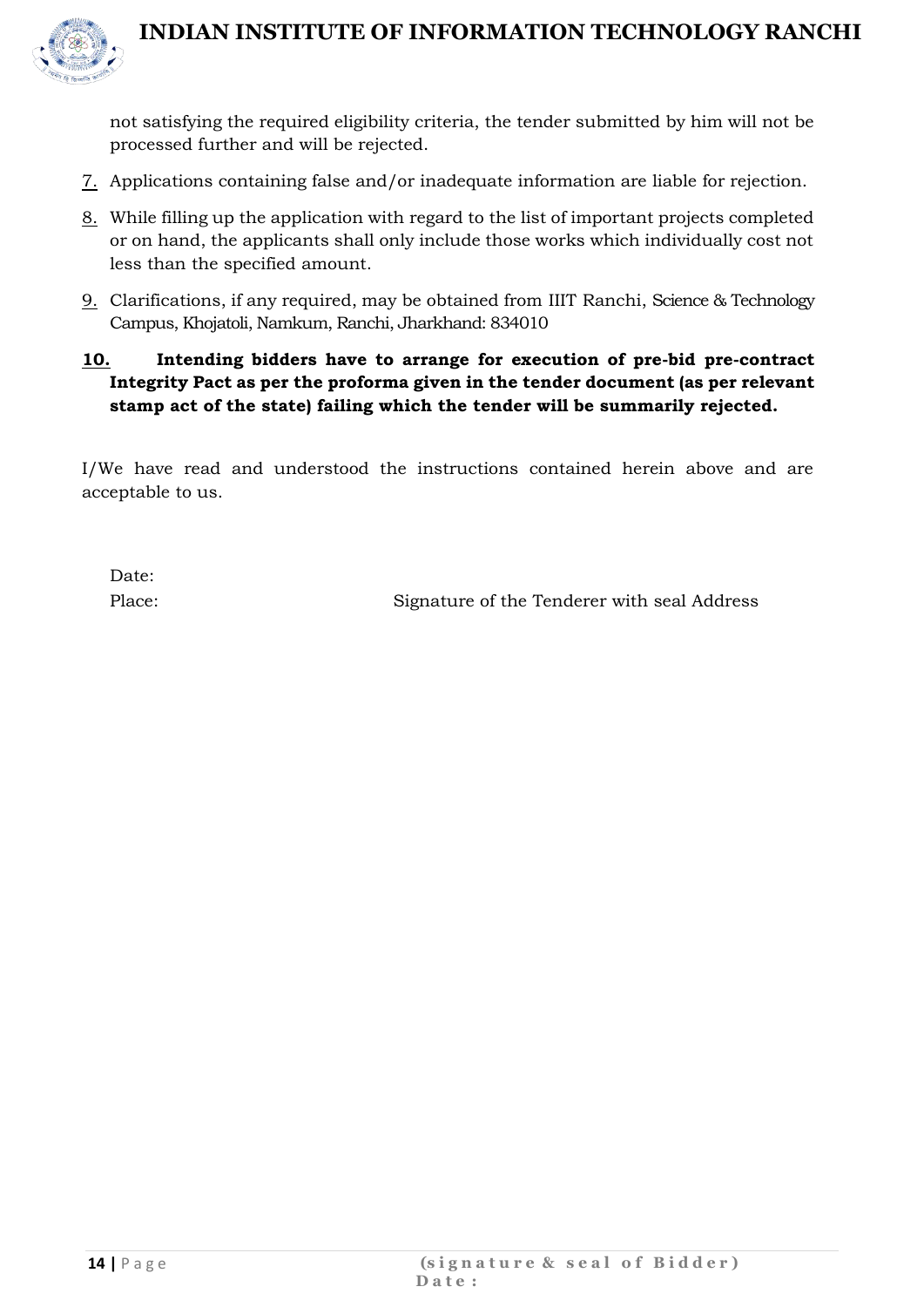

#### **Section-I-Basic Information**

| Sr<br>No.      | <b>Particulars</b>                                                                                                                                                                                                                                                                                                                                                                                                               | <b>Bidder's response</b>             |
|----------------|----------------------------------------------------------------------------------------------------------------------------------------------------------------------------------------------------------------------------------------------------------------------------------------------------------------------------------------------------------------------------------------------------------------------------------|--------------------------------------|
| 1              | Name of the Tenderer/agency/ contractor and<br>address of the registered office, telephone no.,<br>mobile no., fax no., email-id, and website<br>address.                                                                                                                                                                                                                                                                        |                                      |
| $\overline{2}$ | Year of Establishment                                                                                                                                                                                                                                                                                                                                                                                                            |                                      |
| 3              | Type of the agency/ contractor (whether Sole<br>Proprietorship/Partnership/Private<br>Limited/<br>Limited or Cooperative Body etc.)<br>Copies of supporting documents to be enclosed                                                                                                                                                                                                                                             |                                      |
| 4              | Name of the Proprietor / Partners / Directors<br>of the agency/contractor/Firm                                                                                                                                                                                                                                                                                                                                                   | 1<br>$\mathbf 2$<br>3<br>4<br>5      |
| 5              | Details of Registration<br>a Whether Partnership firm, Company, etc.<br>Registering Authority<br>b.<br>c Date of Registration<br>d Registration No.                                                                                                                                                                                                                                                                              | a<br>$\mathbf b$<br>$\mathbf c$<br>d |
|                | Whether registered/empaneled for similar<br>service with<br>Government/ Semi- govt<br>Municipal<br>а<br>Authorities or any other public organization<br>b If yes, name of the authority<br>c and since when?                                                                                                                                                                                                                     | (Yes/no)                             |
| 7              | Work Experience<br>a Details<br>of<br>work<br>experience<br>in<br>Housekeeping/Office/Facility Management<br>Staffs services<br>b Documentary evidence of previous experience<br>if any, of carrying out works for IIIT RANCHI<br>/ Public<br>RBI<br>sector<br>institutes<br>$\sqrt{ }$<br>department / Semi Govt.<br>Government<br>department<br>/Other Public Sector Undertakings at any<br>other center should also be given. |                                      |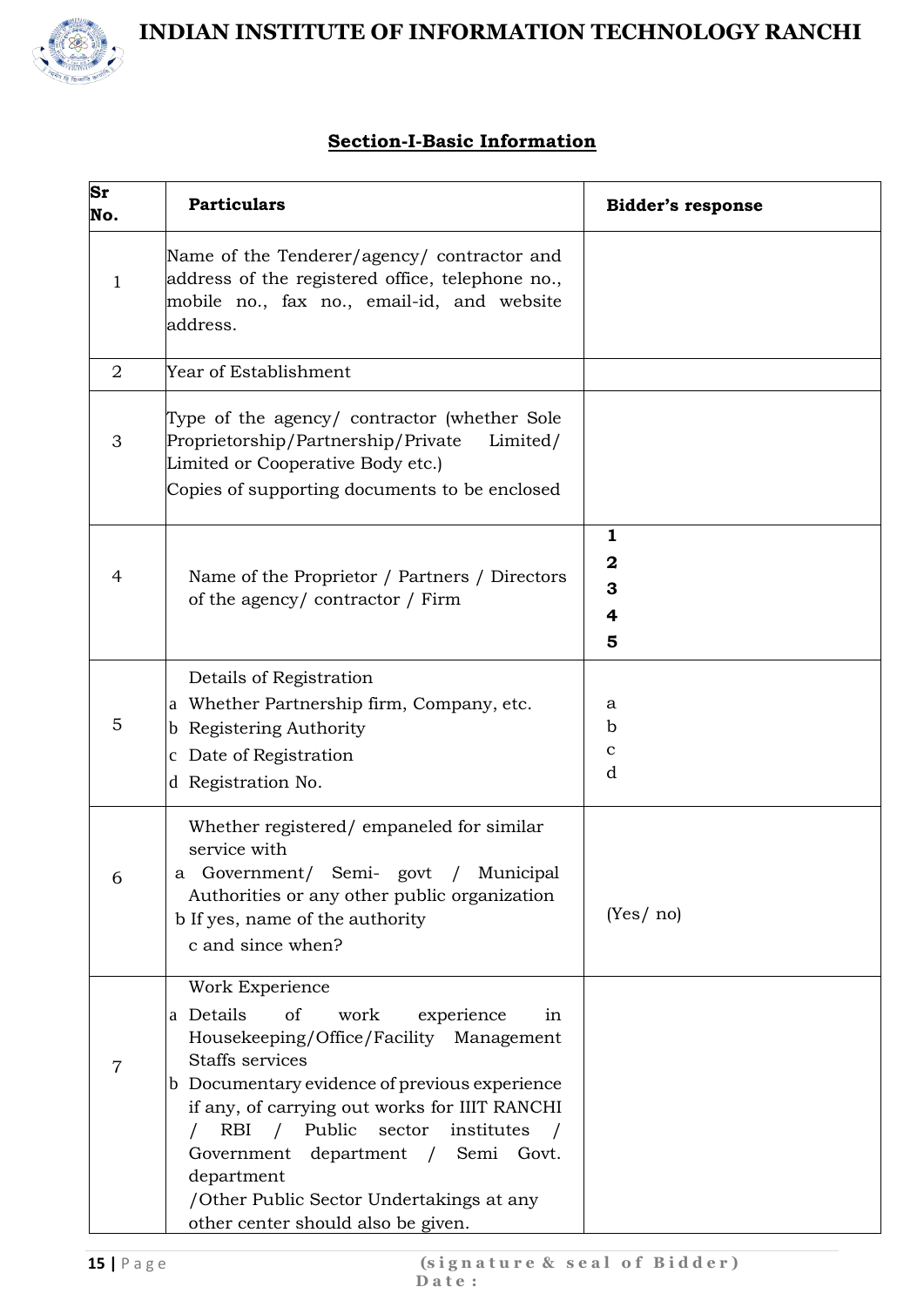



| 8<br>9<br>10 | Areas of business activities, other than<br>a)<br>Housekeeping/Office/Facility Management<br>Staffs services, if any, and<br>Place and address of such business<br>b)<br>a) Address of office through which the<br>proposed work of the Institute will be<br>handled; and<br>Name & designation of In-charge<br>b)<br>satisfactory evidence<br>and<br>Adequate<br>to                                                                           |                                                           |
|--------------|------------------------------------------------------------------------------------------------------------------------------------------------------------------------------------------------------------------------------------------------------------------------------------------------------------------------------------------------------------------------------------------------------------------------------------------------|-----------------------------------------------------------|
|              | indicate financial capacity of the person/<br>agency/ contractor to undertake the said<br>work                                                                                                                                                                                                                                                                                                                                                 |                                                           |
| 11           | a) Names of bankers<br>b) Full address of bankers<br>c)Telephone (landline & mobile Nos), Fax No.<br>etc. of the contact executive (i.e. The persons<br>who can be contacted at the office of their<br>Clients by IIIT Ranchi, in case it is so needed)                                                                                                                                                                                        |                                                           |
| 12<br>13     | Credit worthiness of the Tenderer & Turn<br>Over during the specified period (Copies of IT<br>deposit certificates such as copy of<br>deposited Form 16 or any such other<br>certificate along with latest final accounts<br>of the business of the Tenderer duly<br>certified by a CA should be enclosed as<br>proof of their credit worthiness and Turn<br>Over for the last three years ending.)<br>Number of supplementary sheets attached | <b>Annual turnover</b><br>Rs.<br>Rs.<br>Rs.<br>Rs.<br>Rs. |
| 14           | Whether any civil suit/ litigation has<br>a)<br>arisen in the contracts executed by the<br>applicant during the last five years (Yes/No)<br>If yes, please give following information<br>b)<br>(suit-wise/project-wise):<br>i. Name of the Project & Organization<br>ii. Nature of work<br>iii. Work Order No. and Date<br>iv. Present stage of work<br>v. Value of contract<br>vi. Brief details of litigation                                |                                                           |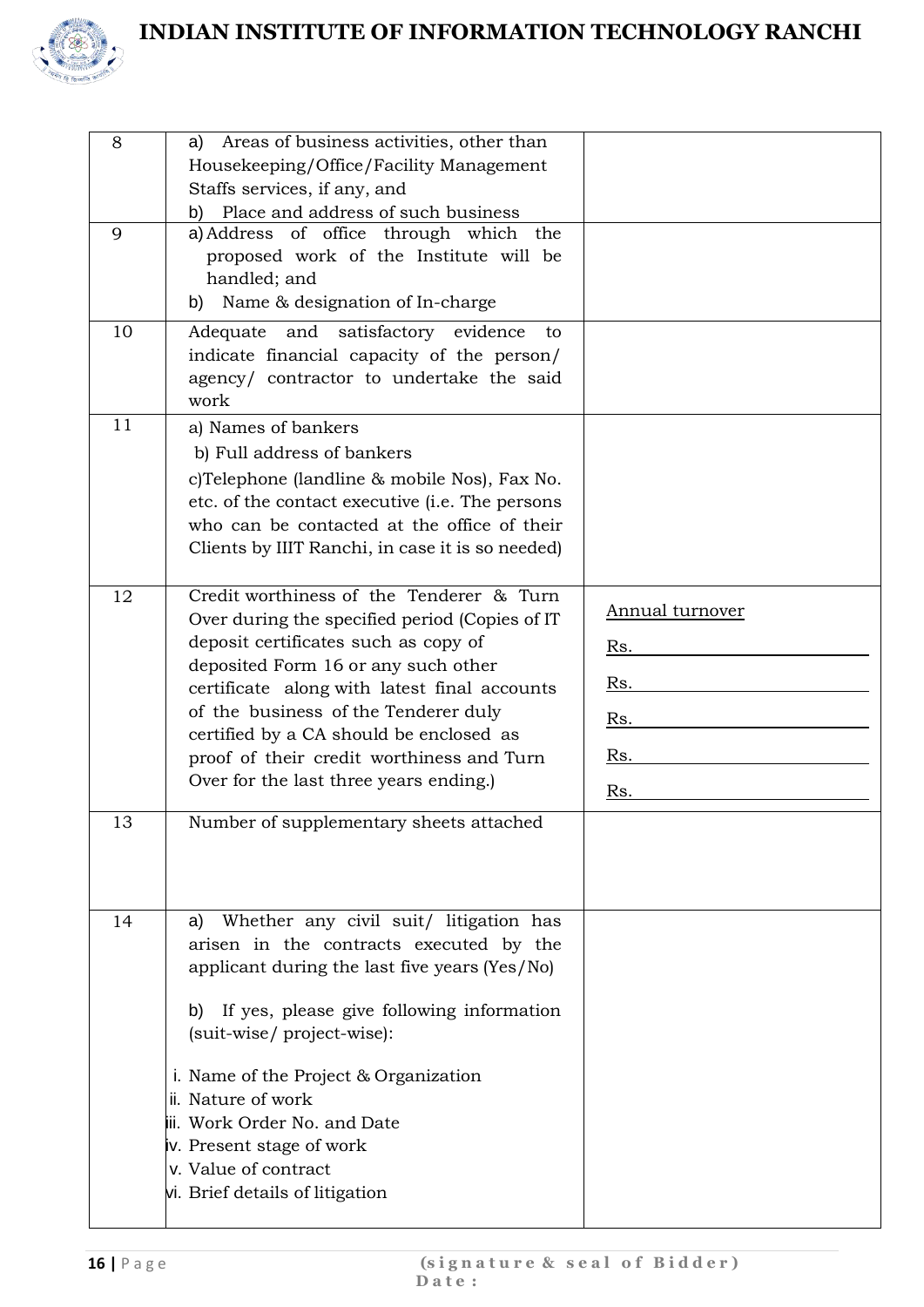

| 15 | i. Permanent Account Number (PAN)           |  |
|----|---------------------------------------------|--|
|    | ii. TIN                                     |  |
|    | iii. Goods and Service Tax Registration No. |  |
|    | iv. EPFO Registration No.                   |  |
|    | v. ESIC Registration No.                    |  |
|    | vi. Regional Labour Commissioner            |  |
|    | Registration (Copy of above documents to be |  |
|    | enclosed)                                   |  |
|    |                                             |  |

#### **Notes: Please attach self-certified copies of the following documents:**

a)Latest Income Tax Clearance Certificate

b)IT Returns OR Audited Balance Sheet and Profit & Loss Account for the past three years from FY 2018-19, 2019-20 & 2020-21.

#### **Signature of the Tenderer with seal & date**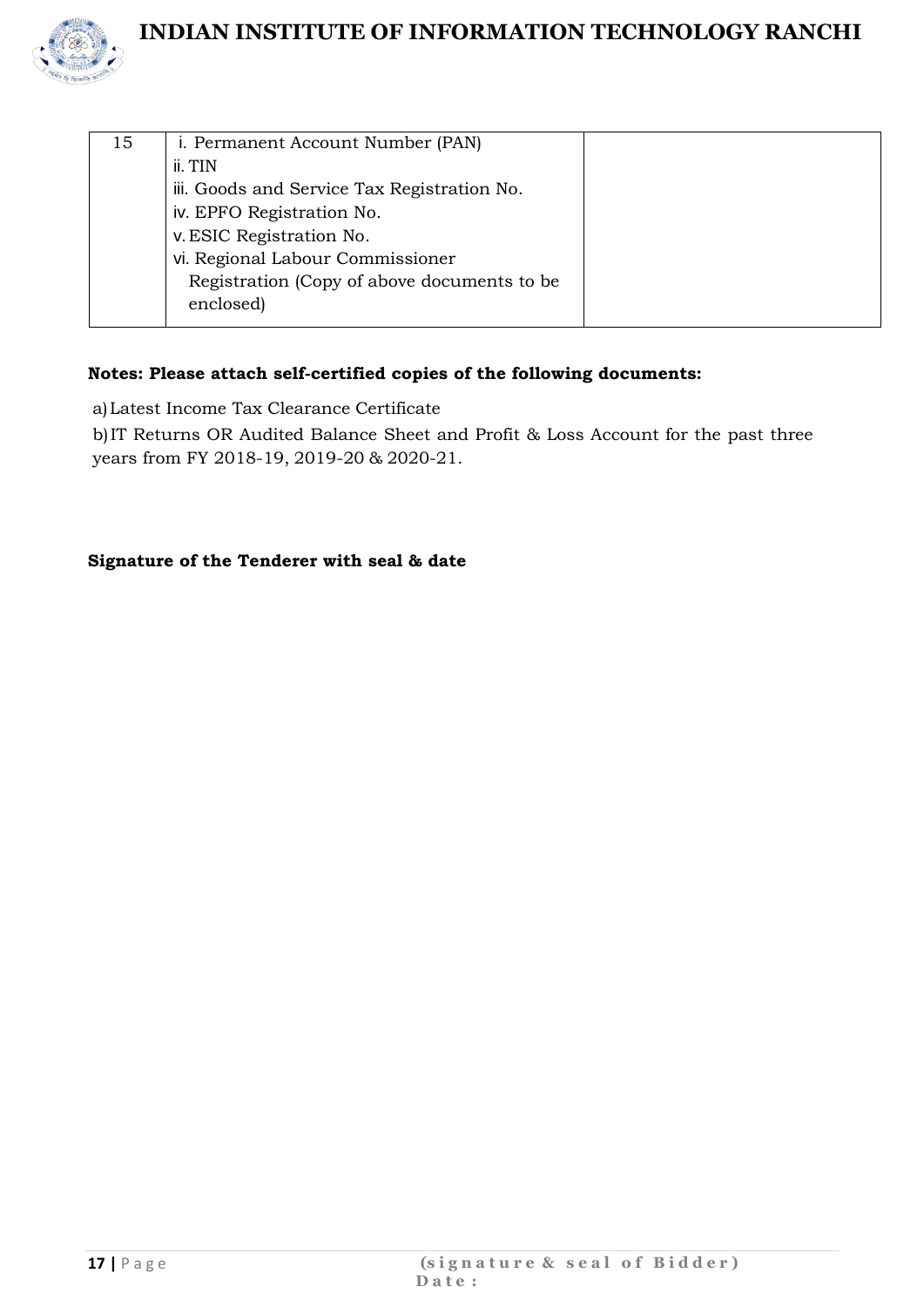

#### **Section-II -Previous Experience**

a) List of important works executed by the firm during last three years costing **Rs. ……………………** and above with experience in executing works of similar work i.e. Housekeeping/ Office/ Facility Management Staffs service in organisations/ institutes/ training establishments etc. (Please attach extra sheets if required).

| $S$ .No | Name of<br>the work<br>And<br>Location | Nature of<br>Work | & full<br>Name<br>postal address<br>of the owner.<br>indicate<br>Also<br>whether<br>Government or<br>Semi-Govt<br><sub>or</sub><br>PSU's | Contrac<br>lt.<br>Amount<br>(Rs) | Whether work<br>left<br>was<br>incomplete or<br>contract was<br>terminated<br>either<br>from<br>side? Give full<br>details. | Any other<br>relevant<br>informatio<br>n |
|---------|----------------------------------------|-------------------|------------------------------------------------------------------------------------------------------------------------------------------|----------------------------------|-----------------------------------------------------------------------------------------------------------------------------|------------------------------------------|
| (1)     | (2)                                    | (3)               | (4)                                                                                                                                      | (5)                              | (6)                                                                                                                         | (7)                                      |
|         |                                        |                   |                                                                                                                                          |                                  |                                                                                                                             |                                          |
|         |                                        |                   |                                                                                                                                          |                                  |                                                                                                                             |                                          |

b) List of important ON HAND works costing **Rs. ……………………………..** and above in the field of Housekeeping/Office/Facility Management Staffs service. (Please attach extra sheets if required).

| S.No | Name of<br>the work<br>And<br>Location | of<br>Nature<br>Work | & full<br>Name<br>postal address<br>of the owner.<br>indicate<br>Also<br>whether<br>Government or<br>Semi-Govt. or<br>PSU's | Contract<br>Amount<br>(Rs) | Whether work<br>left.<br>was<br>incomplete or<br>contract was<br>terminated<br>from either<br>side? Give full<br>details. | Any other<br>relevant<br>informati-<br>on. |
|------|----------------------------------------|----------------------|-----------------------------------------------------------------------------------------------------------------------------|----------------------------|---------------------------------------------------------------------------------------------------------------------------|--------------------------------------------|
| (1)  | (2)                                    | (3)                  | (4)                                                                                                                         | (5)                        | (6)                                                                                                                       | (7)                                        |
|      |                                        |                      |                                                                                                                             |                            |                                                                                                                           |                                            |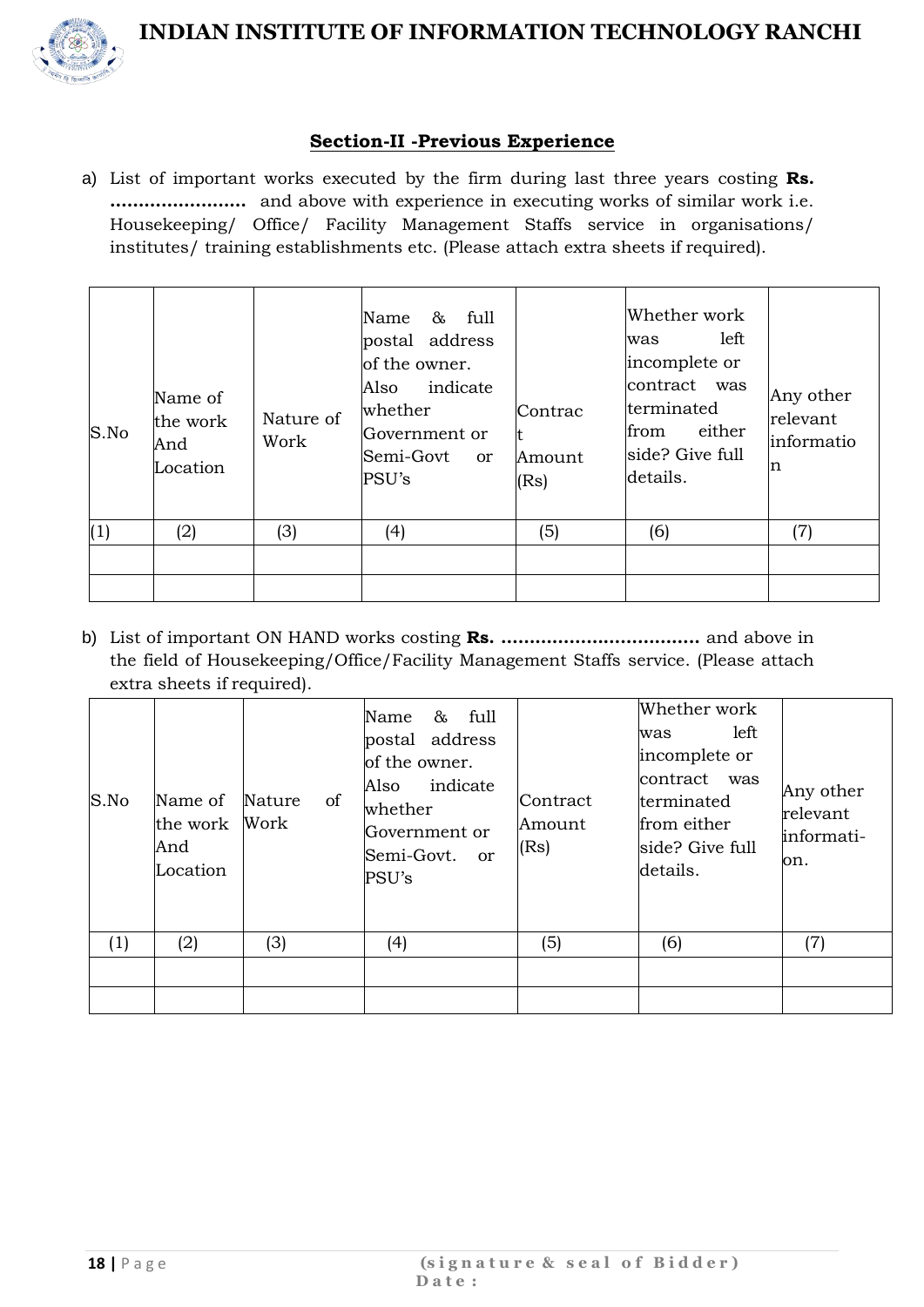

#### **Section-III –Housekeeping/Office/Facility Management Staffs and their Experience**

**1.** List of Housekeeping/ Office/ Facility Management Staffs, giving details about their technical qualifications, experience, etc. including that in the applicant's organization. (Please attach extra sheets if required).

| S.No | Name | Age | Qualification | Experience | Natur<br>e of<br>works<br>handl<br>e<br>d | Date from<br>which<br>employed<br>in the<br>organiz-<br>ation | Any other<br>relevant<br>informati-<br>on<br>, if any |
|------|------|-----|---------------|------------|-------------------------------------------|---------------------------------------------------------------|-------------------------------------------------------|
|      |      |     |               |            |                                           |                                                               |                                                       |
|      |      |     |               |            |                                           |                                                               |                                                       |
|      |      |     |               |            |                                           |                                                               |                                                       |
|      |      |     |               |            |                                           |                                                               |                                                       |
|      |      |     |               |            |                                           |                                                               |                                                       |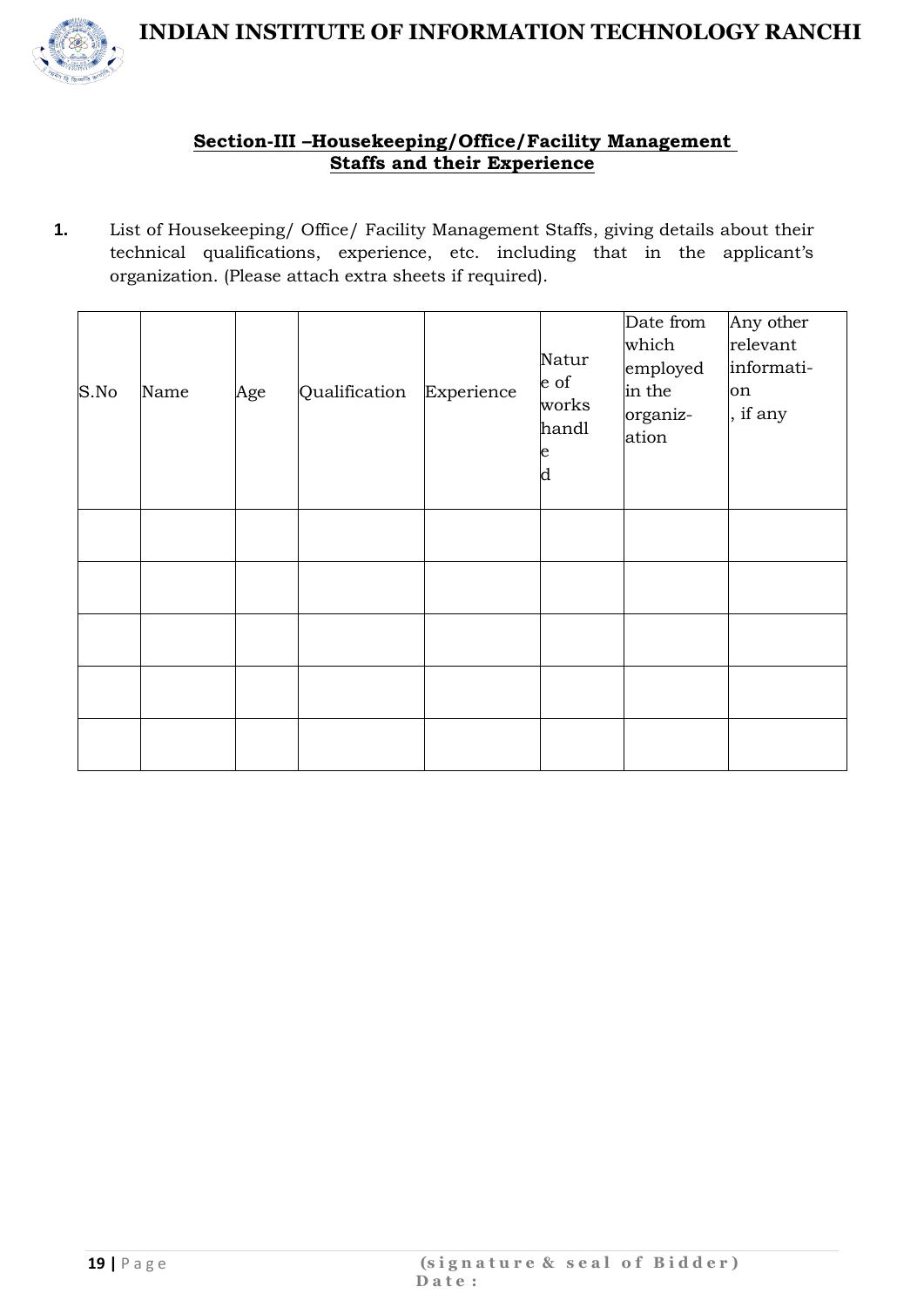

#### **Section-IV - Details of Bank Account**

| 1. | Name of the Vendor/Firm                               |  |
|----|-------------------------------------------------------|--|
| 2. | Name of the Account Holder                            |  |
| 3. | Address of the Vendor/Firm                            |  |
| 4. | Name of the Institute, Branch<br>and Address          |  |
| 5. | Institute Code and Branch Code                        |  |
| 6. | IFS Code of the Institute Branch                      |  |
| 7. | of<br>Account<br>Type<br>(Saving/Current/Cash Credit) |  |
| 8. | <b>Account Number</b>                                 |  |

**Note: Please also enclose a CANCELLED CHEQUE in respect of above account number.**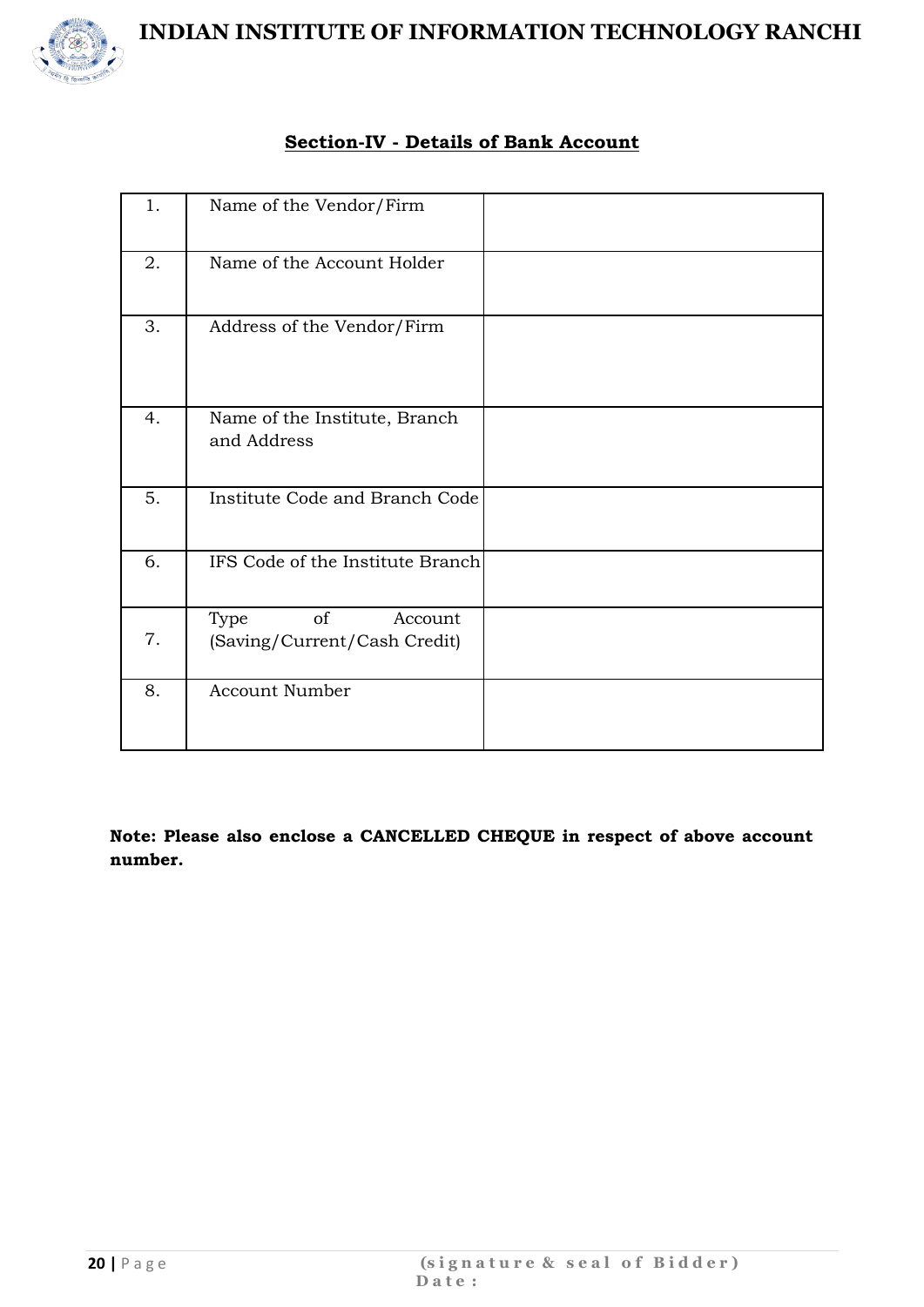

#### **4. INSTRUCTIONS TO THE TENDERER**

1. All the pages of the Tender Document shall be signed by the Tenderer.

2. IIIT RANCHI takes no responsibility for delay / loss in non-receipt of Tender Documents.

3. Intending tenderers shall deposit as earnest money a sum of **Rs. 3,00,000/** by crediting the amount into the current account of the IIIT Ranchi, the details of which are given below: -

**/ Name of Account:** IIIT RANCHI

**/ Account Number**: 35551469248

**/ Institute Name**: IIIT RANCHI

**/ Branch Name:** SBI NAMKUM, RANCHI

**IFS Code**: SBIN0009011

4. The earnest money will be returned to the tenderer if his tender is not accepted but without any interest, after finalization of work order. In no case EMD shall bear any interest. Under no circumstances, earnest money deposit will be accepted in the form of fixed deposit receipts or Institutes or Insurance guarantee or cheque.

5. The Earnest Money Deposit of **Rs. 3,00,000/-** paid by the successful tenderer shall be held by the IIIT Ranchi as security for the execution and due fulfilment of the Contract. No interest shall be paid on the said deposit. In case of unsuccessful bidders, the EMD will be refunded only on award of Contract to the successful bidder. The EMD/ Initial Security Deposit (ISD) will not bear any interest. If the bidder withdraws his tender before expiry of the validity period of the tender or if the Contractor fails to execute/ complete the works satisfactorily, IIIT RANCHI reserves the right to forfeit the EMD/ ISD.

6. "Retention Money Deposit" i.e. RMD of 5% of accepted value of the tender (annual charges) shall be directly credited to our current account (details given above in Sl. No. 3) by the successful tenderer within 15 days of intimation to him of acceptance of tender. The EMD already furnished shall be taken into account while determining the RMD. In other words, EMD shall become a part of RMD. The RMD will be liable to be forfeited in case the contractor commits any breach of any terms and conditions of the Contract or fails to complete the work. This forfeiture is independent of the liquidated damages provided for in the Contract.

7. The RMD will be released after 60 days from the expiry of the satisfactory AMC period and will not bear any interest.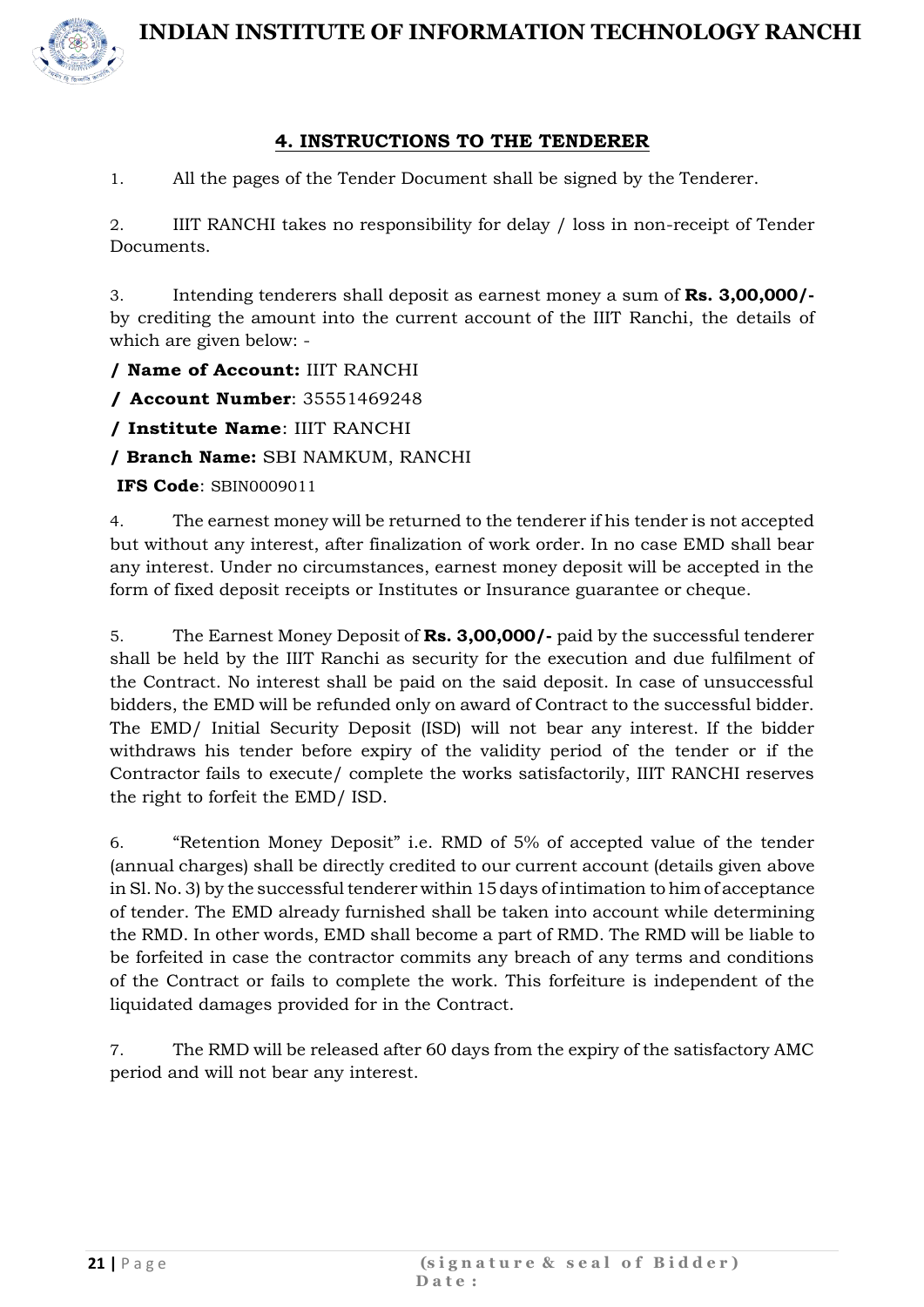

8. The Tender/ Quotation shall be submitted as per procedure of GeM as PART-I (Pre- qualification Bid) and PART-II (Financial Bid) as the case may be, should be submitted in the GeM portal.

9. Bids submitted by unauthorized agents and FAX/ Posts shall not be entertained.

**10. Tenderers are advised to visit the site at their cost, conduct survey of existing conditions so as to familiarize themselves with the site conditions, nature of works etc. and get all clarifications as necessary from IIIT RANCHI before quoting the rates.**

11. If last date of receipt of Tender/ Quotation and opening date is a holiday, then submission and opening of Tenders/ Quotations shall be shifted to next working day without any change of time and venue.

12. The Tenderers should quote their rates strictly adhering to Terms and Conditions stipulated in the Tender Document. Unsolicited correspondence after opening of the Tender shall not be entertained. Conditional/ Deviational Tenders may be rejected without making any reference to the Tenderers.

**13. No Tenderer will be allowed to withdraw his Tender during the validity period. Subletting of the Contract is not permitted. In case any tenderer withdraws his/ her tender during the validity period or is subsequently found to have sublet the same, the EMD amount received from such tenderers shall be forfeited.**

14. Rates should be filled in the Tender neatly and as far as possible, no correction shall be made. The rates quoted should be written legibly in words and figures. If on check, differences are observed between the rates given by the Contractor in words and figures or in the amount worked out by him, in such case the amount given in words will be considered final.

15. Notwithstanding anything stated above, IIIT RANCHI reserves the right to assess the tenderers capability and capacity to perform the contract, should the circumstances warrant such assessment in the overall interest of IIIT RANCHI.

#### **DECLARATION BY THE TENDERER**

1. I/ we hereby declare that I/ we have read and understood the General instructions, General conditions of Contract, detailed specifications and the conditions of work, etc. and hereby agree to abide by them.

2. I/ we hereby confirm that the tender shall remain in force and valid for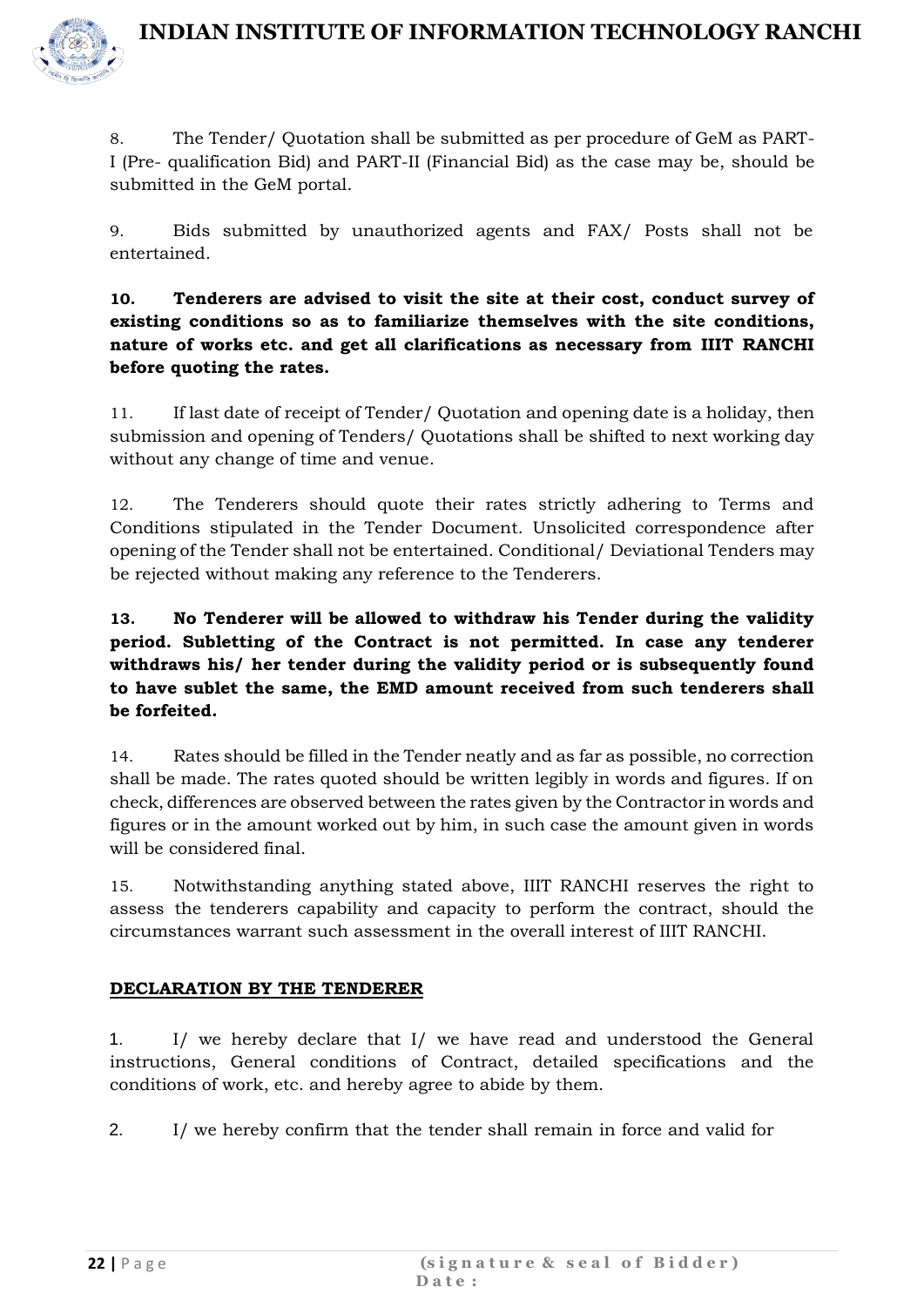

acceptance for a period of not less than 90 (ninety) days from the date of opening of the financial bid.

3. I/ we also note that any additions, clarifications, etc. which we would like to bring to your attention are put in a separate sealed covering letter. I/ we have ensured that only relevant entries asked for are made in the tender documents. Entries other than the relevant entry shall make the tender invalid.

DATE: SEAL & SIGNATURE OF THE TENDERER

PLACE: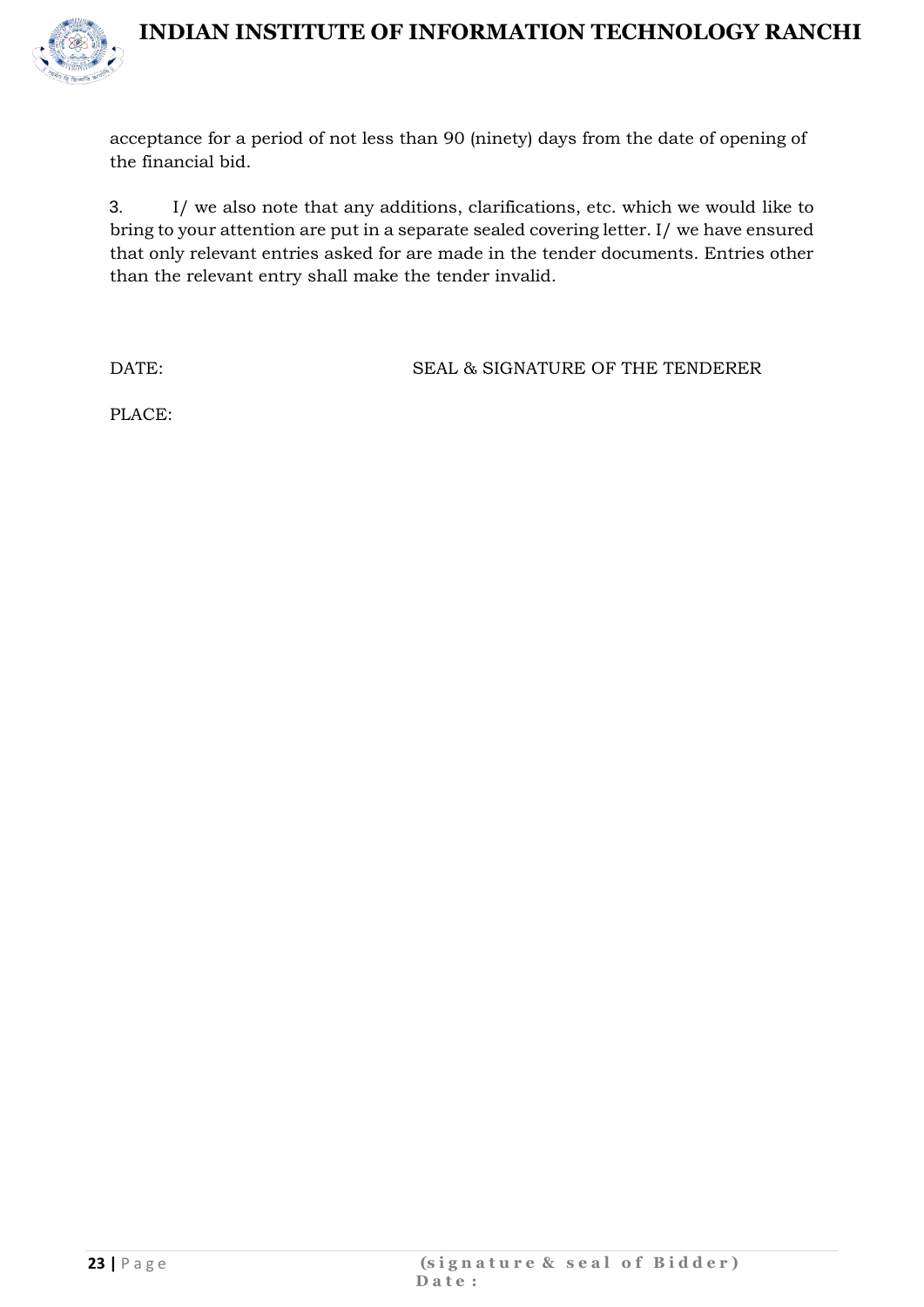

- 1. Tenderers are advised to visit the site and thoroughly understand the nature and scope of the works and be familiar with the site conditions before quoting.
- 2. Quoted Service Charges should be workable and reasonable and should include incidental and all overheads and profits. The contractor would be required to furnish an analysis for scrutiny of the Service Charges, as and when called for, by IIIT RANCHI. Service charges should not be below 2% and bids quoted below 2% service charges will not be considered.
- 3. Rates should **include all Taxes** (Goods and Service Tax, VAT, IT, WCT etc.), Duties, Octroi, Levies, Wages as per relevant Act, Service Charges etc. as applicable and should be firm for the entire Contract period. Under any circumstances, no price escalation whatsoever shall be entertained during the contract period except revision in minimum wages & taxes.
- 4. Monthly payment will be made based on bill submitted by the contractor and certified by the FIC (CA)/AEE/Assistant Care Taker/ Caretaker to the effect that the services are provided as per the contract agreement. The Contractor has to get the Signature of the FIC (CA)/AEE /ACT/CT (Assistant Caretaker/Caretaker) after completion of the respective work on the formats enclosed/ given for respective work and should submit all these with the bill.
- 5. Separate orders will be issued by IIIT RANCHI in respect of additional works (if any) which are not covered under the comprehensive monthly charges. The bills for the same are to be submitted within a period of one month after completion of the work. IIIT RANCHI may reject any claim made after the stipulated period. The bills for the works carried out without proper work slips/ work order will be rejected and no further representation will be entertained.
- 6. GST-TDS, Income Tax, Works Contract Tax, Goods and Service Tax and other taxes as applicable, will be deducted from total payment due to the Contractors.
- 7. IIIT RANCHI will not be under any liability to pay any compensation to the persons deployed by the contractor if they sustain any injury etc., while discharging the duties in the said premises. The contractor shall get them insured against any liability or any accident at its own cost. The Contractor should arrange to obtain necessary insurance cover for his employees at his cost and should be responsible for the safety of persons employed by him. The Contractor shall be fully responsible and shall compensate IIIT RANCHI in the event of any damage to person or material, injury/ damage or death as the case may be, caused directly or indirectly due to the negligence of the Contractor or his agents and/ or his employees or workforce.
- 8. Any damages caused to the building/ premises during the execution of the work shall be made good by the Contractor and if necessary, through suitable Insurance cover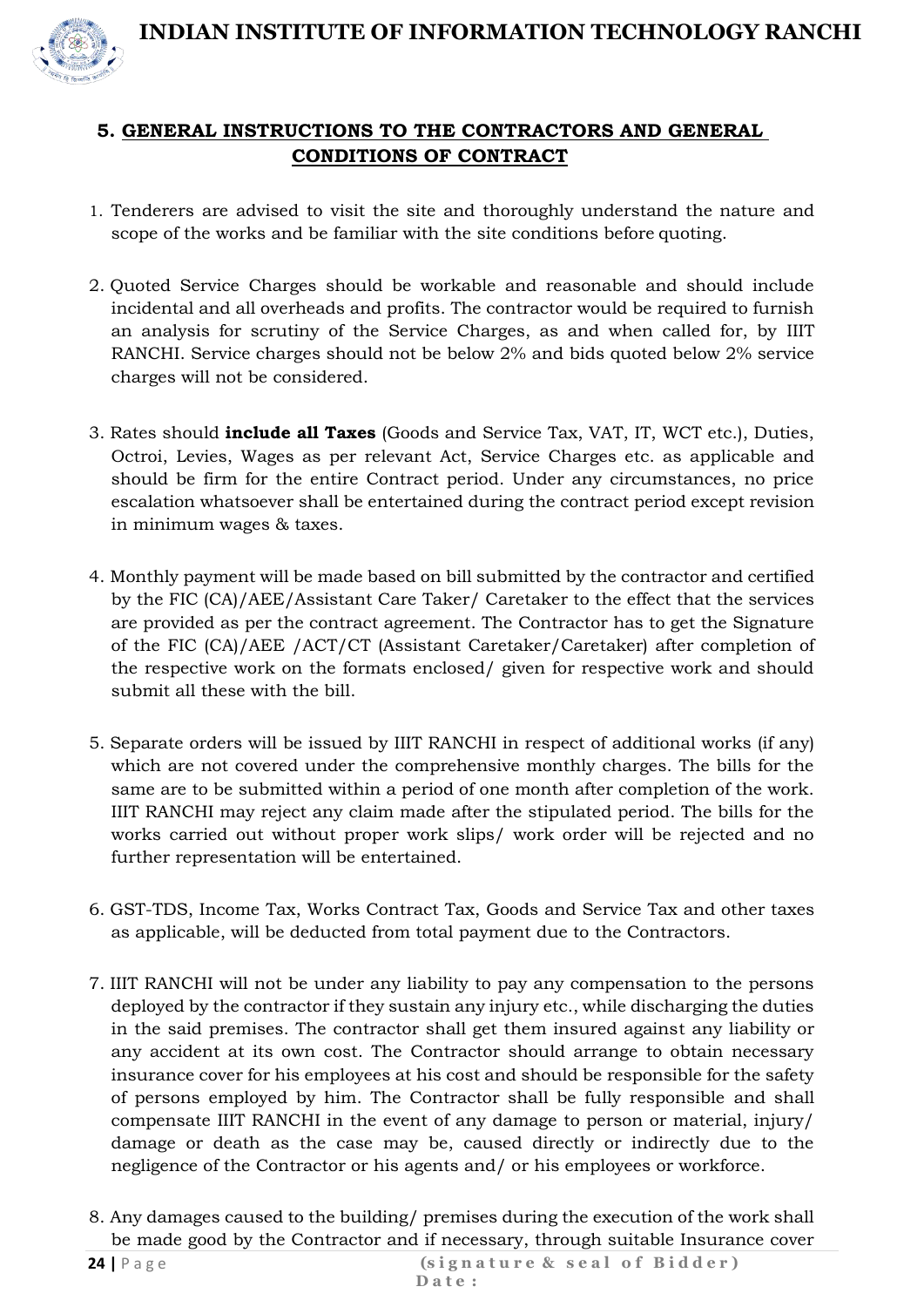

at his cost.

- **9. The contractor shall deploy such specified number of qualified and experienced staff as indicated in Schedule – I and financial bid by the contractor to ensure that the work is attended in time as per the scope of work of the tender, to the satisfaction of IIIT RANCHI.**
- 10. All the Standard Conditions of the Contract shall be binding on the parties as per Indian Contract Act and other prevailing Rules.
- 11. The contractor shall pay the personnel deployed in IIIT RANCHI, their wages in accordance with the minimum Wages Act, 1948 on a monthly basis. The contractor shall also make PF contribution, ESI contribution and or any other statutory contribution in respect of the personnel deployed in IIIT RANCHI. Tenders/bids not complying with the minimum wages payment will be rejected.
- 12. The contractor shall, for all intents and purposes, be the "Employer" within the meaning of different Labour Legislations in respect of skilled, semi-skilled and unskilled personnel so employed and deployed in IIIT RANCHI and the manpower so employed and deployed in IIIT RANCHI shall remain under the overall control and supervision of the contractor. The persons deployed by the contractor in IIIT RANCHI shall not have claims of Master and Servant relationship (implicitly or explicitly) between him/ her/ them and IIIT RANCHI nor have any Registrar and agent relationship with or against the IIIT RANCHI. The contractor's personnel shall not claim any benefit/ compensation/ absorption/ regularization of services under the provision of the Industrial Disputes Act, 1947 or Contract Labour (Regulation & Abolition) Act, 1970 or any other act related thereto.
- 13. The Contractor shall comply with the provisions of Contract Labour (Regulation & Abolition) Act, 1970, Minimum Wages Act, 1948 and all other Labour Laws and other Statutory Regulations (both Central and State) that may be enforced from time to time by the appropriate authorities. IIIT RANCHI shall not be responsible in any manner in the event of non-compliance with various labour laws in force by the contractor and the onus of compliance lies solely with the contractor. The contractor is advised to maintain attendance register of his staff employed at sites and wage register for payment (at least minimum wages as per Centre Govt.) with all records up to date as per the labour regulations. The contractor may be asked to submit the monthly payment records to the staff employed by him. The contractor is advised to ensure that the payment is regularly credited to the institute account of the individual staff employed within the time schedule of Labour laws and pay slips for respective payments are duly issued regularly. IIIT RANCHI may ask for past pay slips and payment records to be submitted along with the monthly bill.
- 14. The contractor should ensure payments to the employed personnel as per latest Minimum Wages Act and payment of bonus in terms of Bonus Act, 1965. Further, the payment to be disbursed to the contract staffs in the presence of the IIIT RANCHI's representative on or before seventh (7th) of every month irrespective of the fact that previous monthly bill is paid or not by IIIT RANCHI.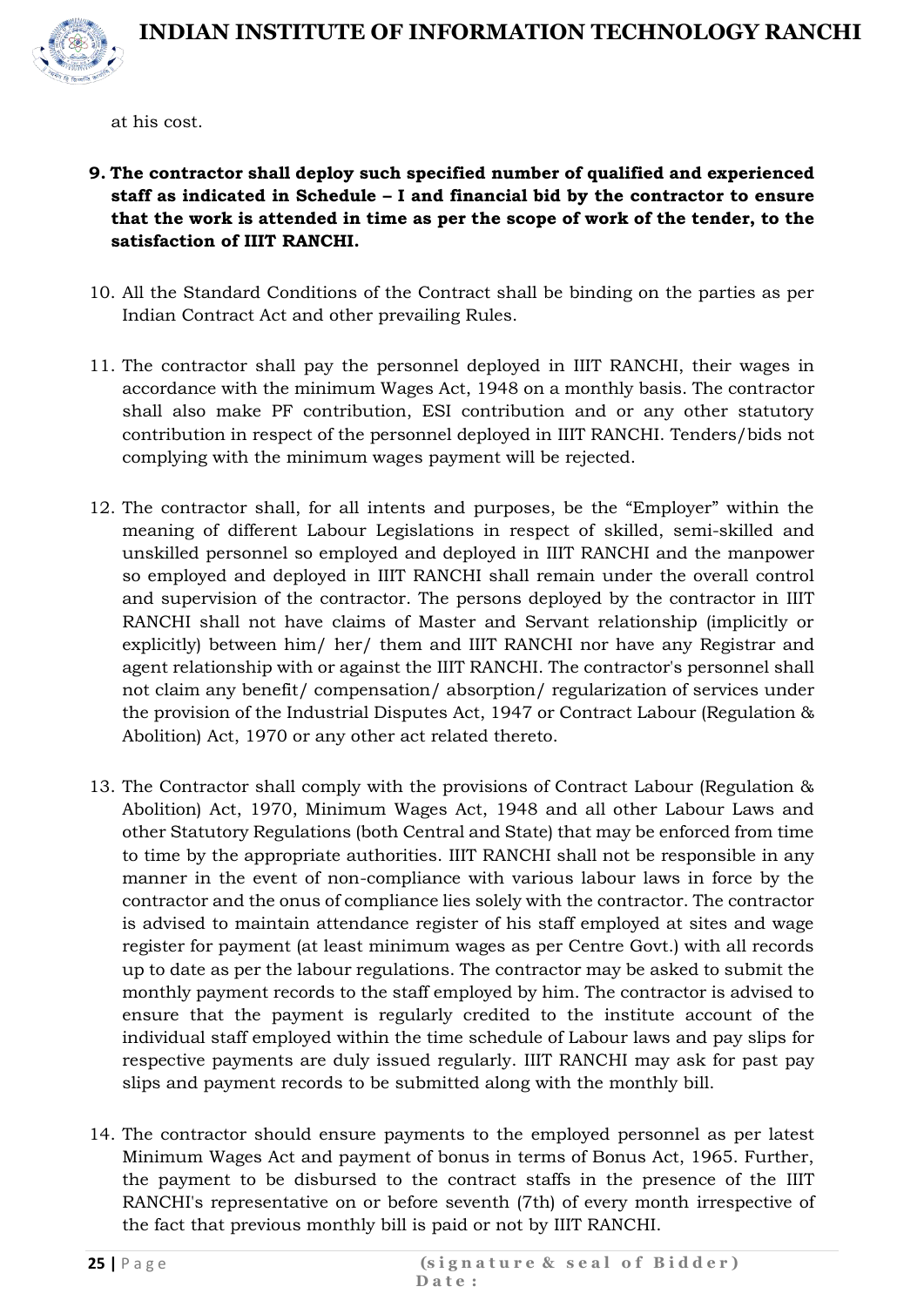

- 15. Contractor shall pay the ESI & EPF contributions of all employees as per the prevailing Employees Insurance and Employees Provident Funds Acts under the contract, if ESI & EPF Act is applicable to the contractor as per law. The rates quoted by the contractor should be inclusive of employer's share of ESI & EPF contributions for this contract. The contractor should submit proof of payment (counterfoils) as and when called for by IIIT RANCHI towards ESI & PF with monthly bill & other documents such as registration number, photo card etc.
- 16. The Contractor should be responsible to fulfil all the obligations in connection with the workers employed by the Contractor for the purpose of the Contract and all the Statutory and other liabilities, if any, including minimum wages, leave salary, uniform, ex-gratia, gratuity, ESI, Provident Fund, Workman Compensation, if any, etc. in connection therewith shall be on the Contractor's account and payable by the Contractor.
- 17. The contractor shall ensure regular payment to his staff posted for the captioned work and the payment made to his staff should not be less than the minimum wages notified by the Central Govt. from time to time and make available for inspection of the Institute the relevant records.
- 18. The manpower deployed by the contractor should be in neat uniform, polite, cordial, positive and efficient, while handling the assigned work so that their actions promote goodwill and enhance the image of IIIT RANCHI. Necessary grooming should be done by the contractor before posting the staff at site. He shall also comply with the provisions of all labour legislations. Receipt of any complaint in this regard shall be viewed seriously. No additional payment shall be made if contractor keep more staff at site for completing the pending work or if the minimum staff strength is not able to perform satisfactorily as per the contract provision.
- 19. The manpower deployed by the Contractor should report to site supervisor as per timings agreed upon and decided by the Institute. A register will be kept at site on all the locations showing attendance on day to day basis and which will be countersigned by the site supervisor at the time when contractor's worker arrives & sign at site. A copy shall be presented along with the Contractor's monthly bill.
- 20. The Contractor shall abide by all the requirements of maintenance from time to time and shall strictly follow the obligation required by IIIT RANCHI.
- 21. The Contractor should obtain necessary permission that may be required for the purpose of this Contract from such authorities as may be prescribed by Law from time to time.
- 22. The Contractor or his authorized representative should visit the site frequently as required by IIIT RANCHI and meet Officials for any clarifications and to receive instructions.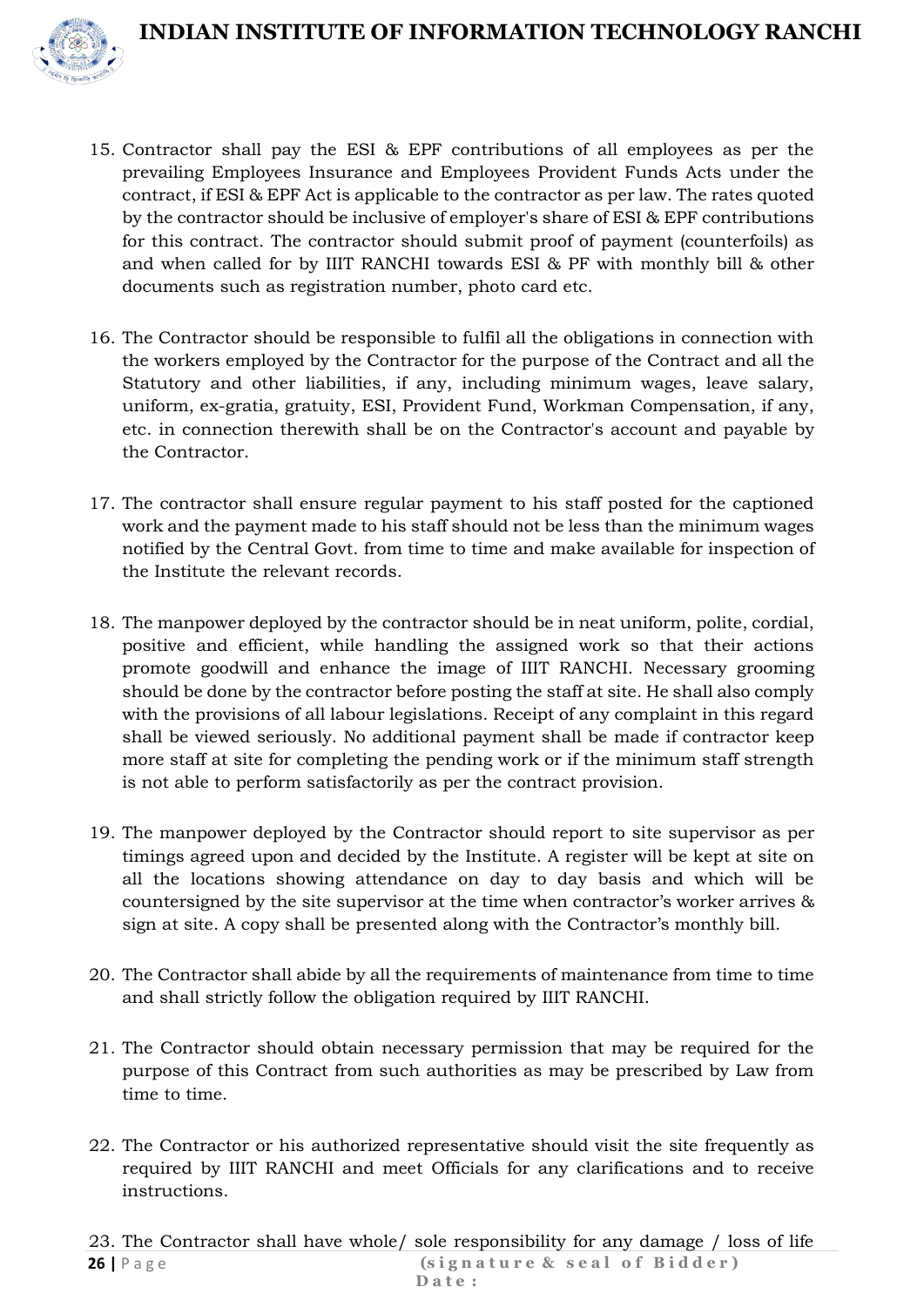

and property of IIIT RANCHI on the part of any employee engaged by the Contractor resulting in any loss to IIIT RANCHI or any of its clients. The contractor shall fully compensate IIIT RANCHI for such damage/loss. The decision of IIIT RANCHI in this regard shall be final and binding.

- 24. Any act of indiscipline / misconduct / theft / pilferage on the part of any employee engaged by the Contractor resulting in any loss to IIIT RANCHI or any of its clients in kind or cash will be viewed seriously and IIIT RANCHI will have the right to claim damages or levy fine and / or terminate the Contract forthwith, if necessary without any notice.
- 25. In case of any default or failure on Contractor's part to comply with all / any one of the Terms / Conditions, IIIT RANCHI reserves to itself the right to take necessary steps to remedy the situation including, inter-alia, the deduction of appropriate amount/s from dues otherwise payable to Contractor and / or by taking recourse to appropriate recovery proceedings.
- 26. If any dispute arises on any matter concerning this Contract, the decision of IIIT RANCHI shall be final and binding.
- 27. The Contractor should not at any time do, cause or permit any nuisance on the site/ do anything which shall cause unnecessary disturbances or inconvenience to the occupants/ visitors at site or near the site of work.
- 28. The work should be carried out with least inconvenience to the staff members of IIIT RANCHI. The workmen employed by the Contractor should abide by the Rules and Regulations maintained by IIIT RANCHI in the premises, especially in respect of working hours, entry of the workers to the premises, wearing of uniforms, interpersonal relation with the staff. The contractor shall provide photo identity card and uniform to its workers including the leave reserves. Any workman not maintaining discipline/ decorum inside the premises shall be immediately removed from site.
- 29. The Contractor should obtain approvals, if any, necessary for the work from the statutory bodies. The Contractor shall assist IIIT RANCHI fully in respect of any liaison with the Panchayat/Municipal/Police or any other authority for necessary approval/ permission with regard to the AMC works.
- 30. The Contractor shall provide documentary proof of police verification for each and every personnel deployed with IIIT RANCHI and replacement, if any, shall also be brought into effect.
- 31. EXIT
	- i) First two months will be on a trial basis. If the services of the contractor are not found to be satisfactory, the contractor will be given a notice, with a notice period of 15 days, to improve his services. If the contractor fails to improve his services within the Notice period, IIIT RANCHI shall have the discretion to terminate the contract either in part or in whole, any day after the expiry of the said notice period.
	- ii) The contract is liable for termination by giving one-month notice by the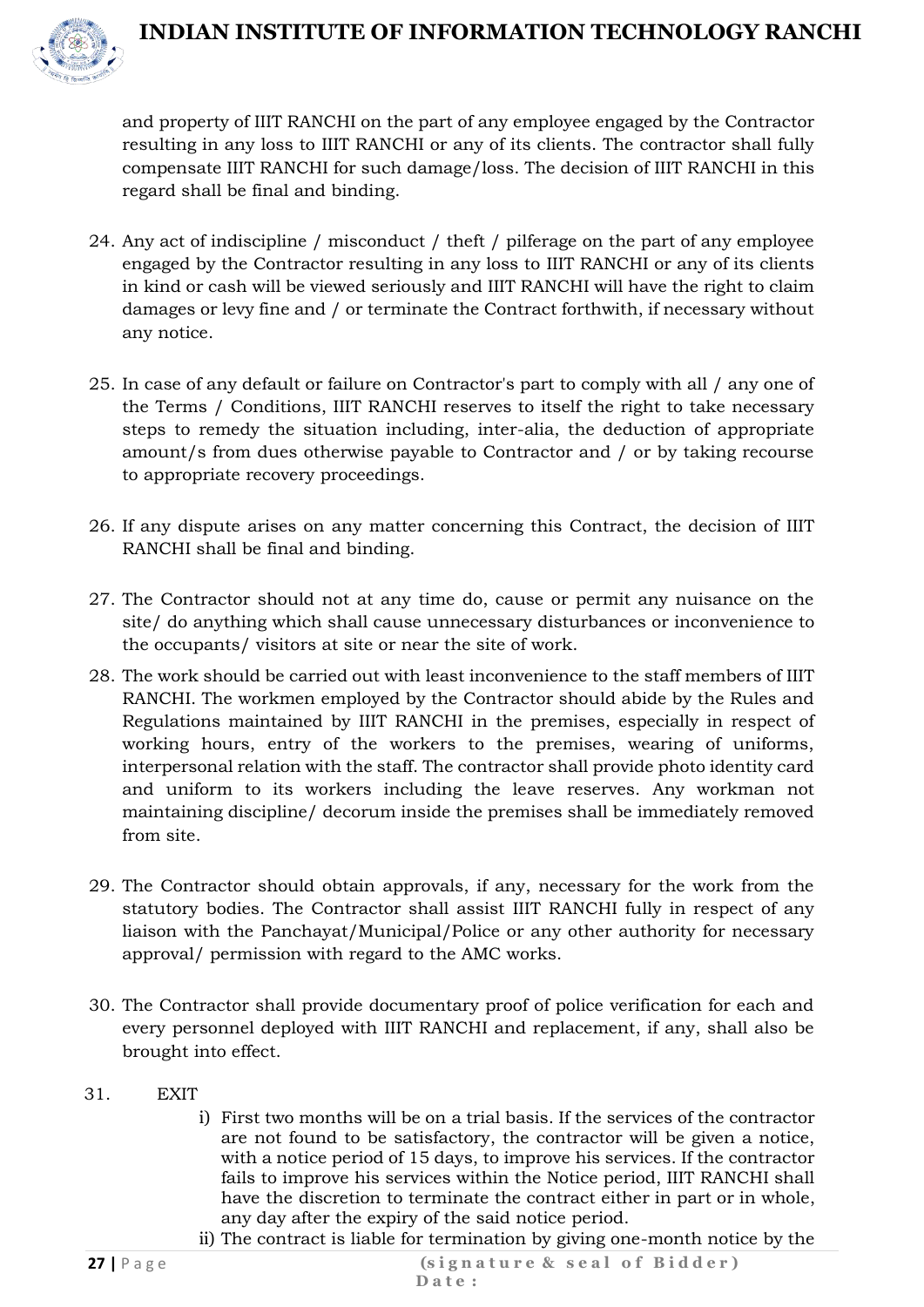

Institute and three months' notice by the contractor.

- 32. The contractor shall arrange to provide mobile phone to all the personnel deployed at IIIT RANCHI premises.
- 33. Contractors should provide 2 sets of uniforms and one set of shoes of approved colour every year for the employees deployed in IIIT RANCHI at his own cost.
- 34. The contractor shall ensure to provide an alternate qualified manpower or replace with a standby in case any of the regular staff deployed is absent or on leave.
- 35. IIIT RANCHI will not be responsible for contractor's materials.
- 36. The contractor shall provide everything necessary for the proper execution of the works.
- 37. The Contractor shall not directly or indirectly transfer, assign or sublet the Contract or any part of it, without written permission of IIIT RANCHI.
- 38. No advance payment shall be made. Further, Contractor will not link payment to his manpower with the settlement of bills by IIIT RANCHI.
- 39. **VALIDITY OF TENDER:** 90 Days from the date of opening of the Tenders.
- 40. If in the opinion of IIIT RANCHI the work done by the contractor is not satisfactory, IIIT RANCHI may decide depending upon the merit of the work to deduct such amount from the monthly bill amount as it may deem fit.
- 41. The contractor shall use necessary safety equipment and maintain all safety measures during the execution of works and ensure compliance of Safety Code as per rules and Regulations in force.
- 42. Contractor shall extend necessary help to other Contractors engaged by IIIT RANCHI under separate contract for their respective work.
- 43. Contractor shall be required to furnish IIIT RANCHI, as and when required, the following:
	- (i) The Power of Attorney, name and signature of his authorized representative, who will be in- charge of execution of this contract.
	- (ii) Registration certificate copies.
	- (iii) Wage Book, Muster Book pertaining to staffs engaged under this contract.
	- (iv) Validity of Insurance Policies, Labour Contract License relating to staff engaged at IIIT RANCHI site. The Contractor shall take all precautions necessary and shall be responsible for safety of work and risk involved in works carried out by their personnel.
	- (v) Contractor shall vouch safe bonafides, conduct and fidelity of the staff employed by him. Any damage caused willfully or in negligence to the works executed, shall be borne by him. The penalties mentioned in Service Level Agreement (SLA) given in GeM portal shall be applicable.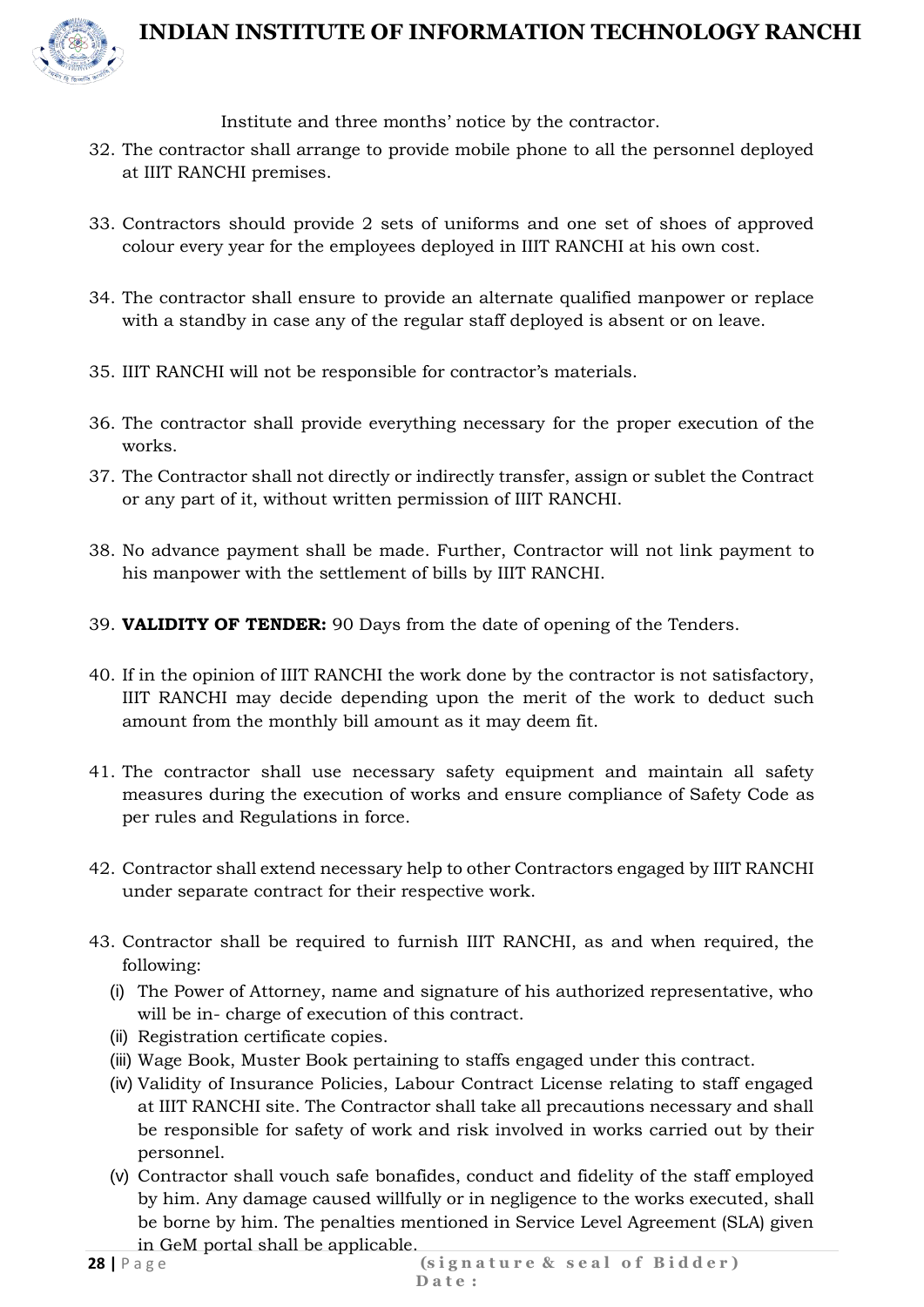

- 44. The contractor shall remove from work any worker who is found to be failing in his duties or whose presence in premises is otherwise objectionable in the opinion of IIIT RANCHI.
- 45. The manpower deployed by the contractor for discharging the contractual obligations under the contract shall be the employees of the contractor. IIIT RANCHI shall in no way be connected with such manpower and they shall have no claim whatever against IIIT RANCHI.
- 46. The Contractor shall at his own cost and expenses provide all the materials, labour, supervision tools, plant apparatus, ladders, trolleys, conveyance, uniforms etc. required for execution of the work covered by this contract to the entire satisfaction of IIIT RANCHI.
- 47. Notwithstanding anything contained therein the labourers, workmen, supervisors and other employed persons by the Contractor for the purpose of the works shall for all purposes be regarded as the Contractor's employees. Therefore, neither the contractor nor any of such employees shall have any right to complain or claim against IIIT RANCHI. IIIT RANCHI also shall have no concern with them and shall not be liable to make any payment to or any contribution on account of them.
- 48. a) The tender is neither an agreement nor an offer and is only an invitation by the Institute to the interested parties for submission of their bids/ offers.
	- b) The information contained in this document or information provided subsequently to the bidders whether verbally or in documentary form by or on behalf of IIIT RANCHI is provided to the bidders on the terms and conditions set out in this tender document and all other terms and conditions subject to which such information is provided.
	- c) The purpose of this tender is to provide the bidders with information to assist the formulation of their bids/ proposals. This tender does not claim to contain all the information each bidder may require. Each bidder should conduct his own investigations and analysis and should check the accuracy, reliability and completeness of the information in this tender and, wherever necessary, may obtain independent advice.
	- d) Institute makes no assertion or warranty and shall incur no liability under any law, statute, rules or regulations as to the accuracy, reliability or completeness of this tender. Institute may in its absolute discretion, but without being under any obligation to do so, update, amend or supplement the information in this tender.
- 49. The **contract shall be valid up to one year**. The institute also reserves the right/option to **extend the validity of this contract at the same rates for a period of 01 year** and on the same terms and conditions, with consent from the vendor.
	- **Forfeiture clause:** In case of negligence/dereliction of duty by contractor's staff, the above contract shall be terminated without giving any notice by the Institute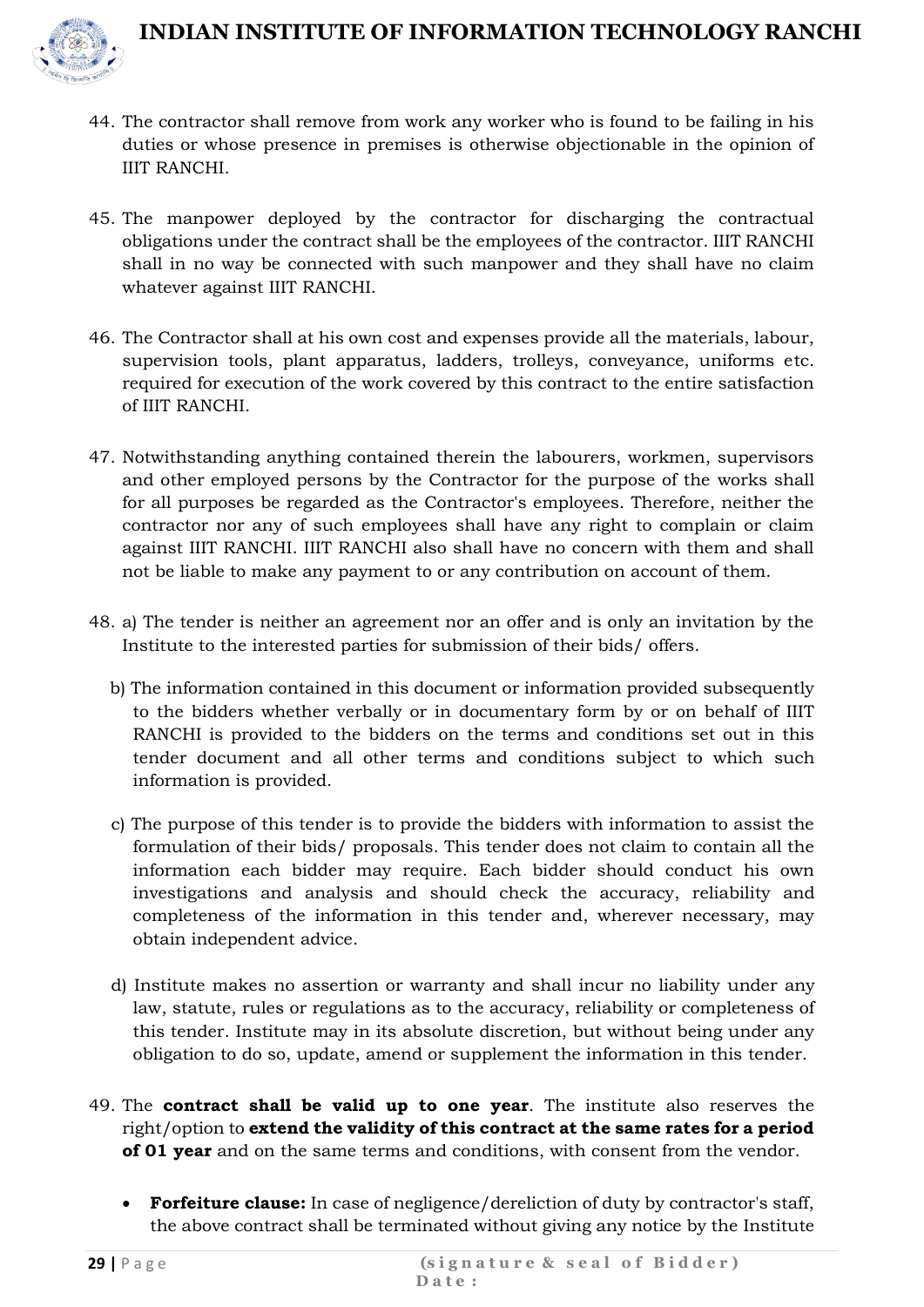

and the security deposit/RMD shall be forfeited.

- Recovery of GST-TDS, income tax, education cess, work contract tax, goods and service tax etc. as applicable & in force shall be deducted from the bill during the currency of the contract.
- 50. The property shall be handed over to contractor for AMC on as-is-where-is basis.

#### **I / We accept all the above Terms and Conditions in all respects without any reservation.**

ADDRESS:

DATE: **Signature of the Tenderer** PLACE: **NAME AND SEAL**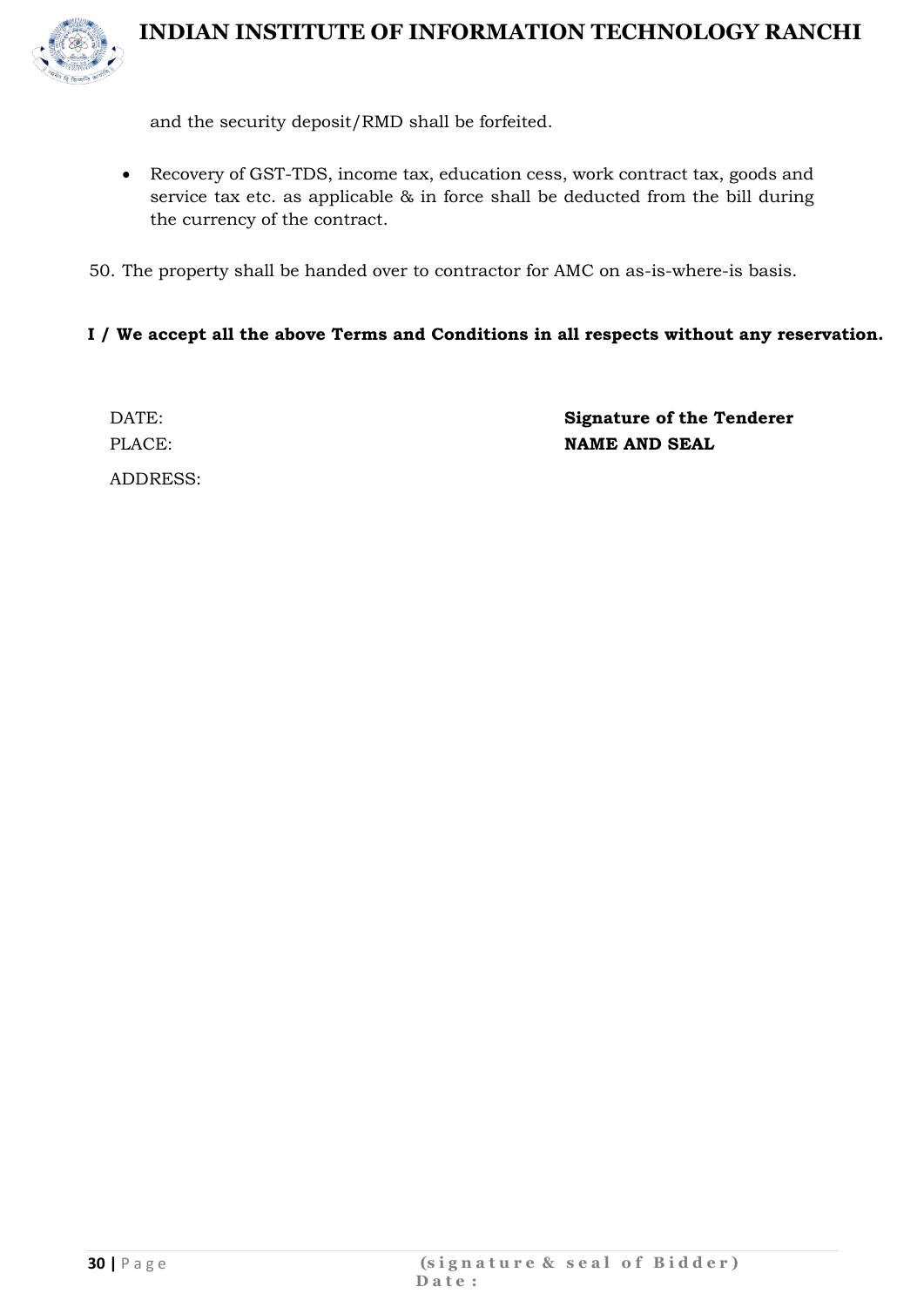

#### **6. SPECIAL TERMS AND CONDITIONS – SCOPE OF WORK**

#### **Scope of Work (Part A)**

- 1. This contract shall be for a period from **01st Aug 2022 to 31st July 2023 (OR ONE YEAR FROM DATE OF ACCEPTANCE)**. In the event of IIIT Ranchi requiring the services for further periods after the expiry of the initial period, it shall make a request in writing in this behalf to the Contractor one month prior to the termination of these presents and upon such request, the Contractor shall provide the services to the IIIT Ranchi for the said premises on the same terms and conditions.
- 2. No overtime allowance or any compensation of any other kind shall be payable by IIIT Ranchi to any person including supervisor employed by the Contractor for duties at the said premises.
- 3. IIIT Ranchi shall deduct income tax and other taxes which it may be required under any law for the time being in force from the payment to be made to the Contractor for the services rendered to IIIT Ranchi.
- 4. During the continuance of this contract or such extended time, the contractor shall provide Housekeeping/Office/Facility Management Staffs at the said premises as per the requirement of the IIIT Ranchi. The present requirement and timings of duties are specified in Schedule I, which would be liable for change as and when considered necessary by the IIIT Ranchi. The requirement of number of staffs will be reviewed, if considered necessary, by the IIIT Ranchi. The contractor shall increase or reduce the number of staffs and AMC charges as specified in financial bid will be increased or decreased proportionately.
- 5. The staffs posted by the contractor for the said premises shall be deployed in consultation with the Institute.
- 6. The staffs posted at the aforesaid premises of the IIIT Ranchi for duty shall be below **55 years of age** and be medically fit to perform the Housekeeping/Office/Facility Management Staffs *(GeM-SLA mentions age of 65 years but it shall be below 55 years only)*. The working and deployment of staffs will be monitored by any official authorized by the IIIT Ranchi for the purpose. They will be the employees of the contractors under their exclusive control and supervision and shall comply with the following:
	- i) The supervisor/Housekeeping/Office/Facility Management Staffs on duty shall comply with the directions and instructions regarding the Housekeeping/Office/Facility Management Staffs maintenance issued by the representatives of the IIIT Ranchi to the Contractor from time to time.
	- ii) The Contractor shall accede to the requests of the IIIT Ranchi's representatives for recall of any particular person from out of staffs and substitute him by another.
	- iii) The contractor shall ensure that the staffs provided by it are smart, educated and of high integrity and maintain proper discipline and they do not in any manner, cause any interference, annoyance or nuisance to the management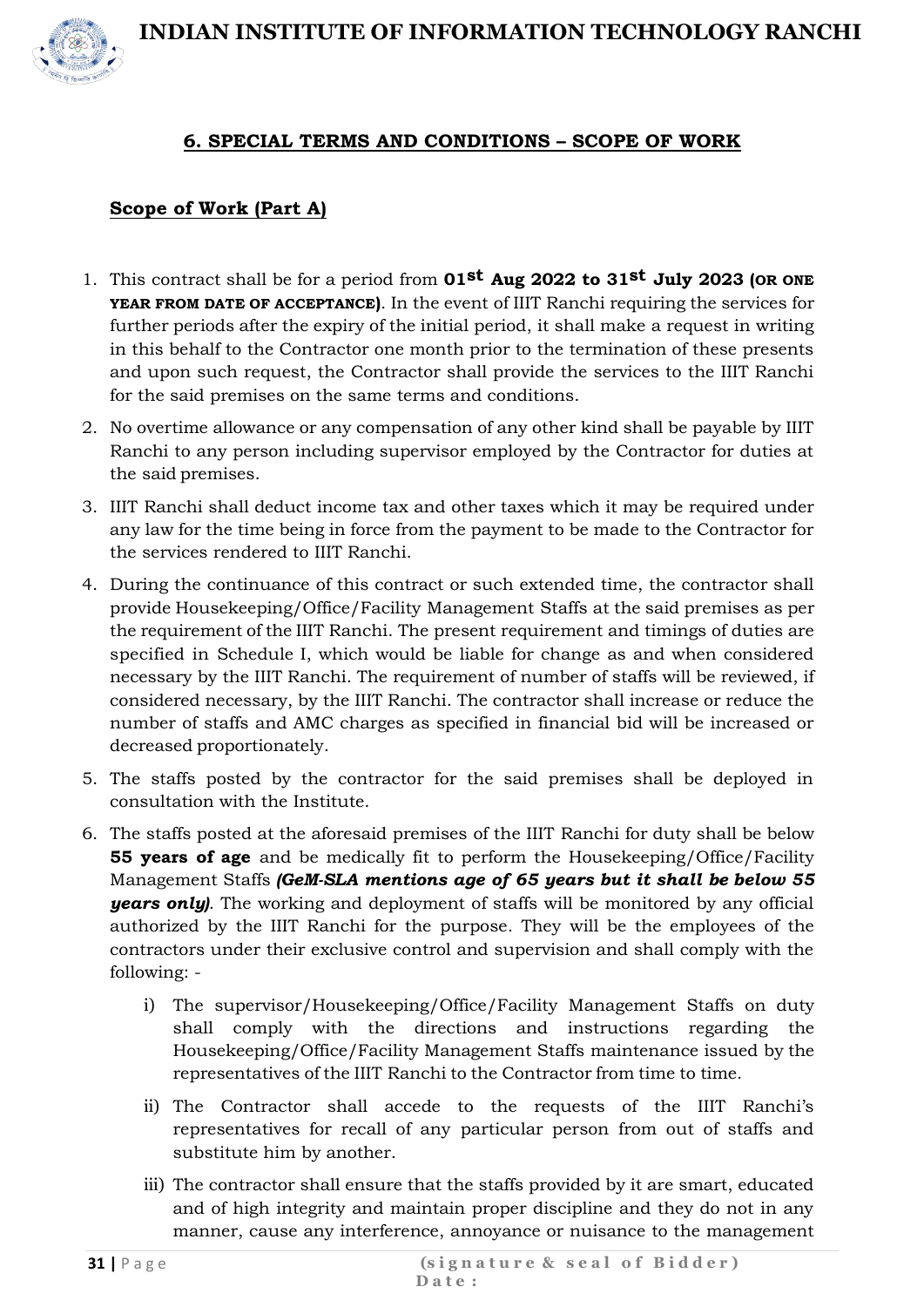

or the IIIT Ranchi or its business or work or its officers/ employees/ visitors, etc.

- iv) They shall maintain adequate security and shall remain always on vigil.
- **7. Besides the regular work of providing Housekeeping/Office/Facility Management Staffs, the staffs on duty will also be responsible for switching on/off lights in common area/s within said premises. They will also be attending other jobs like operating water pumps, opening & closing of dispensaries and also maintain registers for maintenance contracts of other trades/services.**
- **8. They will not be allowed to stay overnight in the said premises after their duty hours and they will not be entitled to kitchen/housing facility in the said premises.**
- 9. The Contractor shall declare that they shall be responsible for the due compliance of all the legal provisions connected with requirement of the staffs posted at the said premises of the IIIT Ranchi.
- 10.The Contractor shall comply with all statutory requirements in respect of their staff such as ESIS coverage, Provident Fund, payment of bonus, payment of minimum wages, dearness allowance, leave and gratuity benefits and other legal and statutory requirements in relation thereto and IIIT Ranchi shall accept no liability in this regard. All such liabilities shall be discharged by the Contractor promptly without any default. The contractor shall submit to the IIIT Ranchi documentary evidence of the payment paid to the staffs deployed as and when asked.
- 11.The contractor shall indemnify IIIT RANCHI against all claims, demands proceedings, damages, costs, charges and expenses whatsoever in respect thereof or in relation thereto. The contractor shall defend all actions arising from such claims, before any such infringement and receive their permission to proceed, and shall himself pay all royalties, license fees, damages, costs and charges of all and every sort that may be legally incurred in respect thereof. The persons including the supervisors, if deployed by the Contractor for duty in the said premises shall not deemed to be the employees of the IIIT Ranchi in any manner and they shall not be eligible for any benefits like subsidized food etc. which the IIIT Ranchi often provides to its employees on case to case basis. The obligation, if any, for these benefits shall be the sole responsibility and rests entirely with the contractor. The contractor, before starting the work of execution of the service contract as described under scope of work, is required to submit a "Letter of Indemnity and Undertaking". A specimen of such letter is enclosed as Annexure II.
- 12.The contractor shall provide to Housekeeping/Office/Facility Management Staffs with necessary uniform, shoes and other necessary equipment, etc. required for the effective discharge of Housekeeping/Office/Facility Management Staffs services to the IIIT Ranchi at its own expenses. Uniform allowance, uniform's washing allowance or conveyance allowance for reporting duty at the said premises will not be paid by the IIIT Ranchi.
- 13.The contractor shall provide to the IIIT Ranchi Aadhar, photographs and residential address of the staffs deployed by them.
- 14.The IIIT Ranchi will not be under any liability to pay any compensation to the staff deployed by the Contractor for their sustaining any injury etc. while discharging the duties in the said premises. The contractor shall get the staffs posted for duty at the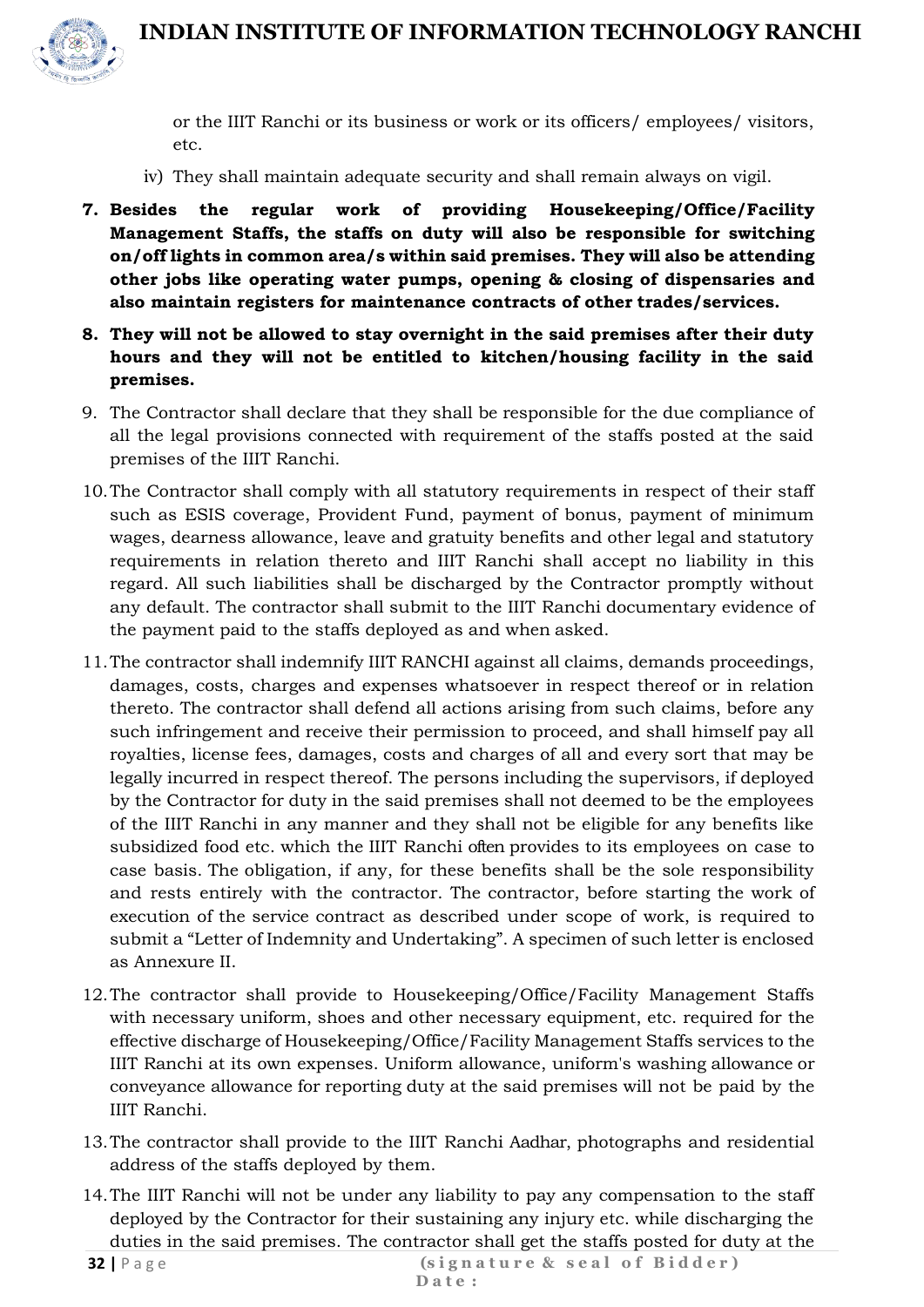

said premises, insured against accidents at its own cost.

- 15.**Applicable Leave: -** Successful vendor shall ensure leave to the staffs as per Contract Labour Act, 1970. It shall be ensured that service personnel are given at least 04 days holidays/weekly off days in a month.
- 16.The Housekeeping/Office/Facility Management Staffs so provided shall endeavour to take all steps and precautions to prevent thefts, pilferage and other criminal acts in the said premises. The Contractor shall be liable to make good the loss suffered by the IIIT Ranchi in this regard. IIIT Ranchi shall be at liberty to recover the said amounts from the amounts payable to the contractor.
- 17.The IIIT Ranchi shall, in the event of the contractor committing any breach of any of the terms and conditions of this agreement or if the services provided by the Contractor is considered to be unsatisfactory by the IIIT Ranchi, be entitled to terminate this agreement by giving seven days' notice in writing and the Contractor shall not be entitled to any compensation for such termination.
- 18.On expiry of or early termination of the contract, the staffs shall vacate the said premises, without in any way causing any damage to the said premises and the property therein.
- 19.In case of any dispute or difference between the parties under this agreement, the same shall be referred to The Registrar, IIIT RANCHI, Science & Technology Campus, Khojatoli, Namkum, Ranchi, Jharkhand: 834010 or to the person nominated by him and his decision shall be final and binding on the parties.
- 20.Even if GeM asks for electronic inputs, it is advised that vendors may submit scanned copies of all documents in support of their claims / submissions, as asked for in the tender document of IIIT RANCHI, along with an undertaking that all documents submitted are correct and if found otherwise, in future, will be liable for termination of the tender/ contract without any notice.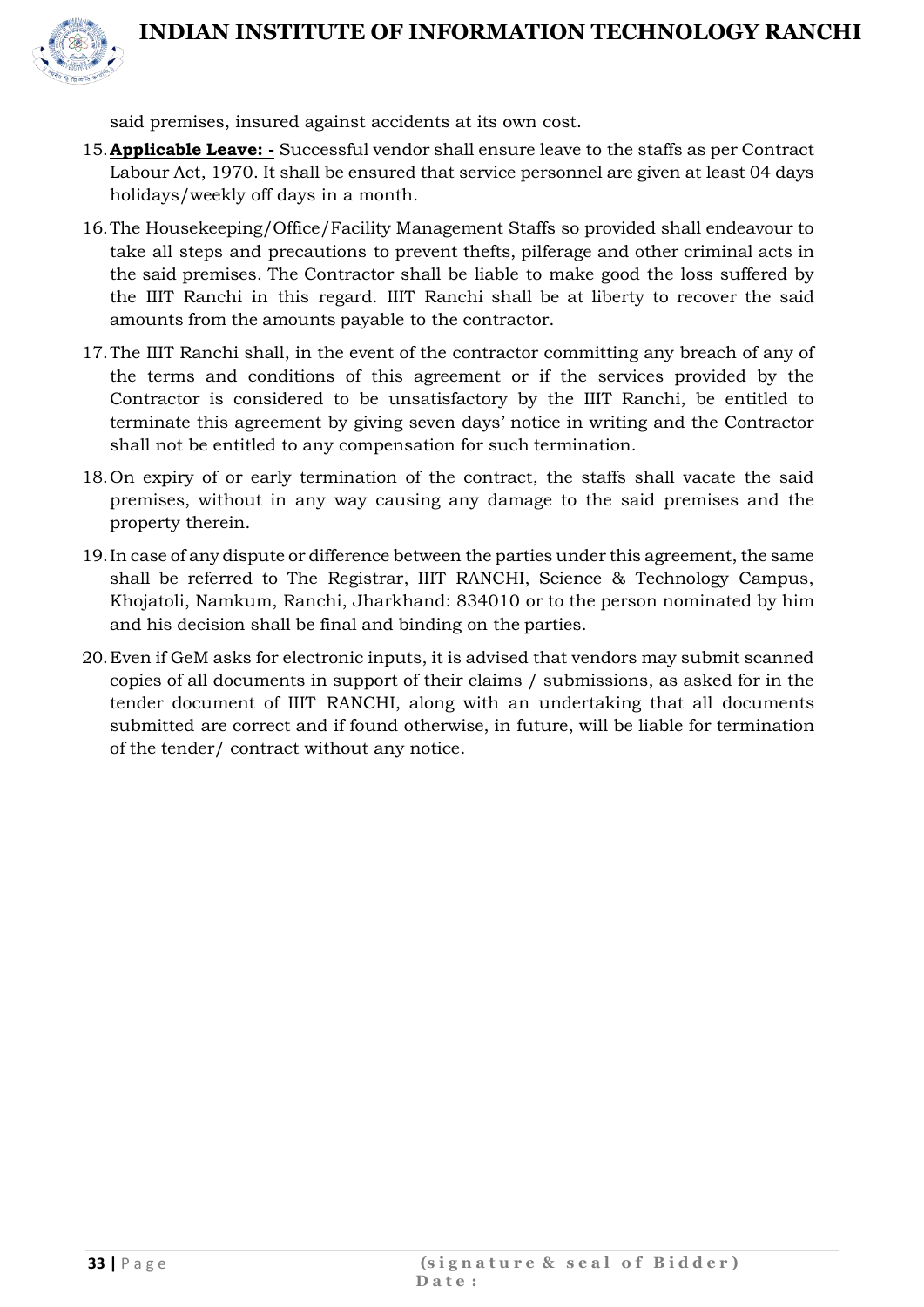

#### **Scope of work (Part B) – Illustrative**

#### **Office Premises-Common/Open area/Hostels**

- 1. Clearing and cleaning of litter bins and segregating dry and wet waste **twice a day.**
- 2. Clearing of garbage accumulated **twice a day**.
- 3. Mopping/ wet-cleaning/ scrubbing of the staircase including fire exit **twice a day**.
- 4. Mopping/ wet-cleaning all the toilets of office premises **twice a day**.
- 5. Cleaning of roof terrace and parking area on **daily basis**.
- 6. Sweeping of open area/ common area surrounding Office perimeter **twice a day**.
- 7. Removal of cobwebs (outside/ inside) on **weekly basis**.
- 8. Cleaning of motor rooms on **weekly basis**
- 9. Removal of plants grown on the office building & its perimeter wall/ fencing on **monthly basis.**
- 10.Any other related works, **as and when instructed**.
- 11.Disposal of waste from the institute premises **thrice a week.**

#### **Hostels/Office Premises-Inside area**

- 1) **Cleaning of all the floors**, the work involves cleaning the floor, dusting & wet-cleaning all the workstations/ chair/ credenza/ storage cabins, etc, **on daily basis**.
- 2) **Deep cleaning** of all the floors including the flooring, workstations/ chairs/ credenza/ storage cabins, windows, AC duct, fans, all other inaccessible spots **on weekly basis**  by utilizing the contractor provided Scrubber machines/ Vacuum cleaners/ Hand dryer machine/ Blower machine.

#### **3) Placing & removing of Plants on daily basis on all the floors, Senior Officers' cabin.**

- 4) The Housekeeping/Office/Facility Management Staffs should always be available at the office premises during the time of duty. They should take all efforts to try to keep the premises in top standards.
- 5) The cleaning material will not be provided by the institute. All the required cleaning materials should be intimated to the institute and it will be provided by the bidder as per the quotation.
- 6) After the completion of work the Housekeeping/Office/Facility Management Staffs shall ensure the removal of debris out of the premises to safe municipal corporation/ panchayat limit, removing stains, cleaning the site thoroughly.
- 7) This contract is for the works to be carried out at our office premises from inside and outside for all floors/ height. The cost of scaffolding or any other necessary equipment's for completing the work will be allowed based on the nature of work. The contractor shall make his own arrangement for tools and ladder etc. for executing the work.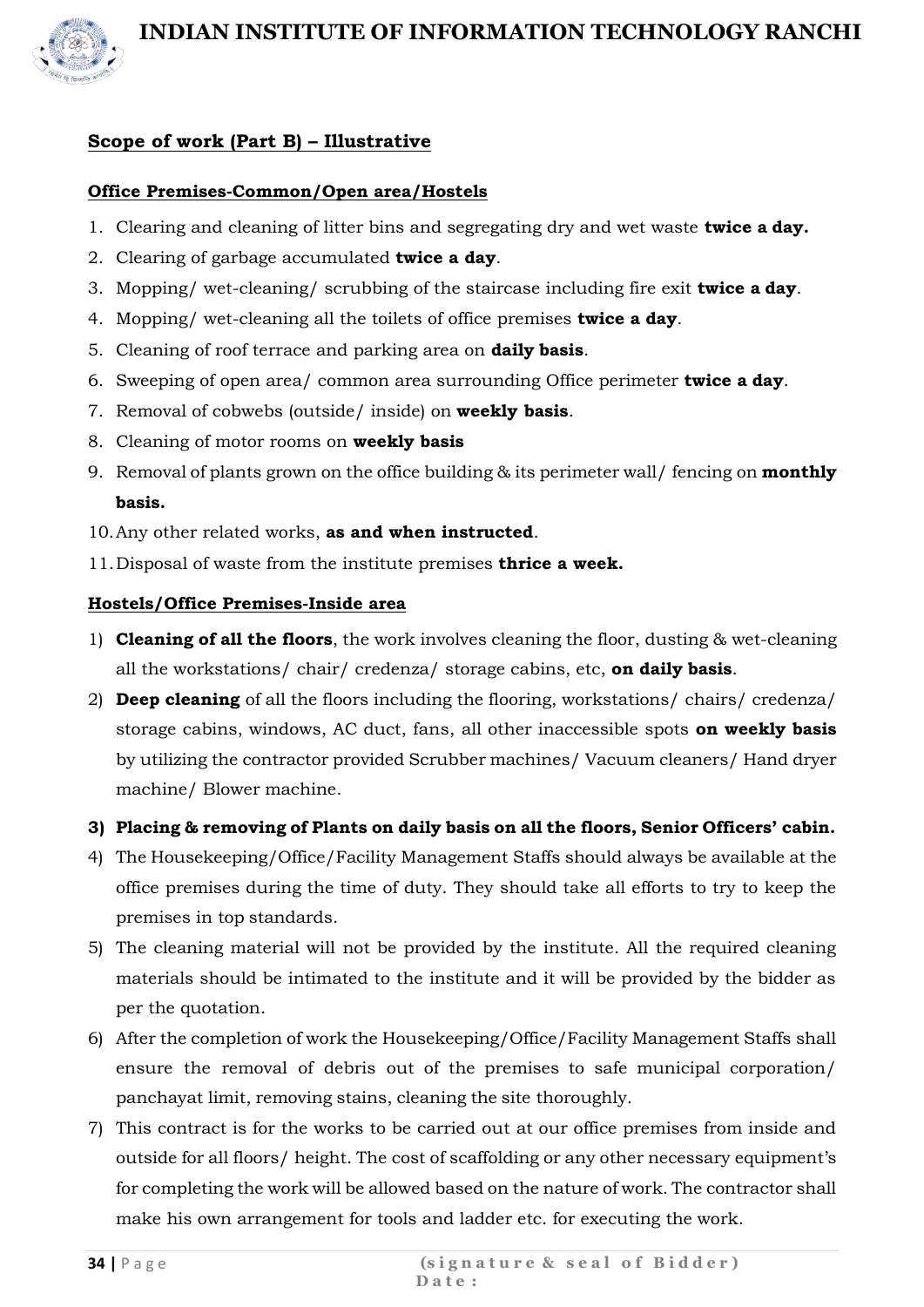

#### **8. Supply of Cleaning Equipment**

1. The contractor should provide the following items to the institute and it will be kept at our premises throughout the contract period.

| - qty $03$ |
|------------|
| - qty $03$ |
| - qty $03$ |
| - qty 03   |
| - qty 03   |
|            |

2. The maintenance, repair charges and any other charges in respect of the supplied machine will be borne by the contractor. In any case, the institute will not bear any cost for the maintenance of the supplied items.

3. The contractor should ensure all the supplied items are of good standard and should always remain in serviceable condition. In case of unserviceability, the item has to be replaced immediately without any delay (within 24 hours).

|                | <b>BASIC EQUIPMENT</b>         |                    |
|----------------|--------------------------------|--------------------|
| $\mathbf{1}$   | TELESCOPE ROD                  |                    |
| $\overline{2}$ | <b>CHOCK-UP ROD</b>            |                    |
| 3              | <b>FAVDA</b>                   | As per Requirement |
| $\overline{4}$ | TIKAV                          |                    |
| $\overline{5}$ | <b>GHAMELA</b>                 |                    |
| $\overline{6}$ | <b>KHURPEE</b>                 |                    |
| $\overline{7}$ | <b>TALWAR</b>                  |                    |
| 8              | <b>PUNJA</b>                   |                    |
|                | <b>BASIC CLEANING MATERIAL</b> |                    |
| $\mathbf{1}$   | <b>HARD BROOM</b>              |                    |
| $\overline{2}$ | <b>SOFT BROOM</b>              | As per Requirement |
| $\overline{3}$ | <b>FLOOR DUSTER</b>            |                    |
| $\overline{4}$ | <b>GLASS DUSTER</b>            |                    |
|                | YELLOW DUSTER (FOR             |                    |
| 5              | LIFT- S.S. WORK                |                    |
|                | <b>&amp;ELECERIC SWITCH</b>    |                    |
| 6              | BOARD, FAN<br>DRY MOP          |                    |
| $\overline{7}$ | <b>WET MOP</b>                 |                    |
| 8              | <b>GLASS WIPER</b>             |                    |
|                | <b>TOILET WIPER</b>            |                    |
| 9              | <b>CHOCK-UP PUMP</b>           |                    |
| 10             |                                | As per Requirement |
| 11             | <b>HOCKEY BRUSH</b>            |                    |
| 12             | <b>MORI BRUSH</b>              |                    |
| 13             | <b>NYLON GHASNI</b>            |                    |
| 14             | <b>STEEL GHASNI</b>            |                    |
| 15             | <b>SCOTCH BRUSH</b>            |                    |
| 16             | <b>BUCKET</b>                  |                    |
| 17             | <b>MUG</b>                     |                    |
| 18             | <b>SUPLI</b>                   |                    |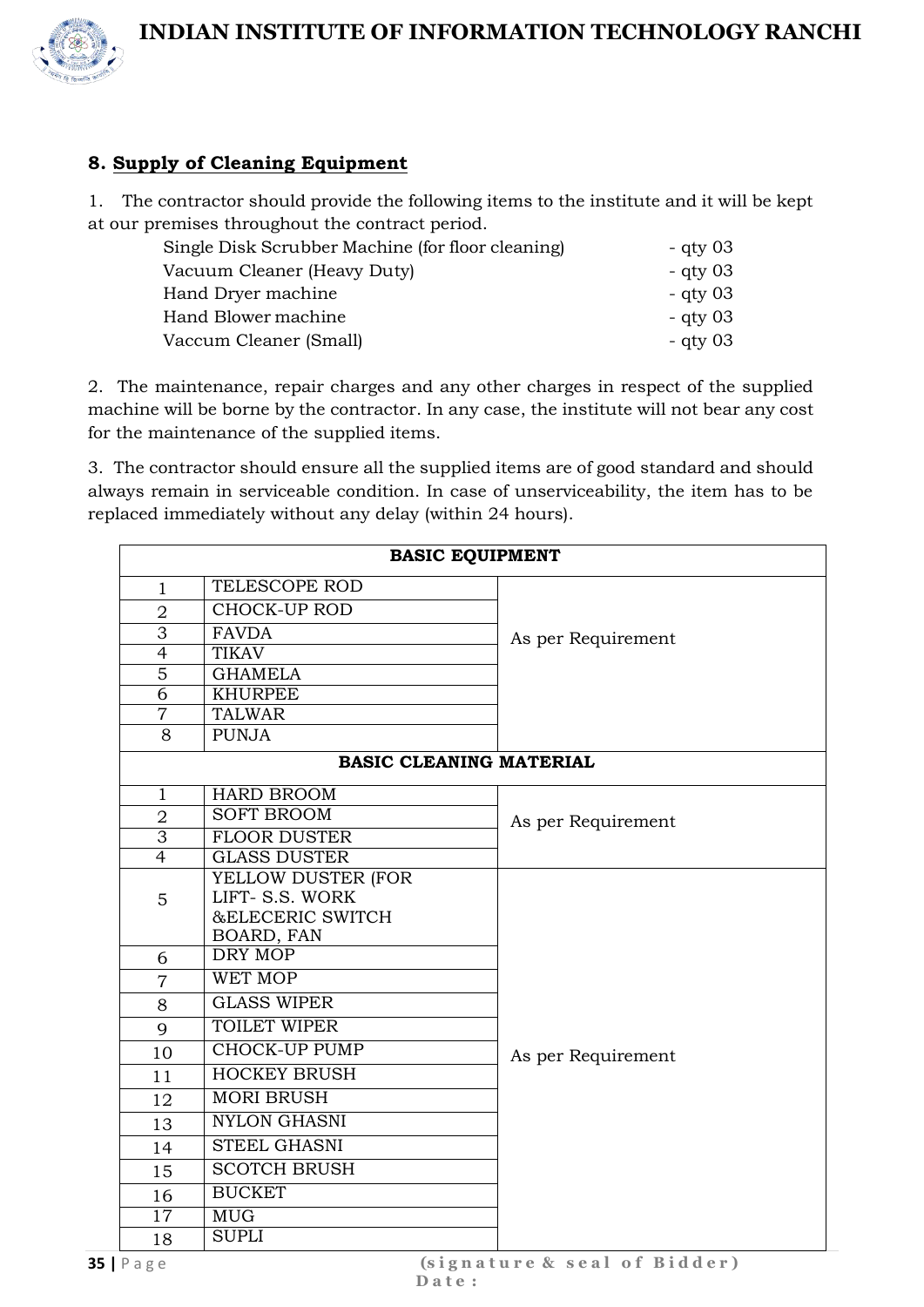

| 19             | PVC PIPE 3/4INCH                                                        |                    |
|----------------|-------------------------------------------------------------------------|--------------------|
| 20             | DUST BIN (BIG & SMALL)                                                  |                    |
|                | <b>BASIC DAY TO DAY CONSUMABLES</b>                                     |                    |
| 1              | CAUSTIC SODA                                                            |                    |
| 2              | <b>BLEACHING POWDER</b>                                                 |                    |
| 3              | NIRMA OR EQUIVALENT                                                     |                    |
| $\overline{4}$ | <b>COLOUR AND</b><br><b>CENTED</b><br><b>NAPTHELENE</b><br><b>BALLS</b> |                    |
| 5              | <b>ROOM FRESHNERS</b>                                                   |                    |
| 6              | URINAL SCREEN MATS IN ALL<br><b>URINALS</b>                             | As per Requirement |
| $\overline{7}$ | HARPIK OR EQUIVALENT                                                    |                    |
| 8              | HAND WASH OF STANDARD<br><b>MAKE</b>                                    |                    |
| 9              | <b>TOILET PAPER</b>                                                     |                    |
| 10             | <b>GLASS CLEANER LIQUID SPRAY</b>                                       |                    |
| 11             | ACID FOR CLEANING TOILETS                                               |                    |

Note: Material /Equipment requirement may vary by location. Therefore, the tenderers are advised to quote the rates only after visiting all the locations.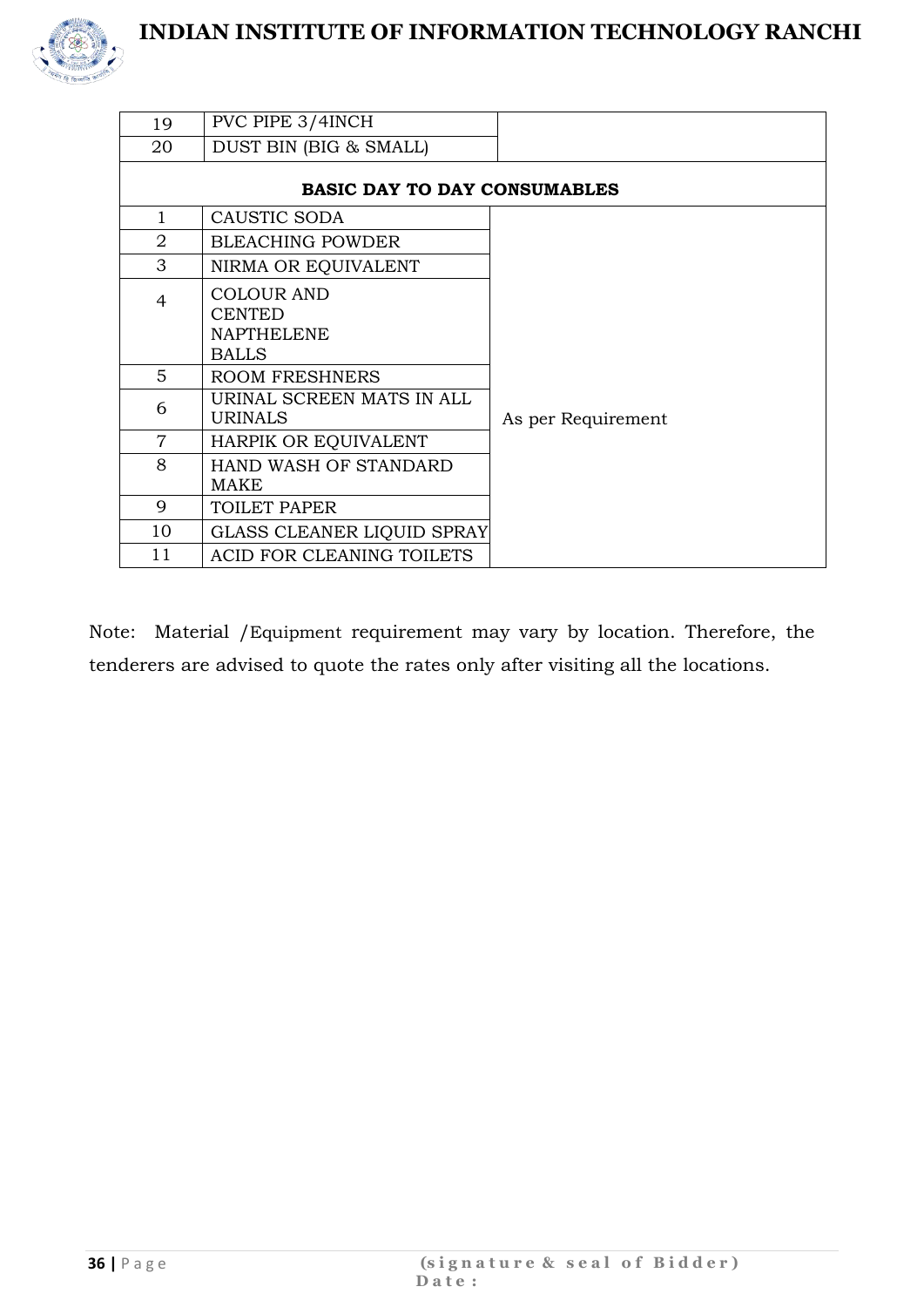

#### **7. SAFETY CONDITIONS OF THE CONTRACT**

As part of the contract, the contractor must satisfy the under-mentioned safety requirements and must ensure at all time that these are followed without any deviation.

#### **A. General**

- 1.Smoking and chewing pan/ tobacco/ gutkha/ any other drugs, consumption of alcohol etc. are prohibited in the building.
- 2.The contractor shall take all precautions to avoid accidents and causes of accidents. He must be careful regarding safety during working of his staff in the premises.
- 3.Staffs will not be allowed to stay overnight in the said premises after their duty hours and they will not be entitled to kitchen/ Stay/ housing facility in the saidpremises.

**We/I agree to the safety conditions and to ensure compliance with the same fully.**

**Signature of the tenderer with seal and date:**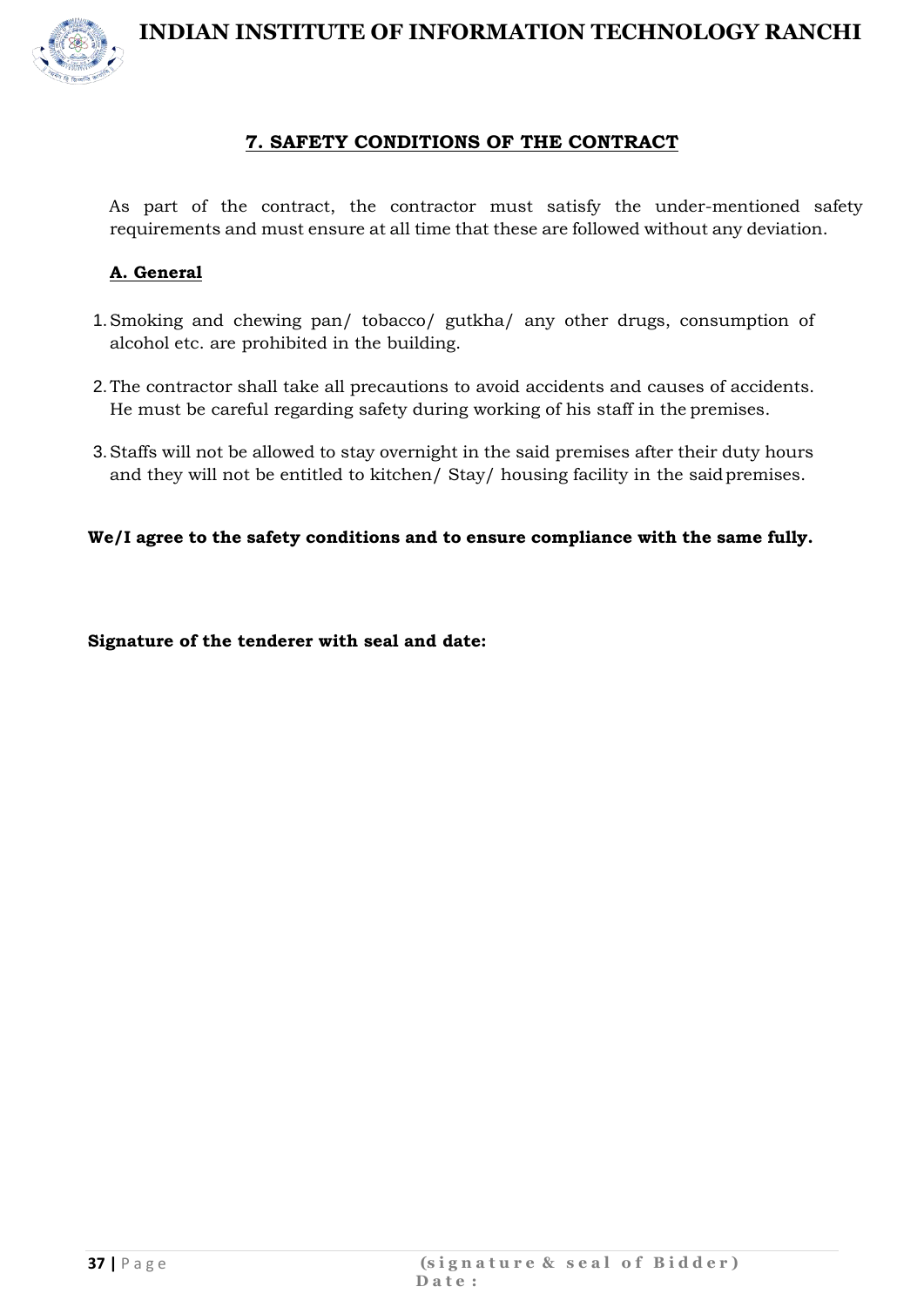

#### **8. SCHEDULE – I**

#### **Requirements of House Keeping Staff**

Present requirement and duty hours of Housekeeping/Office/Facility Management Staffs for our Office Premises at Ranchi is indicated below:

| Location                                  | No of Staffs to be deployed                                                                        | <b>Duty Hours</b>                             |
|-------------------------------------------|----------------------------------------------------------------------------------------------------|-----------------------------------------------|
| JUT Campus, Namkum,<br>Ranchi - 834010    | Skilled: 04<br>Semi-skilled: 00<br>Unskilled: 15                                                   | Will be<br>specified by<br>the IIIT<br>Ranchi |
| HEC,<br>JUPMI, Dhurwa,<br>Ranchi - 834004 | Skilled: 01<br>Semi-skilled: 05<br>Unskilled: 21                                                   | Will be<br>specified by<br>the IIIT<br>Ranchi |
| ARTTC BSNL, Khelgaon,<br>Ranchi           | The<br>of<br>required<br>number<br>manpower will be intimated when<br>the classes will start here. | Will be<br>specified by<br>the IIIT<br>Ranchi |

**Note: Some of the works are for 5 days in a week and some of the works are 6 days in a week. This will be specified by IIIT Ranchi.**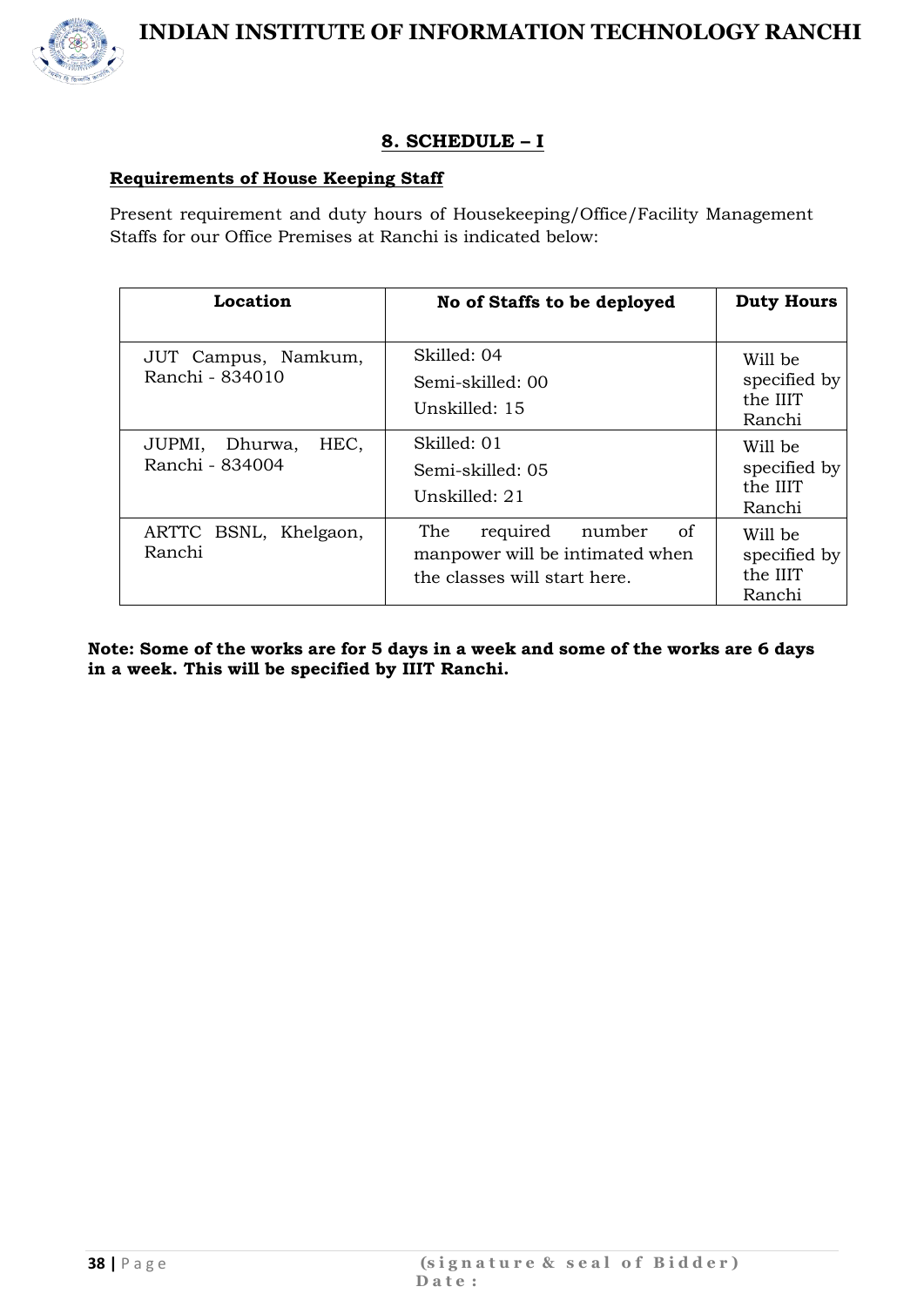

#### **9. FORM OF TENDER**

#### **Annual Maintenance Contract for Housekeeping/ Office/ Facility Management Staffs Services at IIIT RANCHI.**

Please Note: Works/Work here and elsewhere in the tender shall mean **Annual Maintenance Contract for Housekeeping/ Office/ Facility Management Staffs Services at IIIT Ranchi.**

The Registrar, IIIT Ranchi Science & Technology Campus Khojatoli, Namkum, Ranchi. Jharkhand: 834010 Email: [dr.fa@iiitranchi.ac.in](mailto:dr.fa@iiitranchi.ac.in)

Dear Sir,

1.Should this tender be accepted, I/We hereby agree to abide by and fulfil the terms and provisions of the said conditions of the Contract Agreement annexed thereto.

2.Our bankers are: (i.)

|                                                                       | (ii.) |                                              |  |
|-----------------------------------------------------------------------|-------|----------------------------------------------|--|
| 3. Address of the firm                                                |       |                                              |  |
| Tel. No:                                                              |       |                                              |  |
| Fax:                                                                  |       |                                              |  |
| Email:                                                                |       |                                              |  |
| Mobile No(s):                                                         |       |                                              |  |
|                                                                       |       | $i)$ $\qquad \qquad ii)$ $\qquad \qquad ii)$ |  |
| Name of the person(s) authorized to sign the contract                 |       |                                              |  |
|                                                                       |       |                                              |  |
|                                                                       |       |                                              |  |
| 4. Name of the partner(s) of the firm authorized to sign the contract |       |                                              |  |
|                                                                       |       | $i)$ $ii)$                                   |  |
|                                                                       |       |                                              |  |
| 5. The names of the Partners/Directors of our firm are                |       |                                              |  |
|                                                                       |       | $i)$ ii)                                     |  |
|                                                                       |       |                                              |  |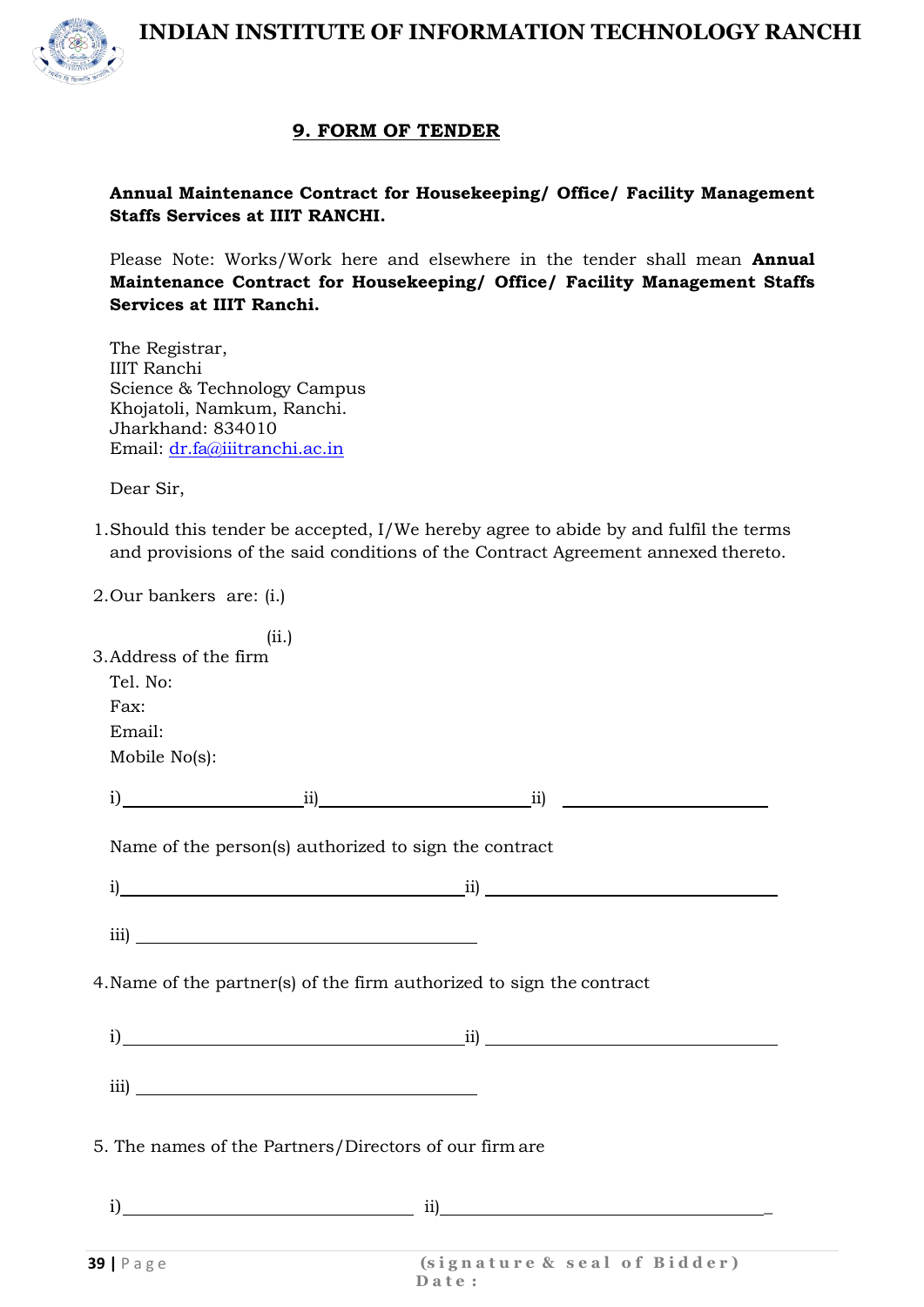

iii)

- 6. I / We have examined and understood the Scope of Works and Schedule of Quantities and Terms and Conditions relating to the Tender for the said works after having obtained the tender invited by you.
- 7. I / We have visited the site, examined the site of works specified in the Tender Document and acquired the requisite information relating thereto as affecting the Tender.
- 8. I / We hereby offer to execute and complete the works in strict accordance with the Tender Document at the rates quoted by me / us in the attached Bill of Quantities in all respects as per the Terms & Conditions and Scope of Works described in the Tender Document and the Annexures containing Terms and Conditions.
- 9. I / We enclose herewith interest free Earnest Money Deposit receipts of (EMD) of **Rs. 3,00,000/-** by e-payment and the sum shall be forfeited in the event of our withdrawal of Tender before expiry of the validity period of offer and / or in case of breach of contract in the event of our failure to execute the Contract when called upon to do so by accepting our Tender. I agree that EMD shall not bear any interest.
- 10.I / We agree to pay all Government (Central and State) Taxes such as trade tax, Excise Duty, Octroi, GST, Income etc. as applicable and other taxes prevailing from time to time and the rates quoted by us in the tender are inclusive of the same.
- 11.The rates quoted by me / us are firm and shall not be subjected to variations on account of fluctuation in the market rates or any other reasons whatsoever during currency of the contract period (i.e. 1 year) except only if the minimum wages are revised and contract rates are lower than the revised minimum wage rates or change of GST.
- 12.I / We have already executed pre-bid pre-contract Integrity Pact as per the proforma given in the tender document (as per relevant stamp act of the state).

| ii)                                                                                                        |       |
|------------------------------------------------------------------------------------------------------------|-------|
| iii)                                                                                                       |       |
| NAME OF THE PERSON(s) AUTHORISED TO SIGN AND<br><b>SUBMIT THE TENDER</b>                                   |       |
| Documentary proof in respect of Letter of Authority / Power of Attorney enclosed<br>along with the Tender. |       |
| <b>YOURS FAITHFULLY</b>                                                                                    |       |
| (SIGNATURE OF THE TENDERER with Seal)                                                                      | Date: |
|                                                                                                            |       |

**NAME AND ADDRESS OF THE TENDERER AND SEAL Place: ………………**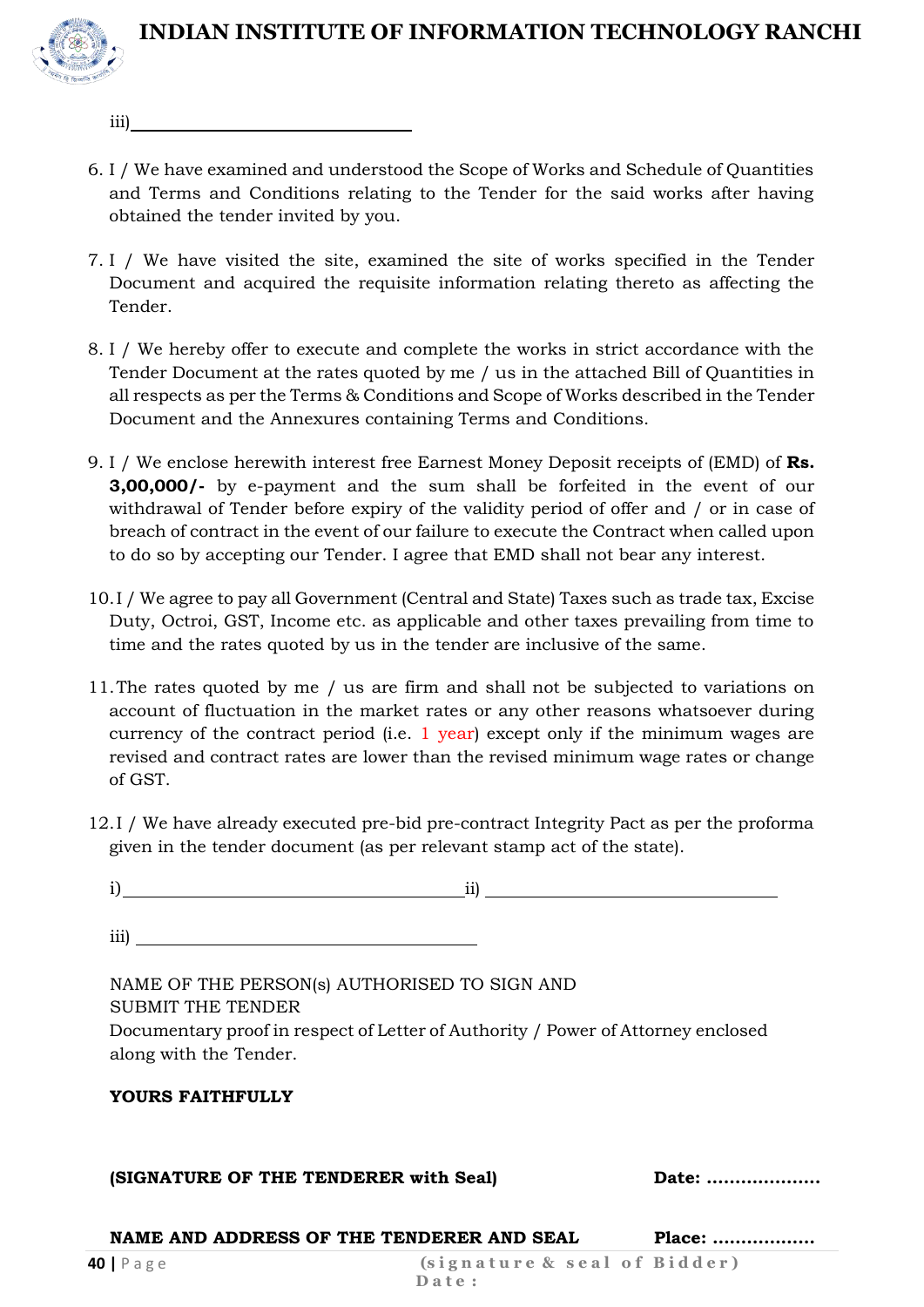



#### **10. Draft Articles of agreement**

**THIS AGREEMENT** is made at Ranchi on this ………….day of 2022

#### **BETWEEN**

IIIT Ranchi, a body corporate incorporated under the IIIT(PPP) act, 2017 having its office at Science & Technology Campus, Khojatoli, Namkum, Ranchi, Jharkhand: 834010

herein after referred to as "IIIT RANCHI" (which expression shall unless repugnant to the context or meaning thereof be deemed to include its successor and assigns) of the ONE PART.

#### **AND**

Shri./ M/s ..............................................................(Individual/ Proprietorship/ partnership firm/ Company) incorporated/registered under …………………………………………Act, ……… or R/o, and having its (place of business or Office) at …………………………………………………………………………………………………. hereinafter referred to as 'Vendor' (which expression shall unless repugnant to the context meaning be deemed to include the legal heirs, legal representatives, administrators and executors) of the OTHER PART.

WHEREAS the IIIT RANCHI is desirous of carrying out the work of **Annual Maintenance Contract for Housekeeping/Office/Facility Management Staffs Services at IIIT RANCHI** and has caused specifications describing the work to be done and prepared by, IIIT RANCHI.

AND WHEREAS the Vendor has visited the site and fully understood the existing conditions of site for execution of work.

AND WHEREAS the Vendor has agreed to execute upon and subject to the conditions set forth in the Price Bid and Conditions of Contract (all of which are collectively hereinafter referred to as "the said Conditions") the work shown upon the said technical specifications, and included in the Price Bid at the respective rates therein set forth amounting the sum as therein arrived or such other sum as shall become payable thereunder (hereinafter referred to as "the said contract amount").

#### **NOW, THE AGREEMENT WITNESS THAT IT IS MUTUALLY AGREED BYAND BETWEEN THE PARTIES: -**

1. In consideration of the said Contract amount to be paid at the times and in the manner set forth in the said conditions, the vendors shall upon and subject to the said conditions annexed, carry out, execute and complete the supply/work shown in the contract, described by or referred to in the schedule of quantities and in the said conditions.

2. The said Conditions and Appendix thereto and the documents attached hereto shall be read and construed as forming part of this Agreement and the parties hereto shall be respectively abide by, submit themselves to the said Conditions and the correspondence and perform the agreements on their part respectively in the said conditions and the documents contained herein.

3. The Scope of work and all the terms and conditions as enumerated in this tender is part and parcel of this agreement and binding on the parties. The vendor shall ensure that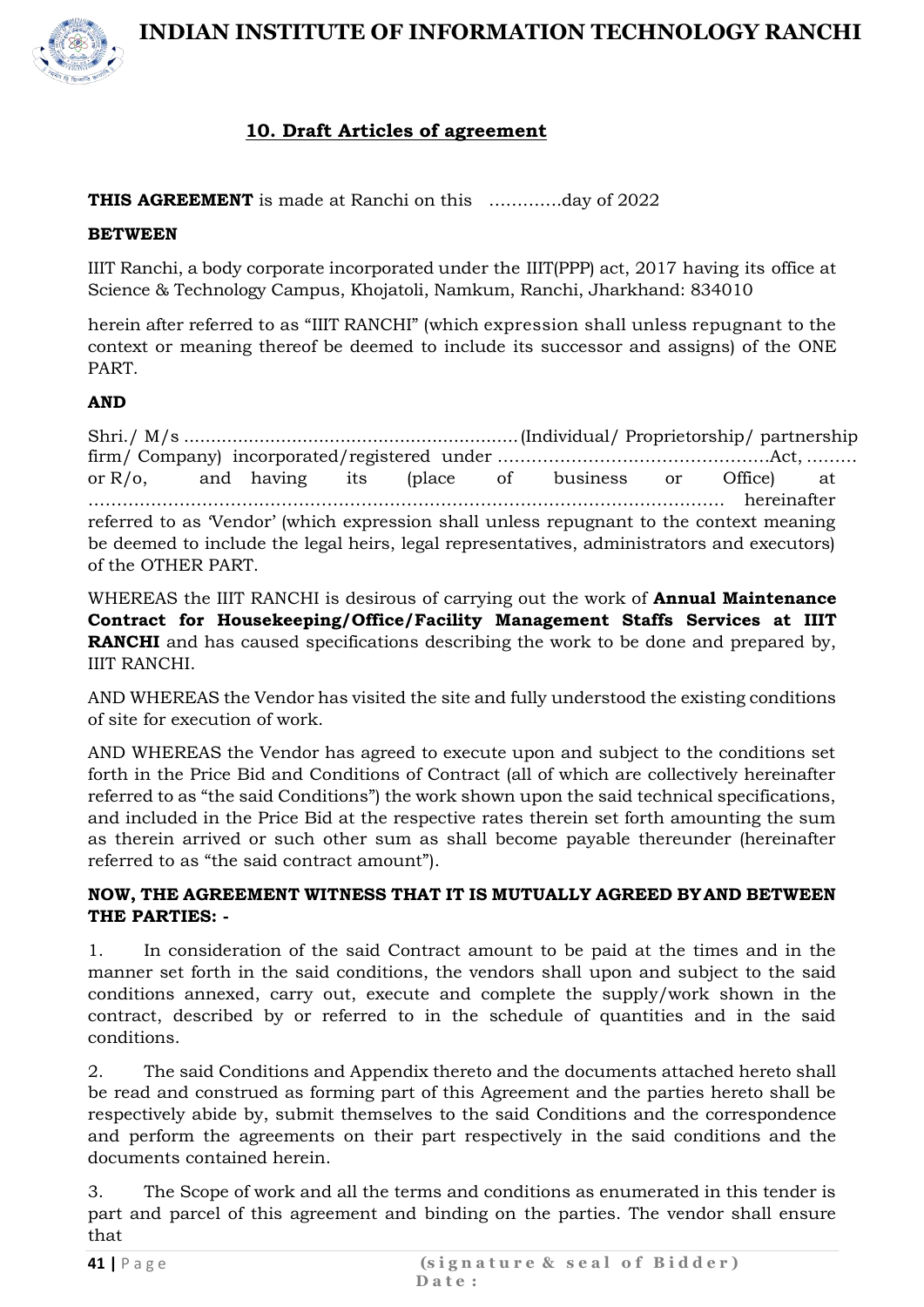

all items of work specified in the scope of work is attended to. In case of difference between the tender document and this agreement, the agreement will prevail.

4. This Agreement and documents mentioned herein shall form the basis of this contract.

5. IIIT RANCHI reserves to itself the right of altering the nature/quantum of the work by adding to or omitting any items having portions of the same carried out without prejudice to this Contract.

6. The Vendor shall provide to IIIT RANCHI a security deposit/RMD of Rs. 10,00,000 (Rupees Ten Lakhs Only) (Interest Free).

7. In case of breach of any terms and conditions attached to this contract, the Security Deposit/RMD of the Vendor will be liable to be forfeited by IIIT RANCHI besides annulment of the contract.

8. In case any of the documents furnished by the Vendor is found to be false at any stage, it would be deemed to be a breach of terms of Contract making him/her liable for legal action besides termination of contract.

9. The IIIT RANCHI shall pay the vendor the said contract amount, or such other sum as shall become payable, at the times and in the manner specified in the said Conditions.

10. All payments by the IIIT RANCHI under this contract will be made only at Ranchi.

11. The Vendor shall afford every reasonable facility for carrying out all works of other Contractors employed by the Employer and shall make good any damage done to walls, floors, etc. after the completion of such works.

12. The Vendor/Contractor shall indemnify and keep indemnified, defend and hold good IIIT RANCHI, its staff and agents against loss, damages or claims arising out of any violations of applicable laws, regulations, guidelines during the contract period and for the breach committed by the Vendor or their personnel on account of misconduct, omission and negligence by the Vendor or his staff.

13. The Vendor/Contractor shall ensure proper conduct of its personnel in IIIT RANCHI's premises, and enforce prohibition of consumption of alcoholic drinks, paan, smoking, loitering without work.

14. IIIT RANCHI shall not be responsible for any damages, losses. Claims, financial or other injury to any person/s engaged by Vendor in the course of their performing the functions/works, or for payment towards any compensation.

15. Time shall be considered as the essence of this contract, and the Vendor hereby agrees to commence the work/ job on the next day of receipt of the work order as provided for in the said conditions and to complete the entire work within the time period prescribed below reckoned from the date of receipt of such work order subject nevertheless to the provision for extension of time.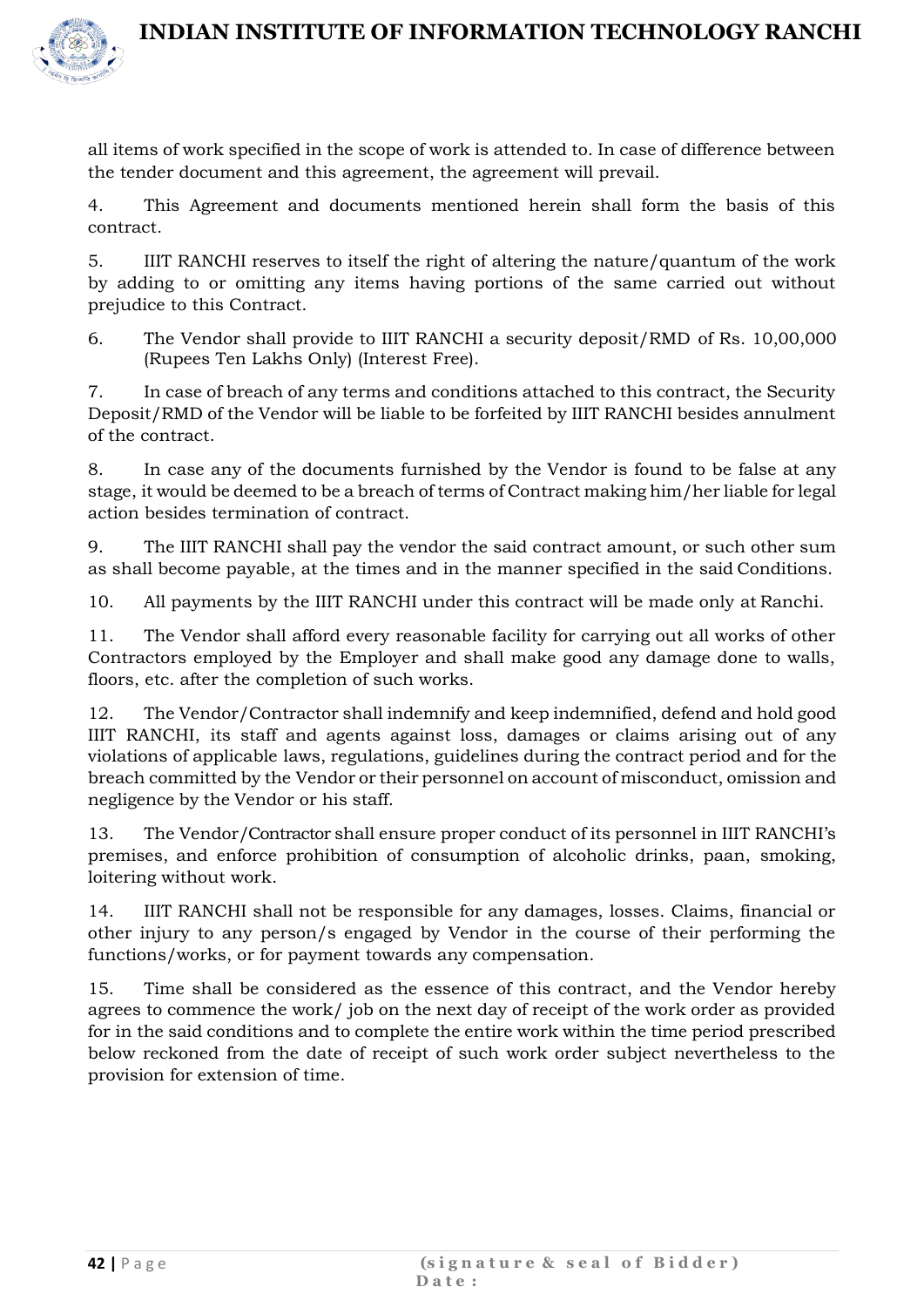

16. IIIT RANCHI reserves the right to withdraw/relax any of the terms and conditions mentioned above so as to overcome the problem encountered by the contracting parties.

#### 17. DISPUTE RESOLUTION

(a) In case of dispute regarding the quality of work and product / unsatisfactory services etc., the final authority will rest with The Registrar, IIIT RANCHI, Ranchi and the same will be binding on the Vendor.

(b) In the event of any claim, difference, dispute or controversy and questions whatsoever arising between the parties under this agreement and subsequent agreement shall in the first instance, be attempted to be resolved between the parties themselves.

(c) If the dispute cannot be resolved through consultations between the Parties with in 30 (thirty) days after 1(one) Party has served a written notice on the other Party requesting the commencement of such discussions, any Party may thereafter in writing, demand that the dispute be finally settled by an arbitration comprising of sole arbitrator mutually appointed by the Parties in accordance with the Arbitration and Conciliation Act, 1996 or any modifications thereof. The arbitrator shall be a person of professional repute who is not directly or indirectly connected with any of the parties to this Agreement and shall have prior experience as Arbitrator. The arbitration proceedings shall be governed by the Arbitration and Conciliation Act, 1996. The seat and venue of arbitration shall be Ranchi. The language of arbitration shall be English.

(d) The award of the arbitrator/s so appointed shall be final and binding on the parties.

(e) Work under the contract shall be continued by the Vendor during the arbitration proceedings unless otherwise directed in writing by IIIT RANCHI. No payment due, or payable by IIIT RANCHI, to the Vendor shall be withheld on account of the ongoing arbitration proceedings, if any, unless it is the subject matter, or one of the subject matters thereof

18. If the vendor becomes insolvent or found to have offered any bribe in connection with the contract or the Vendor fails to observe or perform any condition of this contract then notwithstanding any previous waiver of such default or action being taken under any other clause hereof IIIT RANCHI may terminate the contract and forfeit the said security deposit/RMD and recover from the Vendor any loss suffered by IIIT RANCHI on account of the contract being terminated.

19. This agreement is being executed in duplicate, IIIT RANCHI shall keep the original and the Vendor shall keep the duplicate.

20. The Vendor shall bear the expenses for stamp duty on this agreement for both the original and the duplicate copy.

21. That the several parts of this contract have been read by the Vendor and fully understood by the Vendor.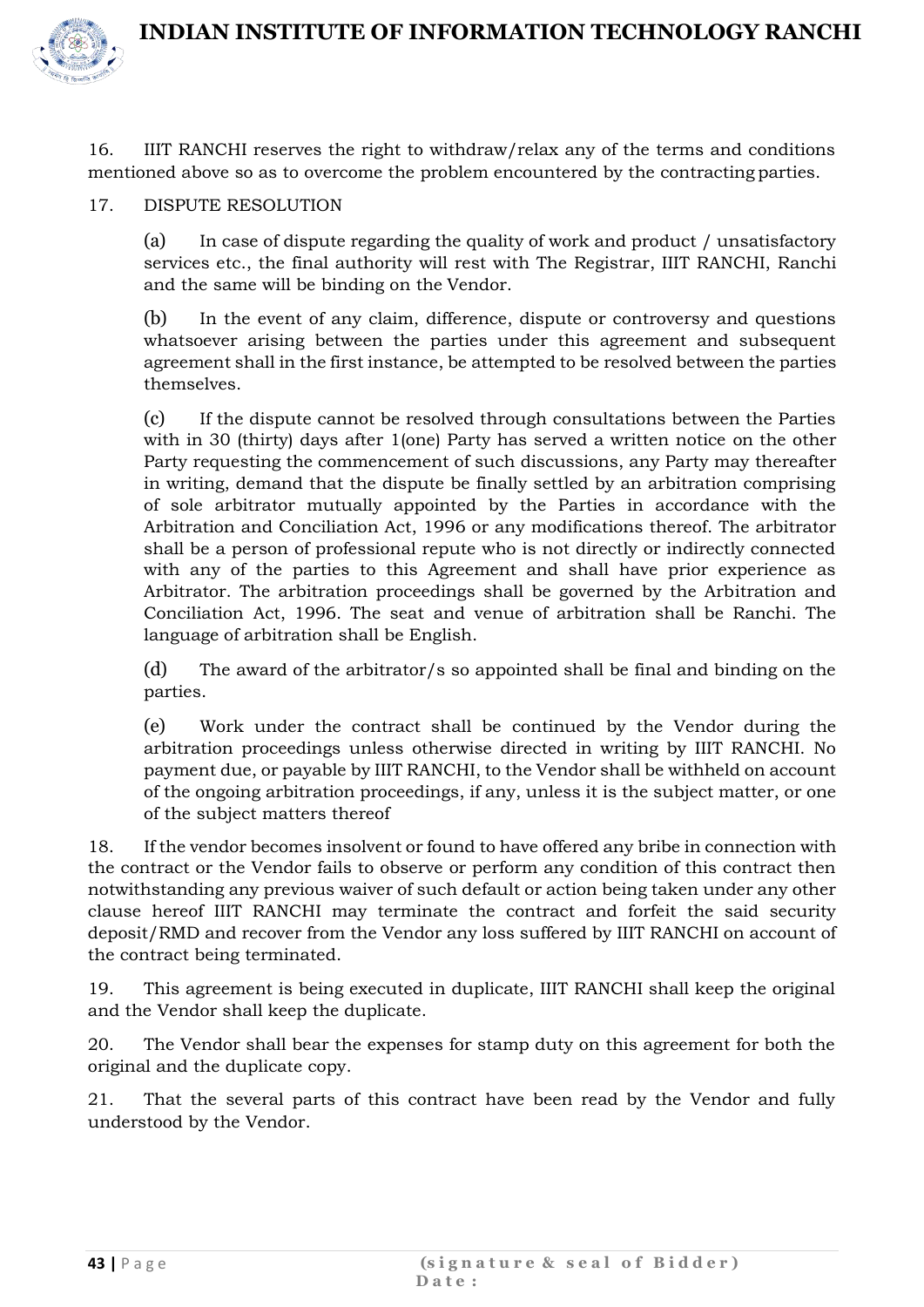



IN WITNESS WHEREOF the IIIT RANCHI and Vendor have set their respective hands to these presents and two duplicates hereof the day and year first herein above written.

IN WITNESS WHEREOF the IIIT RANCHI has set its hand to these presents through its duly authorized official and the Vendor has caused its common seal to be affixed hereunto and the said two duplicates hereof to be executed on its behalf, the day and year first herein above written.

SIGNATURE CLAUSE:

| <b>SIGNED</b> | AND | DELIVERED                                                                                                            | the | Ranchi. | the | hand |
|---------------|-----|----------------------------------------------------------------------------------------------------------------------|-----|---------|-----|------|
| ∩f            |     | <u> Uliinii iliin aastaa maan aastaa marraa marraa marraa marraa marraa marraa marraa marraa marraa marraa marra</u> |     |         |     |      |

Signature

Name & Designation

#### **In the presence of**………………………………….

Signature

Name & Address

Signed and sealed by the vendor by the

Hand of Shri/Smt. ………………………………………………………………..and duly constituted attorney. If the Vendor signs under its common seal, the signature clause should tally with the sealing clause in the articles of association. If the vendor is signing by the hand of power of attorney, then whether a company or individual to be specified:

Signature of the Vendor

Name of the authorized official Address:

In presence of Shri/Smt. ……………………………………………

Signature

Name & Address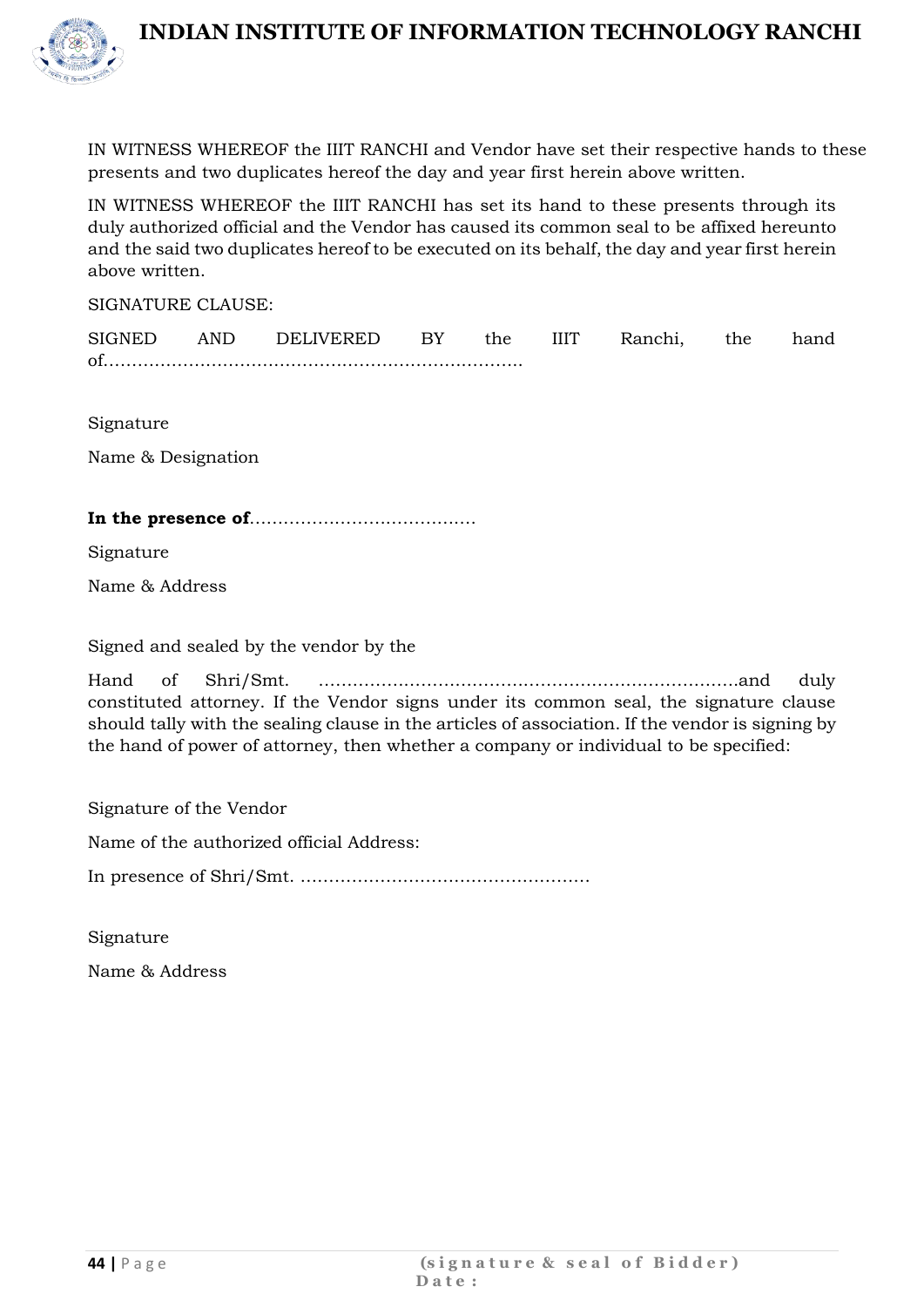

#### *11. Annexure-I*

#### **Specimen of Letter of Authorisation**

(to be given by bidder/tenderer)

To, Director, IIIT RANCHI, Science & Technology Campus Khojatoli, Namkum, Ranchi. Jharkhand: 834 010 Dear Sir,

#### **Subject: Letter of Authorisation**

We (name of the company) have submitted our bid for participating in Institute's Bid/Tender dated for the same of the set of the set of the set of the set of the set of the set of the set of the set of the set of the set of the set of the set of the set of the set of the set of the set of the set of th read and understood the terms of Bid/Tender as well as the scope of work & requirements.

As per the terms of Bid/Tender, we nominate Mr. , designated as of our company to participate in the bidding process. IIIT RANCHI shall contact the above named official for any and all matters relating to the bidding process.

We, hereby confirm that we will honour the bids placed by Mr. on behalf of the company in the bidding process, failing which we will forfeit the EMD. We agree and understand that IIIT RANCHI may debar us from participating in future tenders for any such failure on our part.

| Signature with company seal                  |                                          |
|----------------------------------------------|------------------------------------------|
| Name $-$                                     | Name of Authorized Representative        |
| Company / Organization -                     | Designation of Authorized Representative |
| Designation within Company<br>Organization – | Signature of Authorized Representative   |
| Address of Company / Organization –          | Verified by                              |
|                                              |                                          |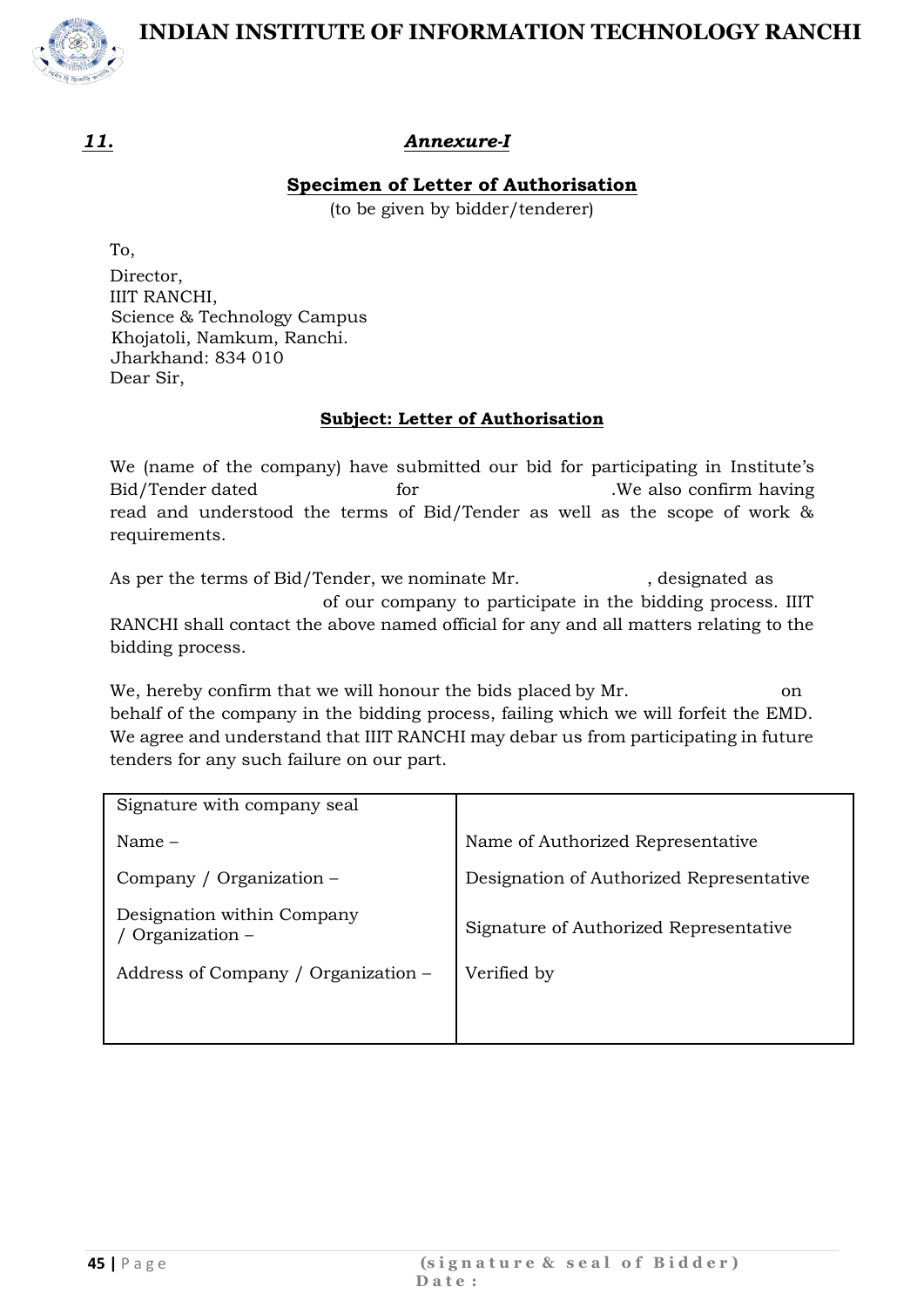



#### *Annexure II*

#### **12. Letter of Indemnity and Undertaking**

(To be submitted by the successful bidder)

To The Deputy Registrar, IIIT Ranchi Science & Technology Campus Khojatoli, Namkum, Ranchi. Jharkhand: 834010

Email: [dr.fa@iiitranchi.ac.in](mailto:dr.fa@iiitranchi.ac.in)

Sir

#### **Subject: Letter of Indemnity and Undertaking**

WHEREAS the IIIT Ranchi , an institute established under the IIIT Ranchi for Indian Institute of Information Technology Act, 2017 (hereinafter referred to as 'IIIT RANCHI') has expressed desire to avail Housekeeping/Office/Facility Management Staffs Services at IIIT RANCHI's as per this tender and which are hereinafter for brevity sake referred to as Housekeeping/Office/Facility Management Staffs services, subject to our furnishing declarations and indemnity as contained hereafter.

NOW THEREFORE THIS LETTER OR INDEMNITY WITNESSETH THAT:

We, the (contractor/bidder) hereby declare and certify that we are the rightful owners/ licensees of the said service offered to IIIT RANCHI and that the sale of the said service to IIIT RANCHI by us and the use thereof by IIIT RANCHI does not infringe the property or other intellectual property or copy rights of any other person and that the same does not infringe the Copy of Rights Act, 1957 or any other Act for the time being in force.

We, the said  $(contractor/bidder)$  hereby agree to indemnify and keep indemnified and harmless IIIT RANCHI, its Officers, servants, agents and other authorized persons against any action that may be brought against us for infringement of the right of property or other intellectual property or copy rights in respect of the said systems package supplied by us to IIIT RANCHI and will defend the same at our cost and consequences and will pay or reimburse IIIT RANCHI, its officers, servants, agents and other authorized persons from all costs and other expenses that they may be put to or incur in that connection in accordance with the terms as provided for within the end User License Agreement that accompanies the said systems.

We, the said (contractor/bidder) hereby also agree to indemnify and keep indemnified and harmless IIIT RANCHI, its Officers, servants, agents and other authorized persons against any third party claims in respect of any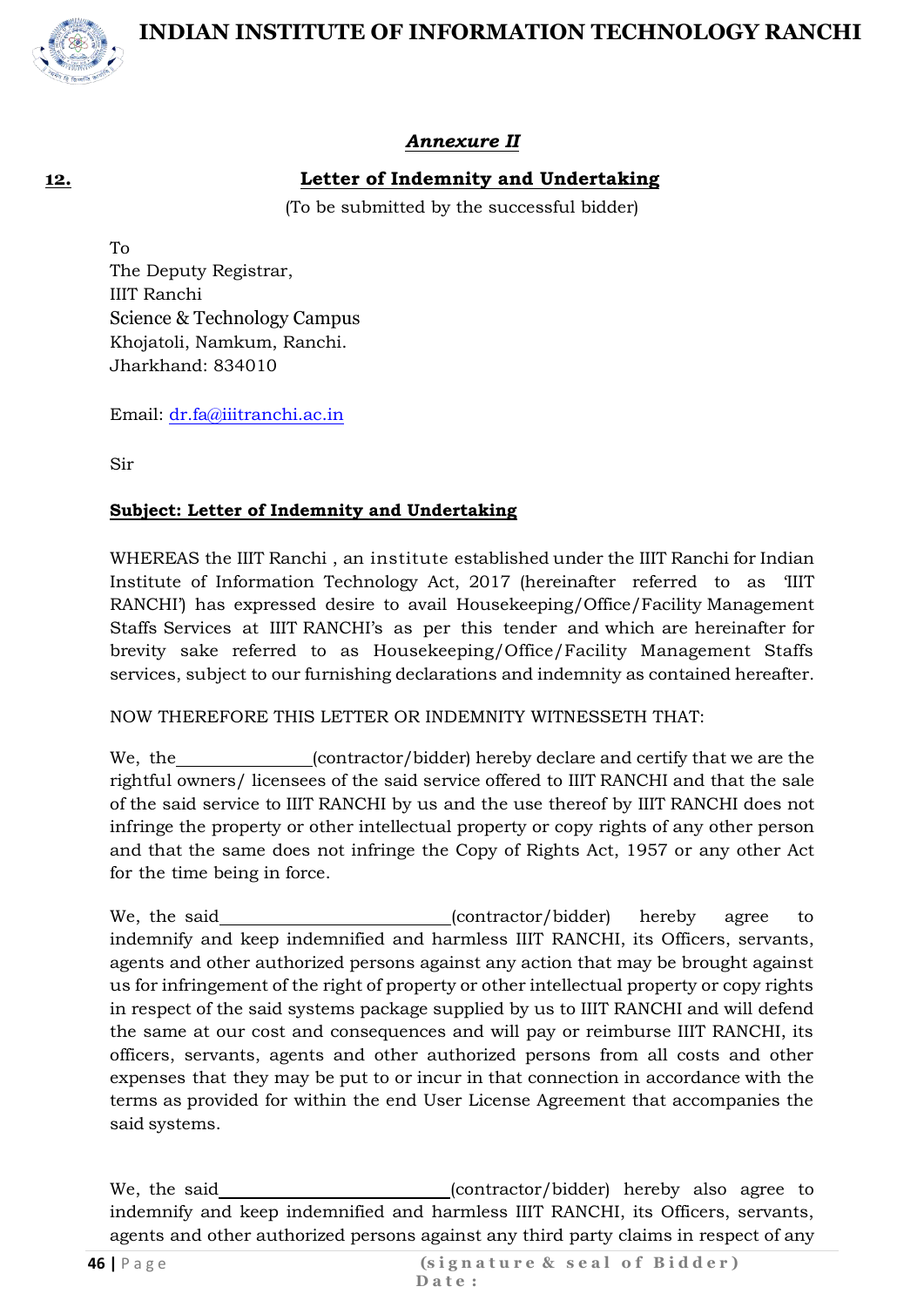

damages or compensation payable in consequences of any accident or injury sustained or suffered by our employees or agents, or by any other third party resulting from or by any action, omission, or operation conducted by or on behalf of us and against any and all claims by employees, workmen, contractors, subcontractors, suppliers, agent(s), employed, engaged, or otherwise working for us, in respect of any and all claims under the Labour Laws including wages, salaries, remuneration, compensation or like.

Yours faithfully

(Name and Designation**) of Authorized Official**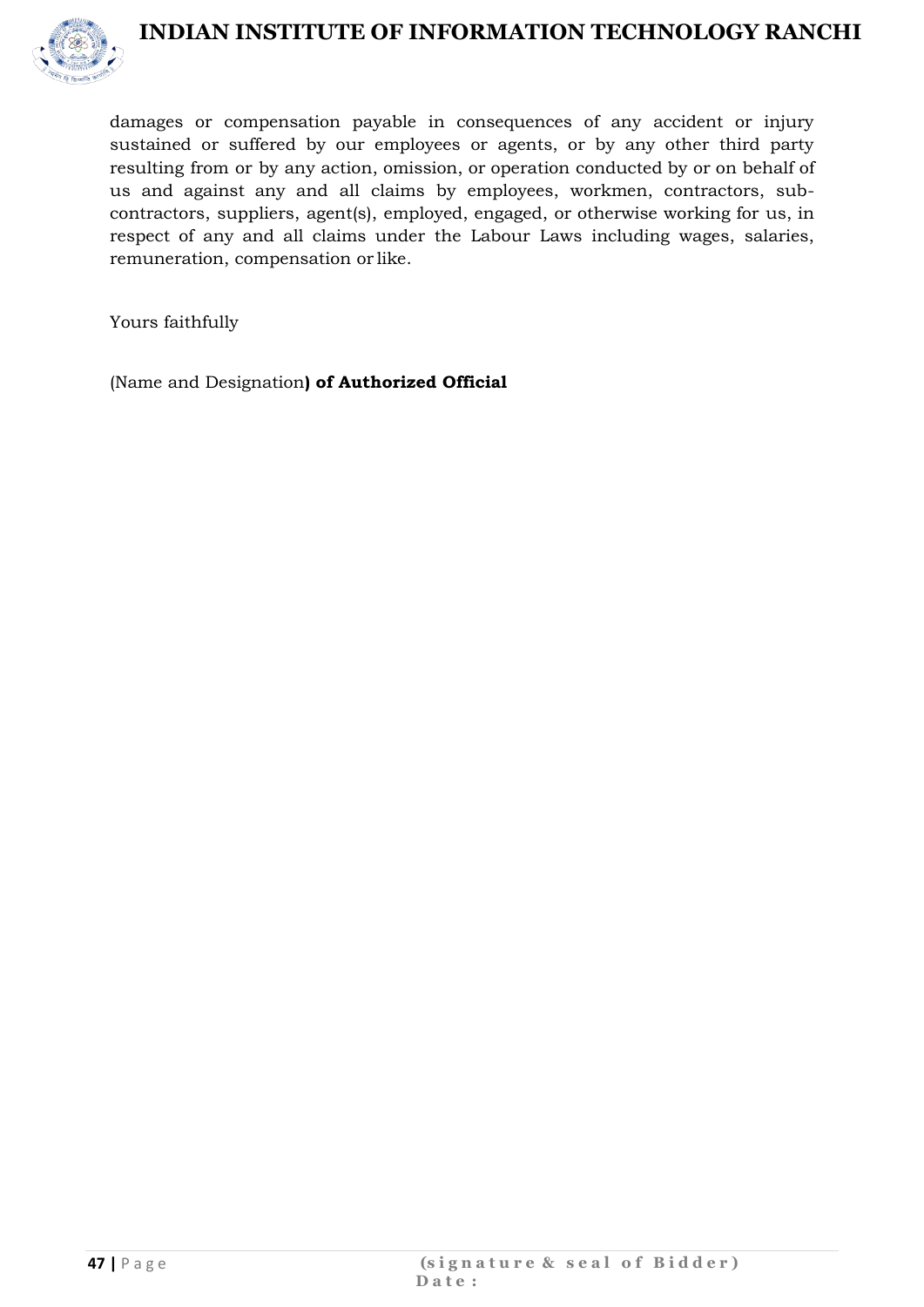

# **PART II (Financial Bid)**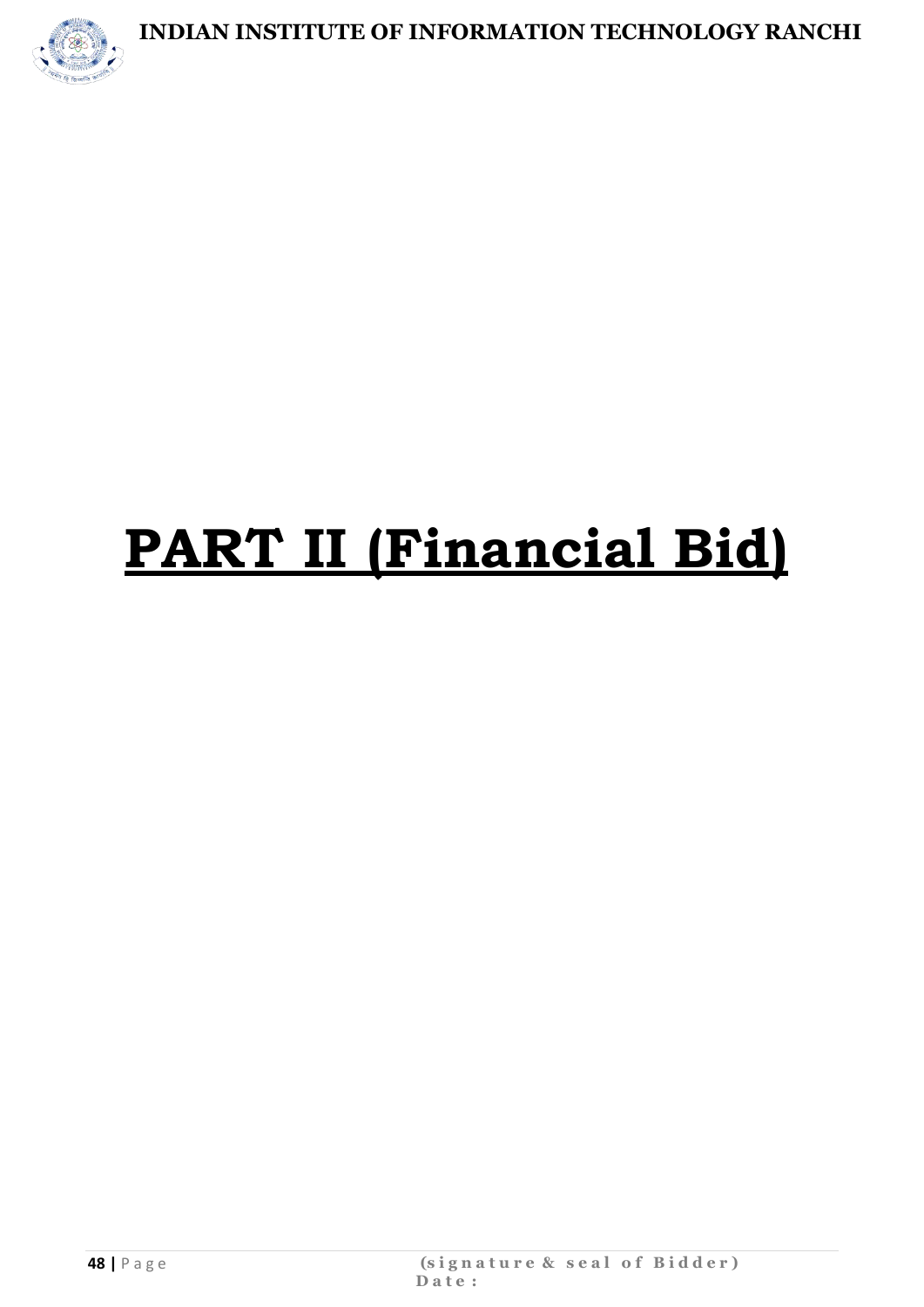



#### **13. PREAMBLE TO SCHEDULE OF QUANTITIES**

The "Annual Maintenance Contract for Housekeeping/Office/Facility Management Staffs for its office premises at IIIT Ranchi, Science & Technology Campus, Khojatoli, Namkum, Ranchi, Jharkhand: 834010

- 1. Preamble to schedule of quantities form a part of schedule of quantities for contractual purpose and should be studied carefully prior to filling up the schedule of quantities.
- 2. Schedule of quantities supersedes Technical specifications, General and Particular conditions of Contract in case there are any discrepancies between any of these sections.
- 3. Items are described to the best possible extent in schedule of quantities. However, should there be any clarifications required about any item, the same should be done by the bidder prior to quoting final rate for a particular item. No claim for any unclear and missing information shall be entertained after opening of the financial bid and also once the contract is awarded.
- 4. If no rate/amount is mentioned against any of the items in Bill of Quantities, the same shall be considered to be covered in the quoted items, or the tender may be rejected at the discretion of IIIT RANCHI.
- 5. Notes given in the Bill of Quantities should be read carefully before quoting the rates.
	- 6. All quoted rates shall be inclusive of all taxes including goods and service tax, wages, etc. as per minimum wages Act etc. unless otherwise stated. No other claim whatsoever in this respect shall be entertained.
	- 7. Income Tax, Works Contract Tax or any other Tax as applicable will be deducted from any payment due to the Contractors. The Contractor shall furnish necessary documentary evidence related to PAN and Certificate for Registration under Works Contract Tax/ Goods and Service Tax.

#### **8. RATES TO BE FILLED IN BILL OF QUANTITIES**

The tenderer is requested to fill up rates both in figures and words. If on check there are differences between the rates given by the contractor in words and figures or in the amount worked out by him, the following procedure shall be followed.

- a) When there is a difference between the rates in figure and in words, the rates, which correspond to the amounts worked out by the contractor shall be taken as correct.
- b) When the amount of an item not worked out by the contractor or it does not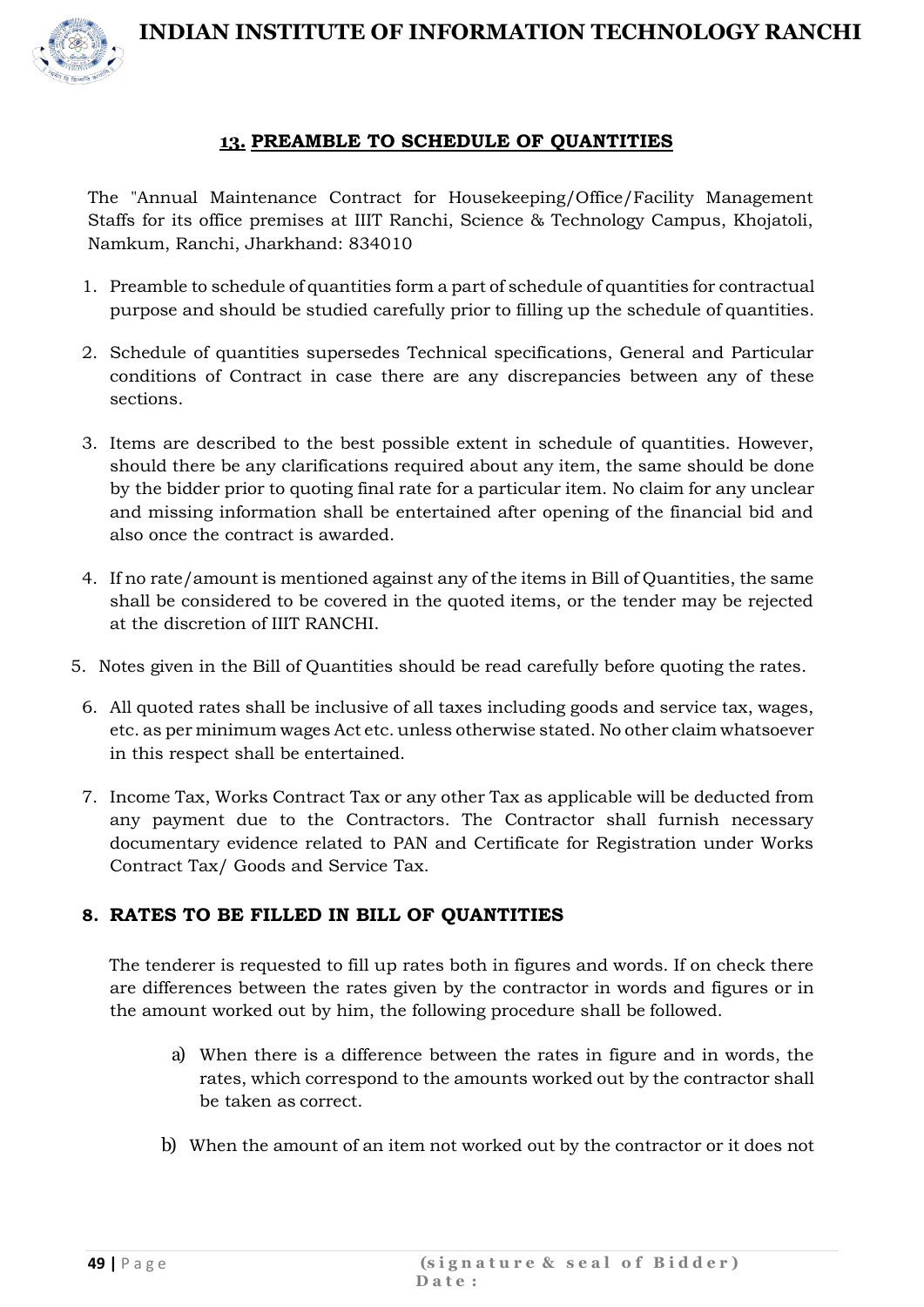

correspond with the rate written either in figures or in words, then the rate quoted by the contractors in words shall be taken as correct.

- c) When the rates quoted by the contractor in figures and in words tallies but the amount is not worked out correctly, the rate quoted by the contractor shall be taken as correct and not the amount.
- 9. The Institute do not bind itself to accept the lowest or any tender and reserve its right to accept or reject any or all the tenders, either in whole or in part without assigning any reason for doing so.
- 10.Before tendering, the tenderer shall assess himself the existing condition of the buildings and the site, level of the site and give due allowance in his item rate quotation for any provisions as necessary.

#### **DECLARATION BY THE CONTRACTOR**

We/ I have read and understood all the instructions/conditions stated above and we / I accept all the above terms and conditions without any reservation. We/ I have taken in to account the above terms and conditions while quoting the rates.

Place: Signature of Contractor (with Name and Seal)

Date: Address: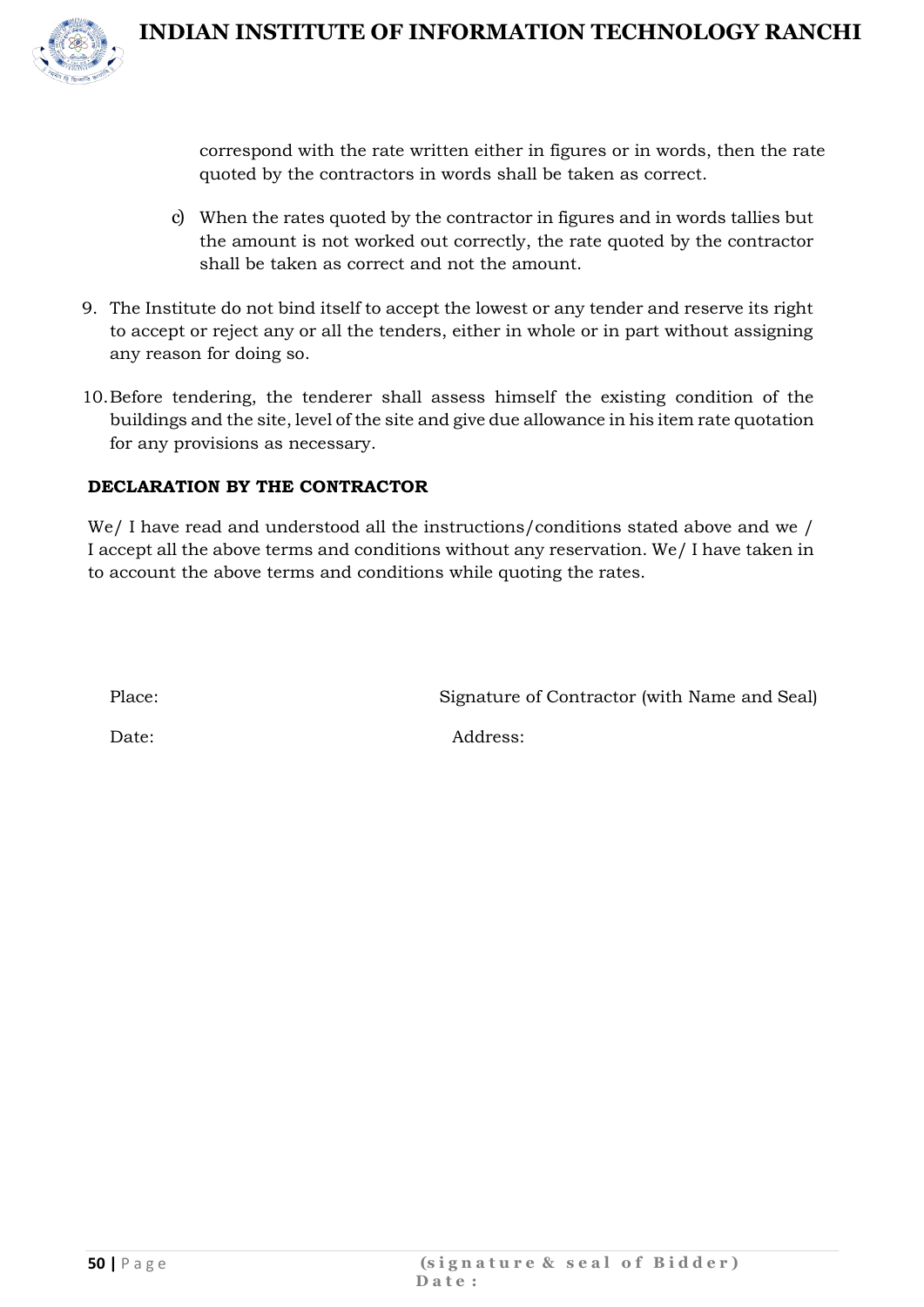#### **INDIAN INSTITUTE OF INFORMATION TECHNOLOGY, NAMKUM, RANCHI, JHARKHAND**



#### **14. Price Bid/ Financial Bid:**

#### **SECTION -A (For Manpower)**

| S.No.          | Description                                  | Unskilled<br>(in Rs.) | Semi-Skilled (in<br>Rs. | Skilled (in<br>Rs. |
|----------------|----------------------------------------------|-----------------------|-------------------------|--------------------|
| $\mathbf{1}$   | Monthly Wages (Basic $+$ VDA) for 26<br>Days |                       |                         |                    |
| $\overline{2}$ | EPF (12%)                                    |                       |                         |                    |
| 3              | ESI (3.25%)                                  |                       |                         |                    |
| $\overline{4}$ | Bonus (Minimum 8.33%)                        |                       |                         |                    |
| 5              | Administrative Charges                       |                       |                         |                    |
| 6              | Sub Total $(1+2+3+4+5)$                      |                       |                         |                    |
| $\overline{7}$ | Service Charges (Minimum 2%)                 |                       |                         |                    |
| 8              | <b>Grand Total</b>                           |                       |                         |                    |

- 9. Total cost of 36 Unskilled Staff: …………………………
- 10. Total Cost of 05 Semi-Skilled Staff: ……………………
- 11. Total Cost of 05 Skilled Staff: …………………………..

#### **Total Manpower Cost (excluding GST): ………………………..**

 **Note:** Service Charges below 2% will not be accepted.

#### **SECTION – B (Materials & Machines)**

| S.N.           | Description                                                       |         |  |  |  |
|----------------|-------------------------------------------------------------------|---------|--|--|--|
|                |                                                                   | Amount  |  |  |  |
|                |                                                                   | (in Rs. |  |  |  |
|                |                                                                   |         |  |  |  |
|                |                                                                   | GST)    |  |  |  |
|                | Disposal of Waste from the Institute premises                     |         |  |  |  |
|                | (to be fixed month wise) for JUT & JUPMI campuses                 |         |  |  |  |
| $\overline{2}$ | Cost of Consumable Materials, Machinery, Equipment etc. for JUT & |         |  |  |  |
|                | <b>JUPMI</b> Campuses                                             |         |  |  |  |

#### **Per Month Cost (Sec A + Sec B) (Excluding GST): ……………………………………**